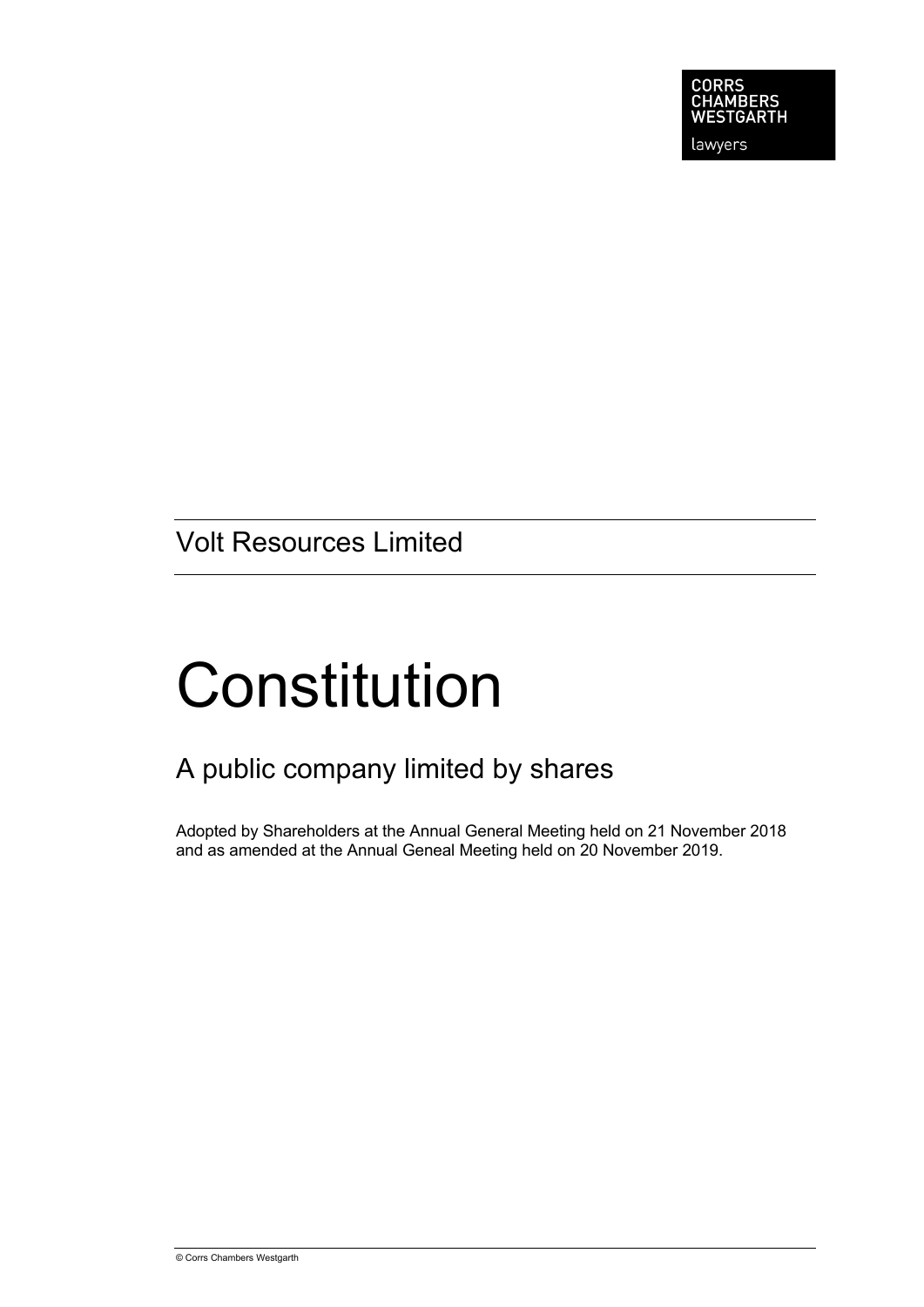# **Contents**

| 1            |               | Interpretation                                                         | 1  |
|--------------|---------------|------------------------------------------------------------------------|----|
|              | 1.1           | Definitions                                                            | 1  |
|              | 1.2           | Construction                                                           | 2  |
|              | 1.3           | Application of the Corporations Act, Listing Rules and Operating Rules | 3  |
|              | 1.4           | Currency                                                               | 4  |
|              | 1.5           | <b>Transitional provisions</b>                                         | 4  |
| $\mathbf{2}$ | <b>Shares</b> |                                                                        | 5  |
|              | 2.1           | Allotment and issue of shares                                          | 5  |
|              | 2.2           | Preference shares                                                      | 5  |
|              | 2.3           | Commission and brokerage                                               | 6  |
|              | 2.4           | Alteration of share capital                                            | 7  |
|              | 2.5           | Certificates                                                           | 7  |
|              | 2.6           | Joint holders of shares                                                | 7  |
|              | 2.7           | <b>Restricted Securities</b>                                           | 8  |
|              | 2.8           | Interests recognised                                                   | 8  |
|              | 2.9           | Conversion or reclassification of shares                               | 9  |
|              |               | 2.10 Variation of class rights                                         | 9  |
| 3            |               | <b>Calls, forfeiture and liens</b>                                     | 9  |
|              | 3.1           | Power to make calls                                                    | 9  |
|              | 3.2           | Deemed call                                                            | 10 |
|              | 3.3           | Notice of call                                                         | 10 |
|              | 3.4           | Revocation, postponement or extension of calls                         | 10 |
|              | 3.5           | Interest on unpaid calls                                               | 10 |
|              | 3.6           | Recovery of called amounts                                             | 11 |
|              | 3.7           | Payment of calls in advance                                            | 11 |
|              | 3.8           | Notice regarding forfeiture                                            | 12 |
|              | 3.9           | Forfeiture                                                             | 12 |
|              |               | 3.10 Cancellation of forfeited shares                                  | 13 |
|              | 3.11          | Surrender of shares                                                    | 13 |
|              |               | 3.12 Lien on shares                                                    | 14 |
|              |               | 3.13 Enforcement of lien                                               | 14 |
|              | 3.14          | Member's indemnity for payment required by law                         | 15 |
|              | 3.15          | Continuing liability                                                   | 16 |
| 4            |               | <b>Transfer and transmission of shares</b>                             | 16 |
|              | 4.1           | Participation in computerised or electronic systems                    | 16 |
|              | 4.2           | Form of transfers                                                      | 16 |
|              | 4.3           | Registration procedure                                                 | 16 |
|              | 4.4           | Directors' power to decline to register transfer                       | 17 |
|              | 4.5           | Closure of register                                                    | 18 |
|              | 4.6           | Instruments of transfer retained                                       | 18 |
|              | 4.7           | Transmission of shares on death                                        | 18 |
|              | 4.8           | Transmission of shares on bankruptcy                                   | 18 |
|              | 4.9           | Transmission of shares on mental incapacity                            | 19 |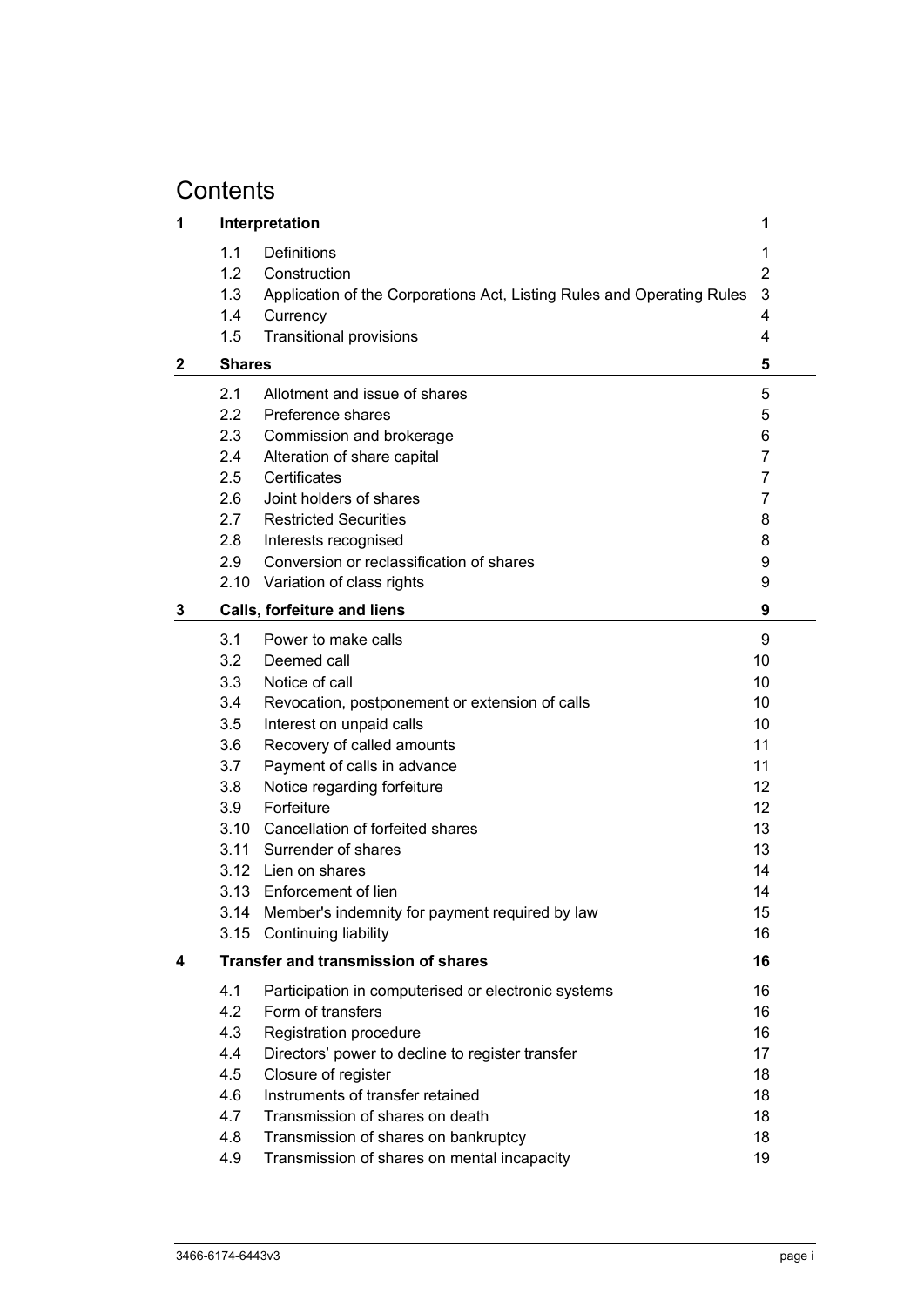|   | 4.10 | Transmission subject to Operating Rules                  | 19 |
|---|------|----------------------------------------------------------|----|
| 5 |      | Sale of non-marketable parcels                           | 19 |
|   | 5.1  | <b>Definitions</b>                                       | 19 |
|   | 5.2  | Power to sell non-marketable parcels                     | 19 |
|   | 5.3  | Notice of proposed sale                                  | 20 |
|   | 5.4  | Sale procedure                                           | 20 |
|   | 5.5  | Effect of announcement of a Takeover                     | 21 |
|   | 5.6  | Revocation, suspension and termination                   | 21 |
|   | 5.7  | Multiple parcels                                         | 21 |
| 6 |      | <b>Proportional takeovers</b>                            | 21 |
|   | 6.1  | Definitions                                              | 21 |
|   | 6.2  | Transfer not to be registered                            | 21 |
|   | 6.3  | <b>Approving Resolution</b>                              | 22 |
|   | 6.4  | Cessation of effect                                      | 22 |
| 7 |      | <b>General meetings</b>                                  | 22 |
|   | 7.1  | Annual general meetings                                  | 22 |
|   | 7.2  | Calling a general meeting                                | 22 |
|   | 7.3  | Notice of general meeting                                | 23 |
|   | 7.4  | General meetings at two or more places                   | 23 |
|   | 7.5  | Postponement or cancellation of general meetings         | 24 |
|   | 7.6  | Notice of change, postponement or cancellation           | 24 |
|   | 7.7  | Omission to give notice relating to general meeting      | 24 |
| 8 |      | Proceedings at general meetings                          | 24 |
|   | 8.1  | Quorum                                                   | 24 |
|   | 8.2  | Lack of quorum                                           | 25 |
|   | 8.3  | Chairing general meetings                                | 25 |
|   | 8.4  | Admission to and conduct of general meetings             | 26 |
|   | 8.5  | Adjournment                                              | 27 |
|   | 8.6  | Postponement                                             | 27 |
| 9 |      | <b>Proxies, attorneys and Representatives</b>            | 28 |
|   | 9.1  | Appointment of proxy                                     | 28 |
|   | 9.2  | Member's attorney                                        | 28 |
|   | 9.3  | Proxy instruments and powers of attorney                 | 28 |
|   | 9.4  | Proxy and attorney instruments to be received by Company | 29 |
|   | 9.5  | Power to demand poll                                     | 30 |
|   | 9.6  | Revocation of proxy or attorneys                         | 30 |
|   | 9.7  | Validity of votes of proxy or attorney                   | 30 |
|   | 9.8  | Appointment of Representative                            | 30 |
|   | 9.9  | Authority to act as Representative                       | 30 |
|   | 9.10 | Instrument to be received by the Company                 | 31 |
|   | 9.11 | Revocation of appointment of Representative              | 31 |
|   | 9.12 | Validity of votes of Representative                      | 31 |
|   | 9.13 | No liability                                             | 31 |
|   |      |                                                          |    |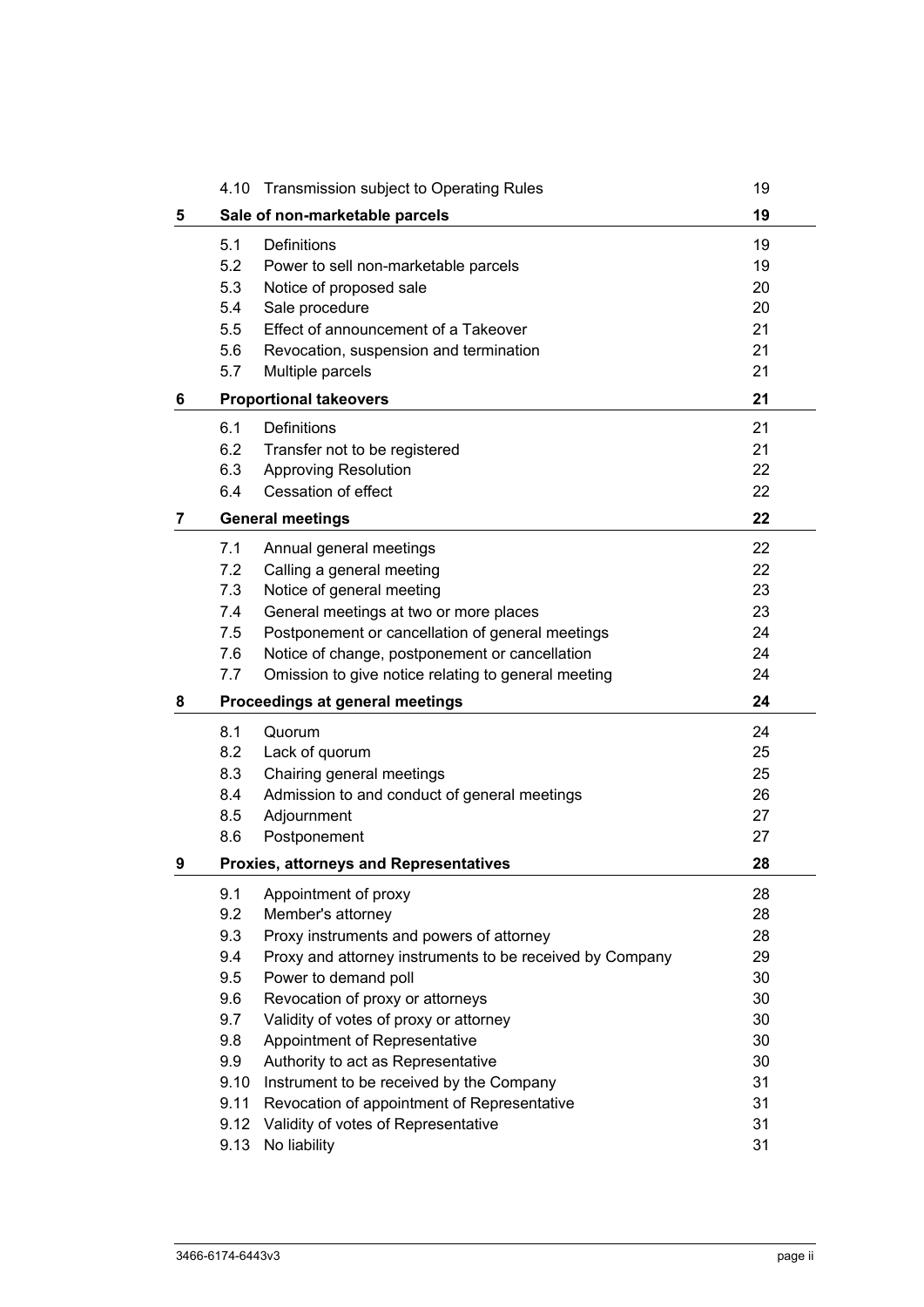| 10 | Voting at general meetings                | 32 |
|----|-------------------------------------------|----|
|    | 10.1<br>Decisions of a general meeting    | 32 |
|    | 10.2<br>Casting vote                      | 32 |
|    | 10.3 Voting rights                        | 32 |
|    | 10.4 Direct voting                        | 33 |
|    | 10.5 Proxy vote to be identified          | 34 |
|    | 10.6 Objection to right to vote           | 34 |
|    | 10.7 Voting on resolution                 | 34 |
|    | 10.8 Chair may determine to take a poll   | 35 |
|    | 10.9 Right to demand poll                 | 35 |
|    | 10.10 Procedure for demanding poll        | 35 |
|    |                                           |    |
|    | 10.11 Minutes                             | 35 |
| 11 | <b>Directors</b>                          | 36 |
|    | 11.1<br>Number of directors               | 36 |
|    | 11.2 Appointment of directors             | 36 |
|    | 11.3 Confirmation of appointment          | 36 |
|    | 11.4 Eligibility                          | 36 |
|    | 11.5 Removal of director                  | 37 |
|    | 11.6 Cessation of directorship            | 37 |
|    | 11.7 Election and retirement of directors | 38 |
|    | 11.8 Resignation of directors             | 39 |
|    | 11.9 Remuneration of directors            | 39 |
|    | 11.10 Reimbursement of expenses           | 39 |
|    | 11.11 Extra services                      | 40 |
|    | 11.12 Pensions and similar benefits       | 40 |
|    | 11.13 Director's interests                | 40 |
|    | 11.14 Powers and duties of directors      | 40 |
|    | 11.15 Negotiable instruments              | 41 |
|    | 11.16 Alternate directors                 | 41 |
|    |                                           |    |
| 12 | <b>Board meetings</b>                     | 42 |
|    | 12.1<br>Convening meetings                | 42 |
|    | 12.2 Notice of meetings                   | 42 |
|    | 12.3 Omission to give notice              | 43 |
|    | 12.4<br>Use of technology                 | 43 |
|    | 12.5 Quorum at meetings                   | 43 |
|    | 12.6 Chair of meetings                    | 44 |
|    | 12.7 Passing resolutions at meetings      | 44 |
|    | 12.8<br>Conduct of meetings               | 44 |
|    | 12.9 Written resolutions                  | 44 |
|    | 12.10 Minutes of meetings                 | 45 |
|    | 12.11 Committee meetings                  | 45 |
|    | 12.12 Validity of acts                    | 45 |
| 13 | <b>Executive officers</b>                 | 46 |
|    | 13.1<br>Managing director                 | 46 |
|    | 13.2<br>Secretary                         | 46 |
|    |                                           |    |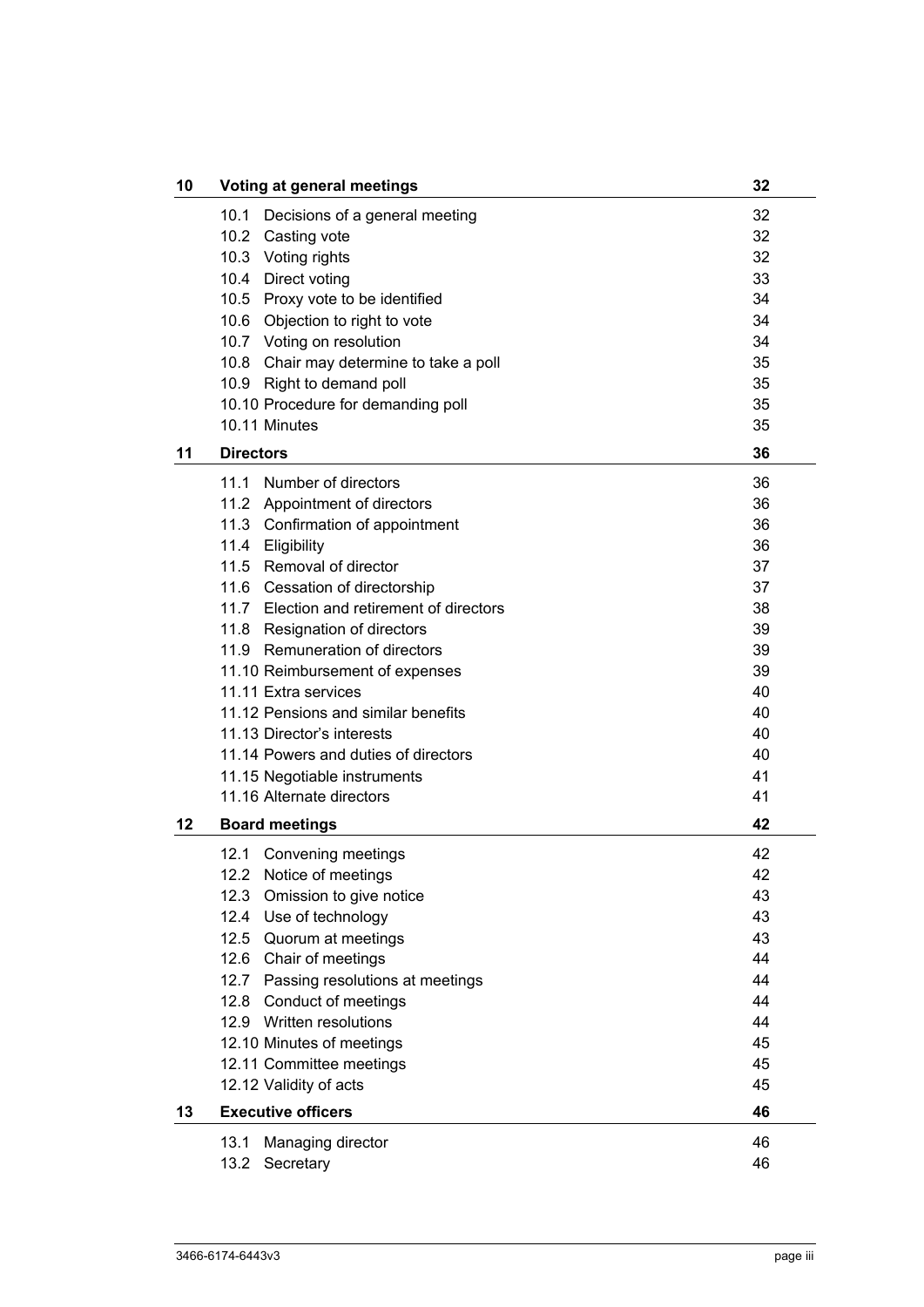|    | 13.3 Provisions applicable to all executive officers | 46 |
|----|------------------------------------------------------|----|
| 14 | <b>Execution of documents</b>                        | 47 |
|    | 14.1<br>Manner of execution                          | 47 |
|    | 14.2 Seal                                            | 47 |
| 15 | Inspection and access to records                     | 48 |
| 16 | <b>Distributions</b>                                 | 48 |
|    | 16.1<br>Dividends                                    | 48 |
|    | 16.2 Unpaid calls and other amounts                  | 49 |
|    | 16.3 Method of payment                               | 49 |
|    | 16.4 Transfer of assets                              | 50 |
|    | 16.5 Record date                                     | 51 |
|    | 16.6 Entitlement to dividends                        | 51 |
|    | 16.7 Capitalisation of profits                       | 51 |
|    | 16.8 Additional powers                               | 51 |
|    | 16.9 Reserves                                        | 53 |
|    | 16.10 Dividend reinvestment plan                     | 53 |
| 17 | <b>Notices</b>                                       | 53 |
|    | 17.1<br>General                                      | 53 |
|    | 17.2 Notices to holders of shares                    | 53 |
|    | 17.3 Notices to directors                            | 54 |
|    | 17.4 Notices by directors to the Company             | 54 |
|    | 17.5 Notices by post                                 | 54 |
|    | 17.6 Notices by fax or other electronic means        | 55 |
|    | 17.7 After hours service                             | 55 |
|    | 17.8 Electronic signatures                           | 55 |
| 18 | <b>Indemnity and insurance</b>                       | 55 |
|    | 18.1 Indemnity                                       | 55 |
|    | 18.2 Documenting indemnity                           | 56 |
|    | 18.3<br>Insurance                                    | 56 |
|    | 18.4<br>Savings                                      | 56 |
| 19 | <b>Winding up</b>                                    | 56 |
|    | 19.1<br>Distribution of surplus on winding up        | 56 |
|    | 19.2<br>Dividing property                            | 57 |
| 20 | General                                              | 57 |
|    | Submission to jurisdiction<br>20.1                   | 57 |
|    | Prohibition and enforceability<br>20.2               | 57 |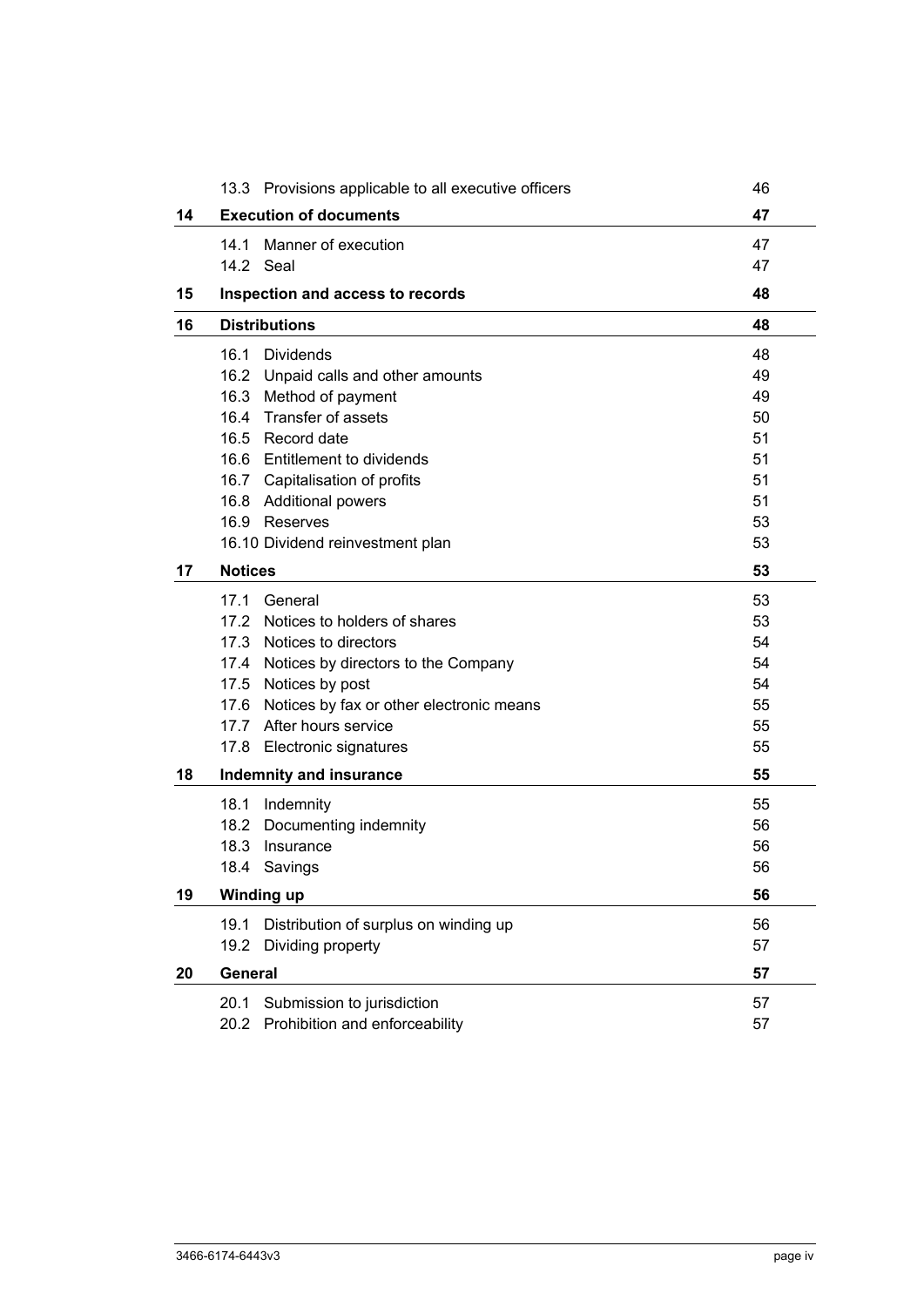# 1 Interpretation

# **1.1 Definitions**

In this Constitution:

**ASX** means ASX Limited ACN 008 624 691 or Australian Securities Exchange, as the context requires.

**Business Day** has the meaning given to that term in the Listing Rules.

**Company** means Volt Resources Limited ACN 106 353 253, as that name may be changed from time to time.

**Constitution** means the constitution for the time being of the Company as constituted by this document and any resolutions of the Company modifying this document, and reference to a rule is a reference to a rule of this Constitution.

**Corporations Act** means the *Corporations Act 2001* (Cth).

**CS Facility** means a clearing and settlement facility as defined in the Corporations Act.

**CS Facility Operator** means the operator of a CS Facility.

**Default Rate** means the interest rate which is 2% above the Reserve Bank of Australia Indicator Rate as published or quoted from time to time, or such other rate as may from time to time be fixed by the directors, calculated daily.

**Exchange** means ASX and any other stock exchange on which the shares of the Company are listed.

**Holding Lock** has the meaning given to that term in the Listing Rules.

**Listing Rules** means the listing rules of the Exchange as they apply to the Company, and any other rules of the Exchange which are applicable to the Company.

**Market Transfer** means:

- (a) a transfer of shares pursuant to or connected with a transaction entered into on the stock market operated by the Exchange and includes a Proper ASTC Transfer; or
- (b) an issue of shares as a result of the exercise of any rights, options or convertible notes where such rights, options or notes are traded on a market operated by the Exchange.

**Operating Rules** means the operating rules for the time being of a CS Facility regulating the settlement, clearing and registration of uncertificated securities as amended, varied or waived (whether in respect of the Company or generally) from time to time.

**Proper ASTC Transfer** has the meaning of that term in the *Corporations Regulations 2001* (Cth).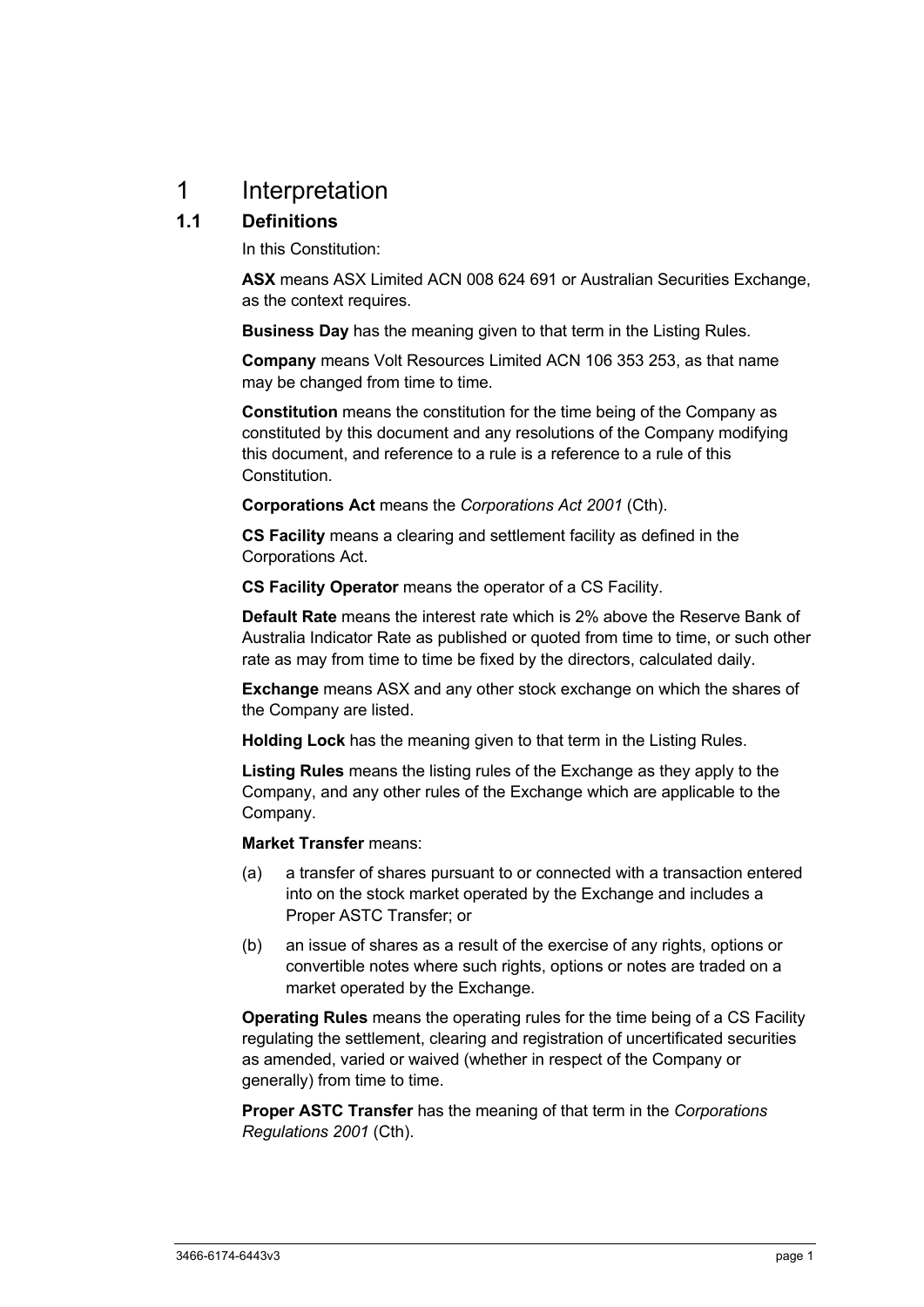#### **Record Time** means:

- (a) in the case of a meeting for which the caller of the meeting has decided, under the Corporations Act, that shares are to be taken to be held by the persons who held them at a specified time before the meeting, that time; and
- (b) in any other case, the time of the relevant meeting.

**Representative** means a person appointed to represent a corporate member at a general meeting of the Company in accordance with the Corporations Act.

**Restricted Securities** has the meaning given to that term in the Listing Rules.

**Restriction Agreement** means a restriction agreement in a form set out in the Listing Rules or otherwise approved by the Exchange.

**Seal** means the common seal for the time being of the Company.

## **1.2 Construction**

In this Constitution:

- (a) a reference to a partly paid share is a reference to a share on which there is an amount unpaid;
- (b) a reference to an amount unpaid on a share includes a reference to any amount of the issue price which is unpaid;
- (c) a reference to a call or an amount called on a share includes a reference to a sum that, by the terms of issue of a share, becomes payable on issue or at a fixed date;
- (d) a reference in this Constitution to a member for the purposes of a meeting of members for which the caller of the meeting has determined a Record Time is a reference to a registered holder of shares as at the relevant Record Time;
- (e) a member is to be taken to be present at a general meeting if the member is present in person or by proxy, attorney or Representative;
- (f) a reference to a chair or deputy chair appointed under this constitution may be referred to as chairman or chairwoman, or deputy chairman or chairwoman, or as chairperson or deputy chairperson, if applicable.
- (g) a reference to a person holding or occupying a particular office or position is a reference to any person who occupies or performs the duties of that office or position;
- (h) a reference to a director in relation to rules applying to meetings of the directors, includes alternate directors;
- (i) unless the contrary intention appears:
	- (i) a singular word includes the plural, and vice versa;
	- (ii) words importing any gender include all other genders;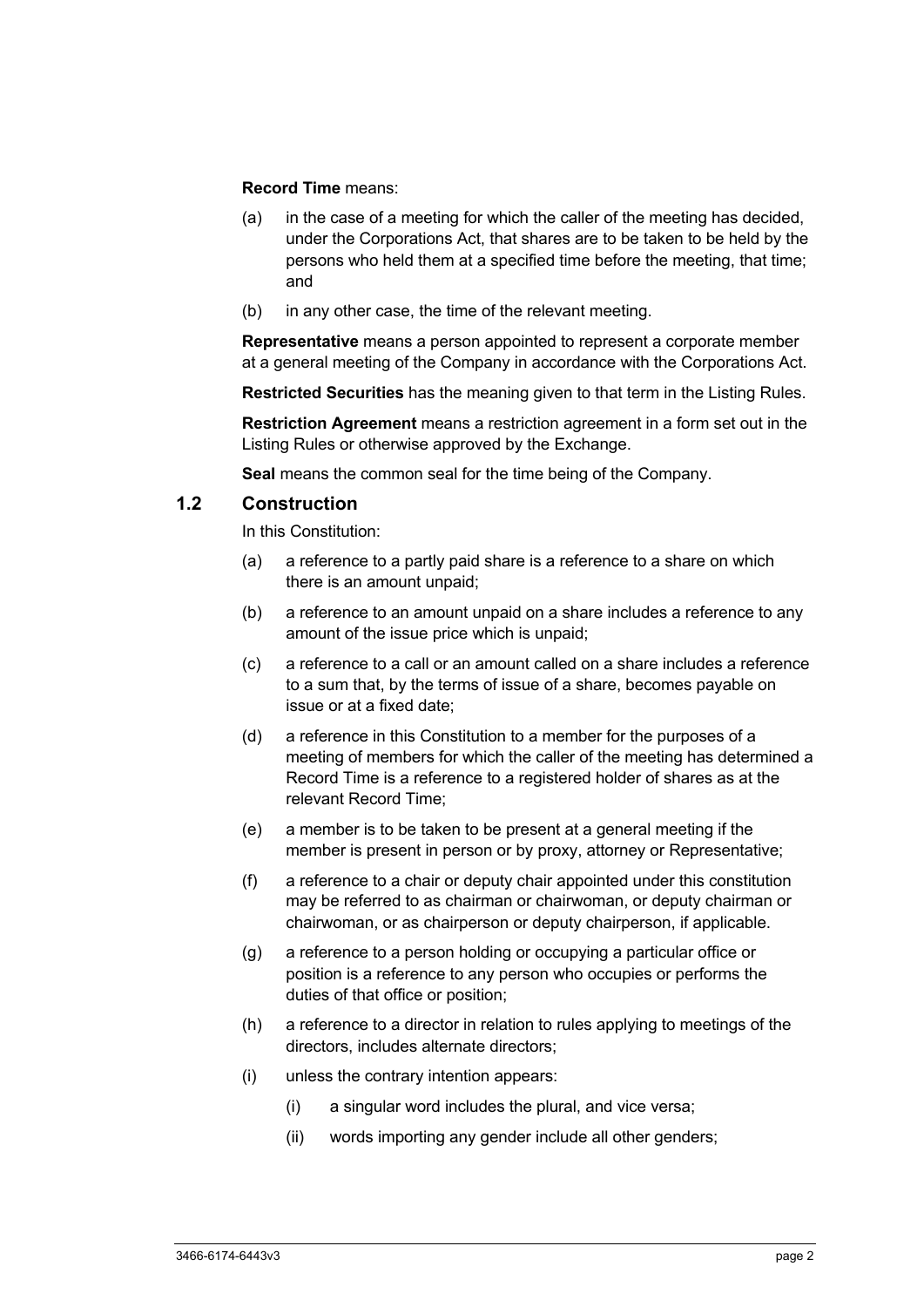- (iii) words used to refer to persons generally or to refer to a natural person include a body corporate, body politic, partnership, joint venture, association, board, group or other body (whether or not the body is incorporated);
- (iv) a reference to a person includes that person's successors and legal personal representatives;
- (v) 'writing' and 'written' includes printing, typing and other modes of reproducing words in a visible form including, without limitation, any representation of words in a physical document or in an electronic communication or form or otherwise;
- (vi) a reference to legislation is to be construed as a reference to that legislation, any subordinate legislation under it, and that legislation and subordinate legislation as amended, re-enacted or replaced for the time being;
- (vii) a reference to the Listing Rules or the Operating Rules includes any variation, consolidation or replacement of those rules and is to be taken to be subject to any applicable waiver or exemption; and
- (viii) where a word or phrase is given a particular meaning, other parts of speech and grammatical forms of that word or phrase are given corresponding meanings; and
- (j) a reference to a power is also a reference to authority or discretion;
- (k) a power, an authority or a discretion given to a director, the directors, the Company in general meeting or a member may be exercised at any time and from time to time;
- (l) a power or authority to do something includes a power or authority, exercisable in the like circumstances to revoke or undo it;
- (m) the word 'agreement' includes an undertaking or other binding arrangement or understanding, whether or not in writing;
- (n) the words 'including', 'include' and 'includes' are to be construed without limitation; and
- (o) headings are used for convenience only and are not intended to affect the interpretation of this Constitution.

#### **1.3 Application of the Corporations Act, Listing Rules and Operating Rules**

- (a) The rules that apply as replaceable rules to companies under the Corporations Act do not apply to the Company except so far as they are repeated in this Constitution.
- (b) In this Constitution a reference to the Listing Rules of an Exchange only applies while the shares of the Company are listed on that Exchange.
- (c) Unless the contrary intention appears: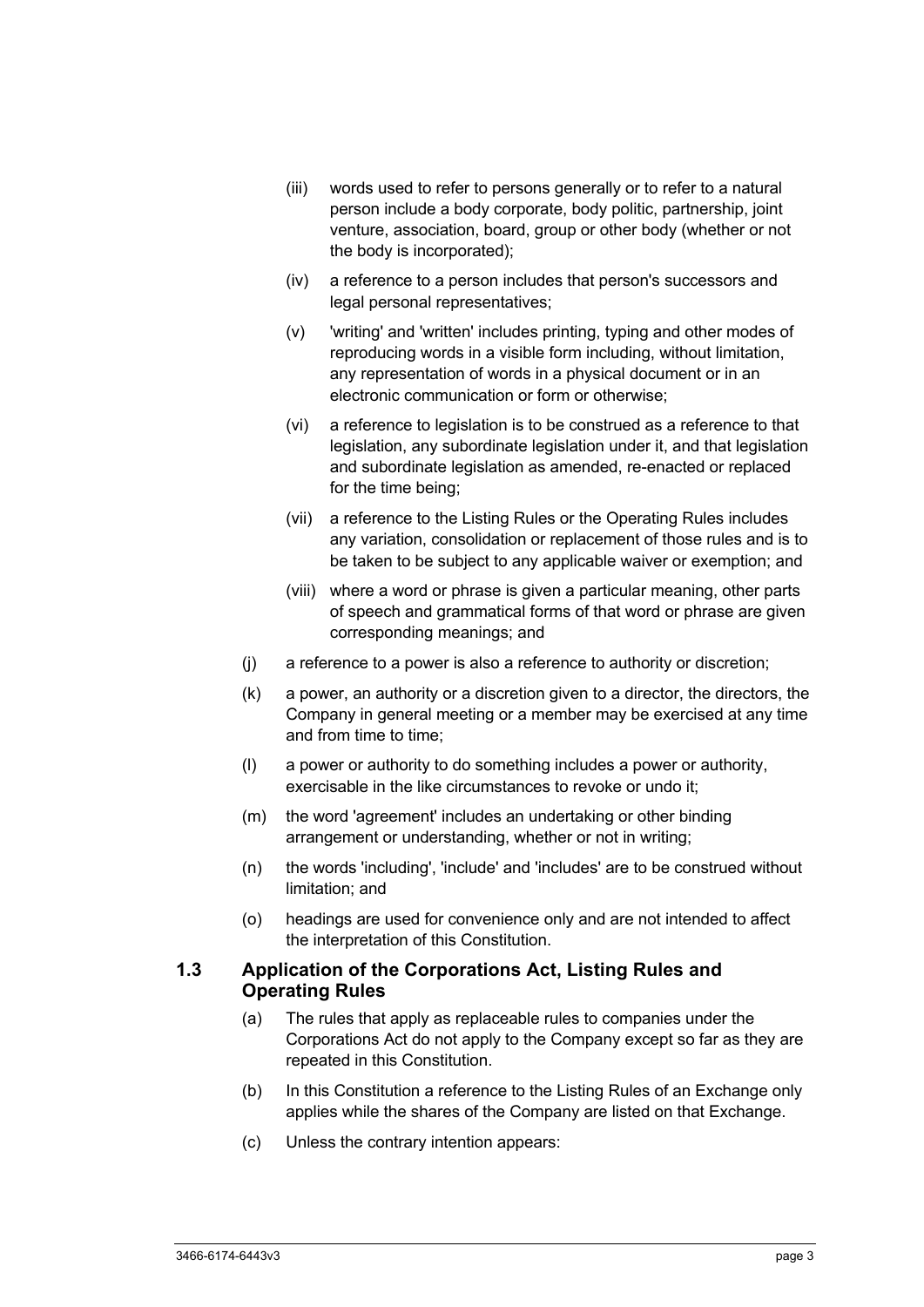- (i) an expression in a rule that deals with a matter dealt with by a provision of the Corporations Act, the Listing Rules or the Operating Rules has the same meaning as in that provision; and
- (ii) subject to **rule 1.3(c)(i)**, an expression that is used in the Corporations Act has the same meaning in this Constitution as in the Corporations Act.
- (d) If the Company is admitted to the official list of an Exchange, the following clauses apply:
	- (i) notwithstanding anything contained in this Constitution, if the Listing Rules prohibit an act being done, the act shall not be done;
	- (ii) nothing contained in this Constitution prevents an act being done that the Listing Rules require to be done;
	- (iii) if the Listing Rules require an act to be done or not to be done, authority is given for that act to be done or not to be done (as the case may be);
	- (iv) if the Listing Rules require this Constitution to contain a provision and it does not contain such a provision, this Constitution is deemed to contain that provision;
	- (v) if the Listing Rules require this Constitution not to contain a provision and it contains such a provision, this Constitution is deemed not to contain that provision; and
	- (vi) if any provision of this Constitution is or becomes inconsistent with the Listing Rules, this Constitution is deemed not to contain that provision to the extent of the inconsistency.

# **1.4 Currency**

Any amount payable to a member, whether in relation to dividends, repayment of capital, participation in surplus property of the Company or otherwise may, with the agreement of the member or under the terms of issue of the share, be paid in the currency of a country other than Australia. The directors may fix a time on or before the payment date as the time at which the applicable exchange rate will be determined for that purpose.

## **1.5 Transitional provisions**

This Constitution must be interpreted in such a way that:

- (a) every director, chief executive officer, managing director and secretary in office in that capacity immediately before this Constitution is adopted continues in office subject to, and is taken to have been elected under, this Constitution with effect from the date of adoption of this Constitution;
- (b) any register maintained by the Company immediately before this Constitution is adopted is taken to be a register maintained under this Constitution;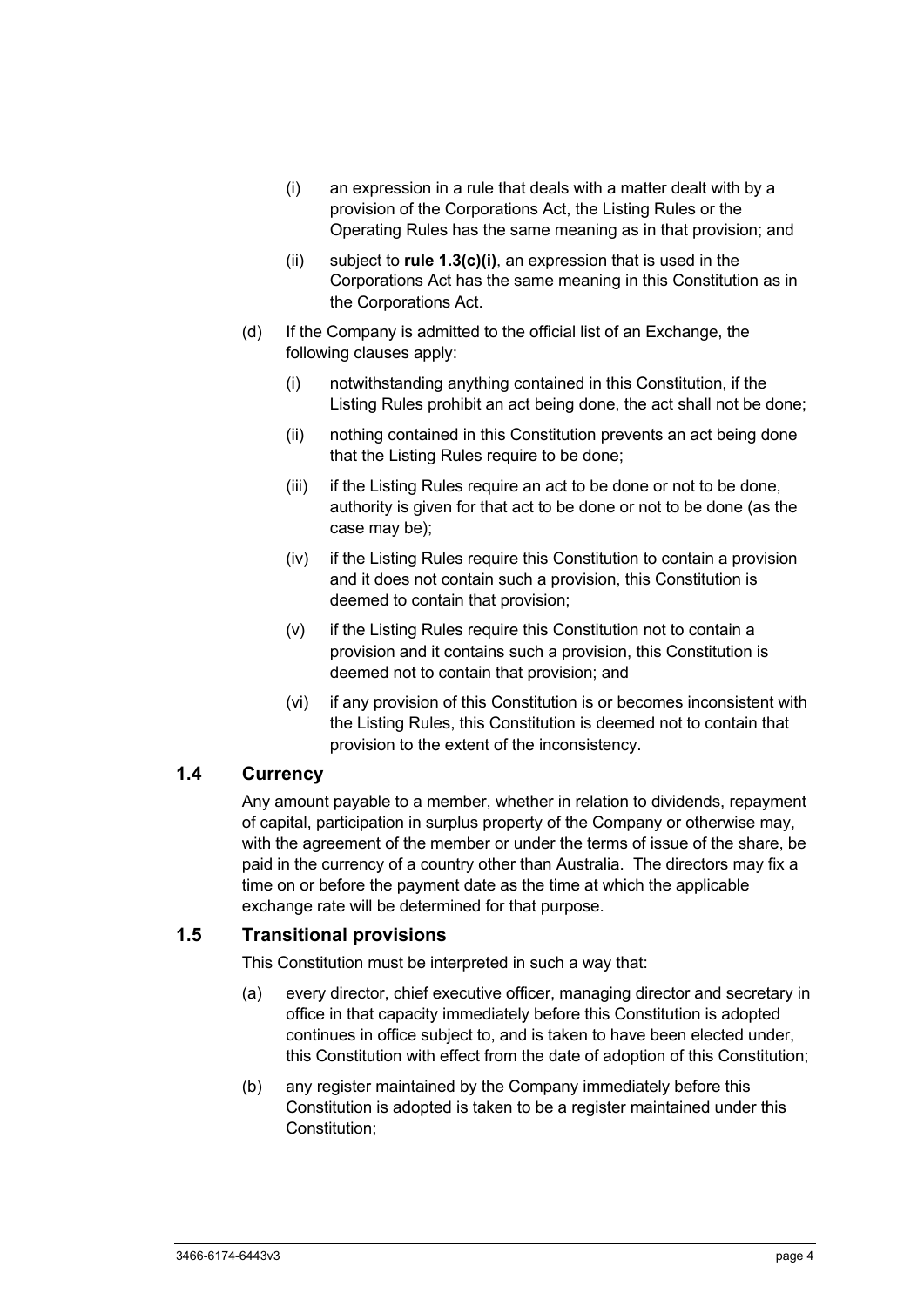- (c) for the purposes of **rule 16.3(a)(i)**, a cheque issued under the predecessor of **rule 16.3(a)(i)** is taken to have been issued under **rule 16.3(a)(i)**, any money held at the date of adoption of this Constitution for a member under the predecessor of **rule 16.3(c)** is taken to have been held in an account under **rule 16.3(c)**;
- (d) any Seal adopted by the Company immediately before this Constitution is adopted is taken to be a Seal which the Company has under a relevant authority given by this Constitution;
- (e) unless the contrary intention appears, all persons, things, agreements and circumstances appointed, approved or created by or under the constitution of the Company in force before this Constitution is adopted continue to have the same status, operation and effect after this Constitution is adopted; and
- (f) the adoption of this Constitution does not alter the rights attaching to any preference shares which exist at the date this Constitution is adopted.

# 2 Shares

# **2.1 Allotment and issue of shares**

Subject to the Corporations Act, the Listing Rules and this Constitution, the directors may allot and issue shares in the Company, or options to acquire shares in the Company, to any person on such terms and with such rights as the directors determine.

## **2.2 Preference shares**

- (a) The Company may issue preference shares, including preference shares on terms determined by the Company which are, or at the option of the Company or the holder are, liable to be redeemed or converted into ordinary shares.
- (b) Each preference share issued by the Company confers on the holder a right to receive a preferential dividend at the rate and on the terms determined by the directors under the terms of issue.
- (c) A preferential dividend may be cumulative only if, and to the extent that, the directors determine for the purpose of the terms of issue.
- (d) In addition to any preferential dividend, a preference share may participate with each ordinary share in the profits and assets of the Company (including on a winding up) if, and to the extent that, the directors determine for the purposes of the terms of issue.
- (e) A preference share does not confer on its holder any right to participate in the profits or property of the Company except as set out in this **rule 2.2.**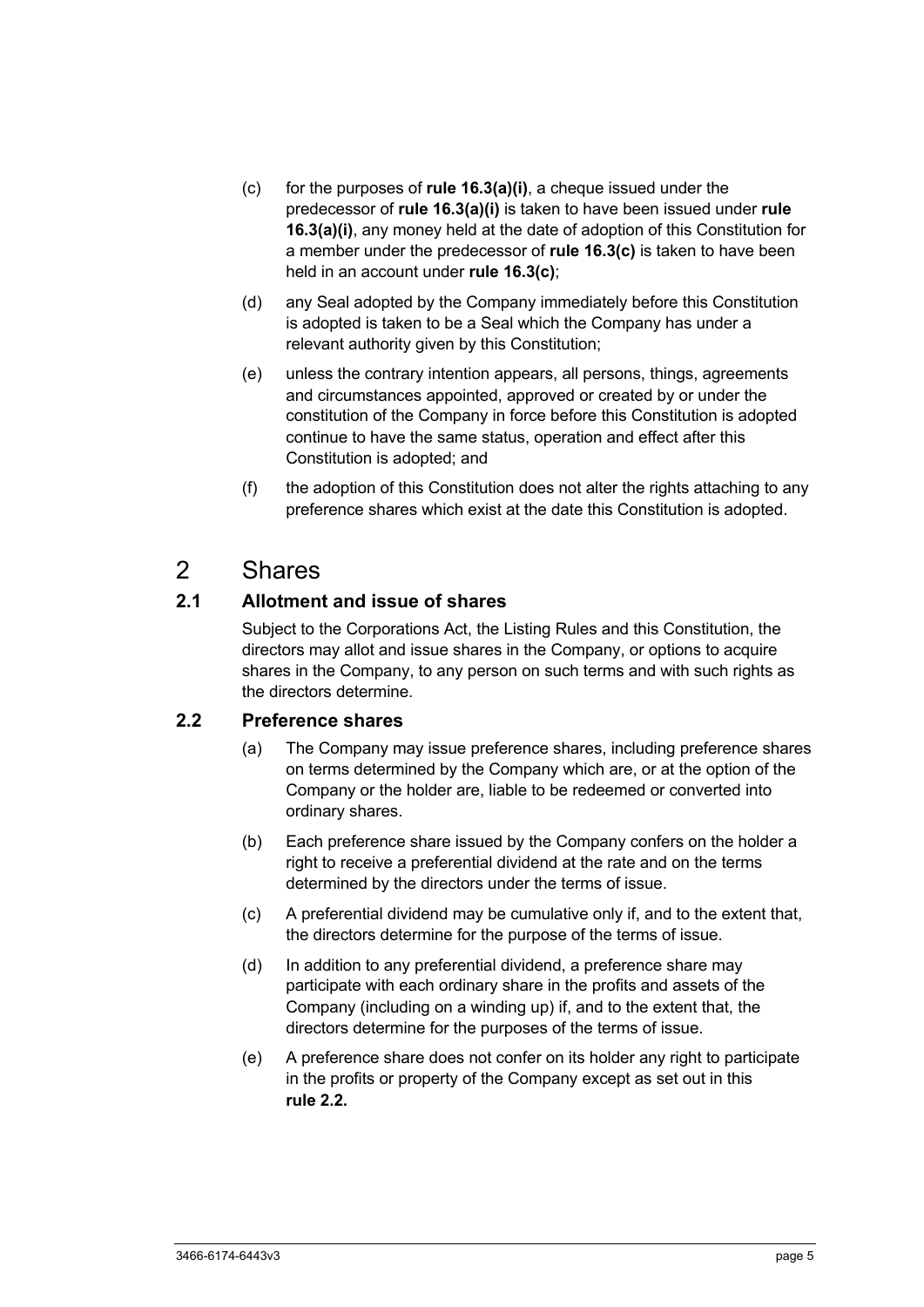- (f) Each preference share confers on its holder the right, in priority to the payment of any dividend on any other class of share, to the preferential dividend.
- (g) Each preference share confers on its holder the right in a winding up and on redemption (if redeemable) to payment in priority to any other class of shares of:
	- (i) the amount of any dividend accrued but unpaid on the preference share at the date of winding up or the date of redemption (if redeemable); and
	- (ii) any amount paid up on the preference share.
- (h) To the extent the directors determine for the purposes of the terms of issue, a preference share may confer a right to a bonus issue or capitalisation of profits in favour of holders of those shares only.
- (i) A preference share does not entitle its holder to vote at any general meeting except in the following circumstances:
	- (i) on any resolution to reduce the share capital of the Company;
	- (ii) on any resolution that may affect the rights attached to the preference share;
	- (iii) on any resolution to wind up the Company;
	- (iv) on any resolution for the disposal of the whole of the property, business and undertaking of the Company;
	- (v) on any resolution to approve the terms of a buy-back agreement;
	- (vi) on any resolution during a period in which a dividend or part of a dividend on the preference share is in arrears;
	- (vii) on any resolution during the winding up of the Company; or
	- (viii) in any other circumstances in which the Listing Rules require holders of preference shares to be entitled to vote.
- (j) The issue of any share which ranks in priority to preference shares in any respect will be treated as a variation or abrogation of the rights of the preference shares.

#### **2.3 Commission and brokerage**

- (a) The Company may make payments by way of brokerage or commission to a person in consideration for the person subscribing or agreeing to subscribe, whether absolutely or conditionally, for shares or procuring or agreeing to procure subscriptions, whether absolute or conditional, for shares.
- (b) The brokerage or commission may be satisfied by payment in cash or by issue of any shares.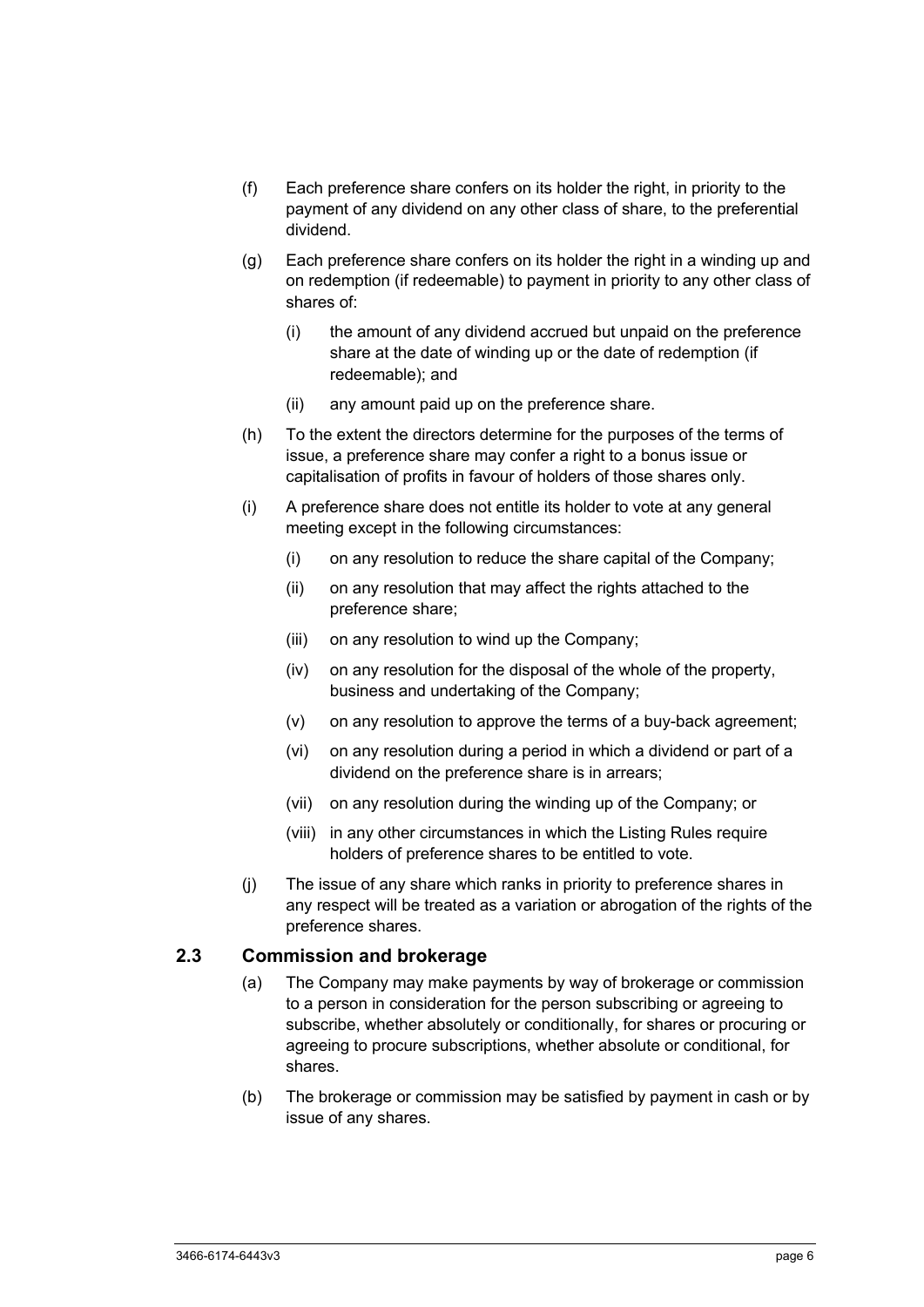# **2.4 Alteration of share capital**

Subject to the Corporations Act, the directors may do anything required to give effect to any resolution altering the Company's share capital, including, where a member becomes entitled to a fraction of a share on a consolidation, by:

- (a) making cash payments;
- (b) determining that fractions may be disregarded to adjust the rights of all members;
- (c) appointing a trustee to deal with any fractions on behalf of members; and
- (d) rounding (or rounding up) each fractional entitlement to the nearest whole share.

# **2.5 Certificates**

- (a) If the Company participates in a computerised or electronic share transfer system conducted in accordance with the Listing Rules, the Company is not required to issue a certificate for the shares held by a holder and may cancel a certificate without issuing another certificate where permitted to do so by the Listing Rules or the Operating Rules.
- (b) If shares are not subject to a computerised or electronic share transfer system, a certificate for the shares must be issued in accordance with the provisions of the Corporations Act, this Constitution and the Listing Rules.

## **2.6 Joint holders of shares**

Where two or more persons are registered as the joint holders of any share:

- (a) subject to the Listing Rules, Operating Rules and the Corporations Act, the Company may, but is not required to, register more than three people as joint holder of any share;
- (b) they hold that share as joint tenants with rights of survivorship (such that on the death of any one of them the survivor is the only person the Company will recognise as having any title to the share);
- (c) any certificate issued in respect of the share must set out the name of all joint holders;
- (d) if the Company is required by the Corporations Act or the Listing Rules to issue a certificate in respect of a share, the Company must issue one certificate and must give notice to the joint holder whose name appears first in the register;
- (e) each of them is jointly and severally liable to pay each call or instalment of each call and interest and any other amount payable in respect of that share;
- (f) on transfer of that share, the instrument of transfer must be signed by all joint holders; and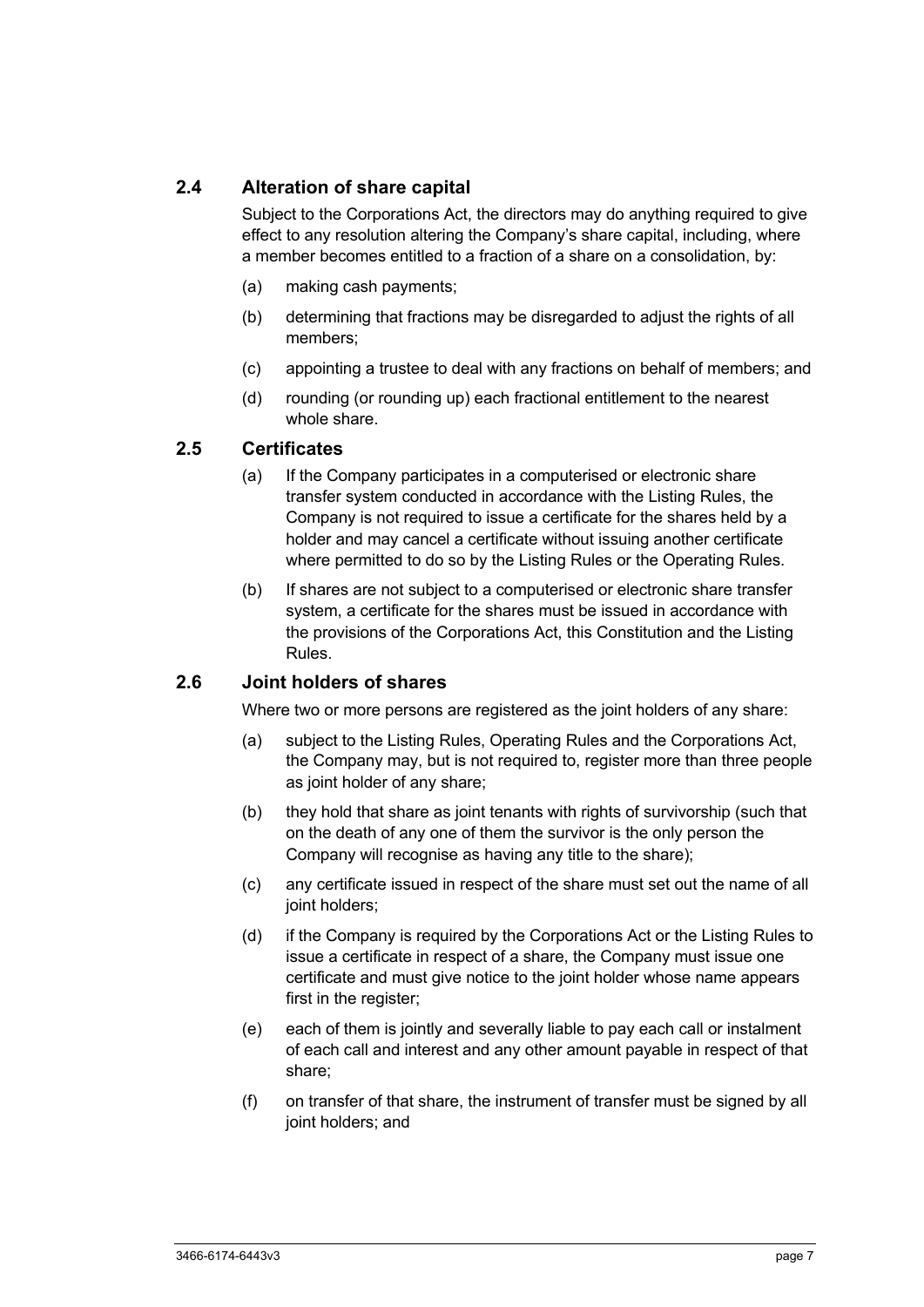(g) if the directors receive a request to convene a general meeting in accordance with this Constitution from any joint holder or any joint holders of that share, the request must detail any proposed resolution, the name or names of the joint holder or holders requesting the meeting and be signed by all of the joint holders making the request. For this purpose, signatures of joint holders may be contained in more than one document.

## **2.7 Restricted Securities**

If at any time the Company has Restricted Securities on issue, then despite any other provision of this Constitution:

- (a) a holder of Restricted Securities must not Dispose of, or agree or offer to Dispose of, the Restricted Securities during the escrow period applicable to those Restricted Securities except as permitted by the Listing Rules or the Exchange;
- (b) if the Restricted Securities are in the same class as quoted securities, the holder will be taken to have agreed in writing that the Restricted Securities are to be kept on the Company's issuer sponsored sub-register and are to have a holding lock applied for the duration of the escrow period applicable to those securities;
- (c) the Company must refuse to acknowledge any Disposal (including, without limitation, to register any transfer), of Restricted Securities during the escrow period applicable to those Restricted Securities except as permitted by the Listing Rules or the Exchange;
- (d) a holder of Restricted Securities is not entitled to participate in any return of capital on those Restricted Securities during the escrow period applicable to those Restricted Securities except as permitted by the Listing Rules or the Exchange; and
- (e) if a holder of Restricted Securities breaches a Restriction Agreement or a provision of this Constitution restricting a Disposal of those Restricted Securities, the holder will not be entitled to any dividend or distribution, or to exercise any voting rights, in respect of those Restricted Securities for so long as the breach continues.

For the purposes of this rule 2.7, Dispose has the meaning given to it in the Listing Rules and Disposal has the corresponding meaning.

# **2.8 Interests recognised**

- (a) Subject to this Constitution and the rights of joint holders of shares, the Company is entitled to treat the holder of any share as the sole legal owner of that share.
- (b) Subject to the Corporations Act and this Constitution, the Company is not required to recognise:
	- (i) a person as holding a share on trust; or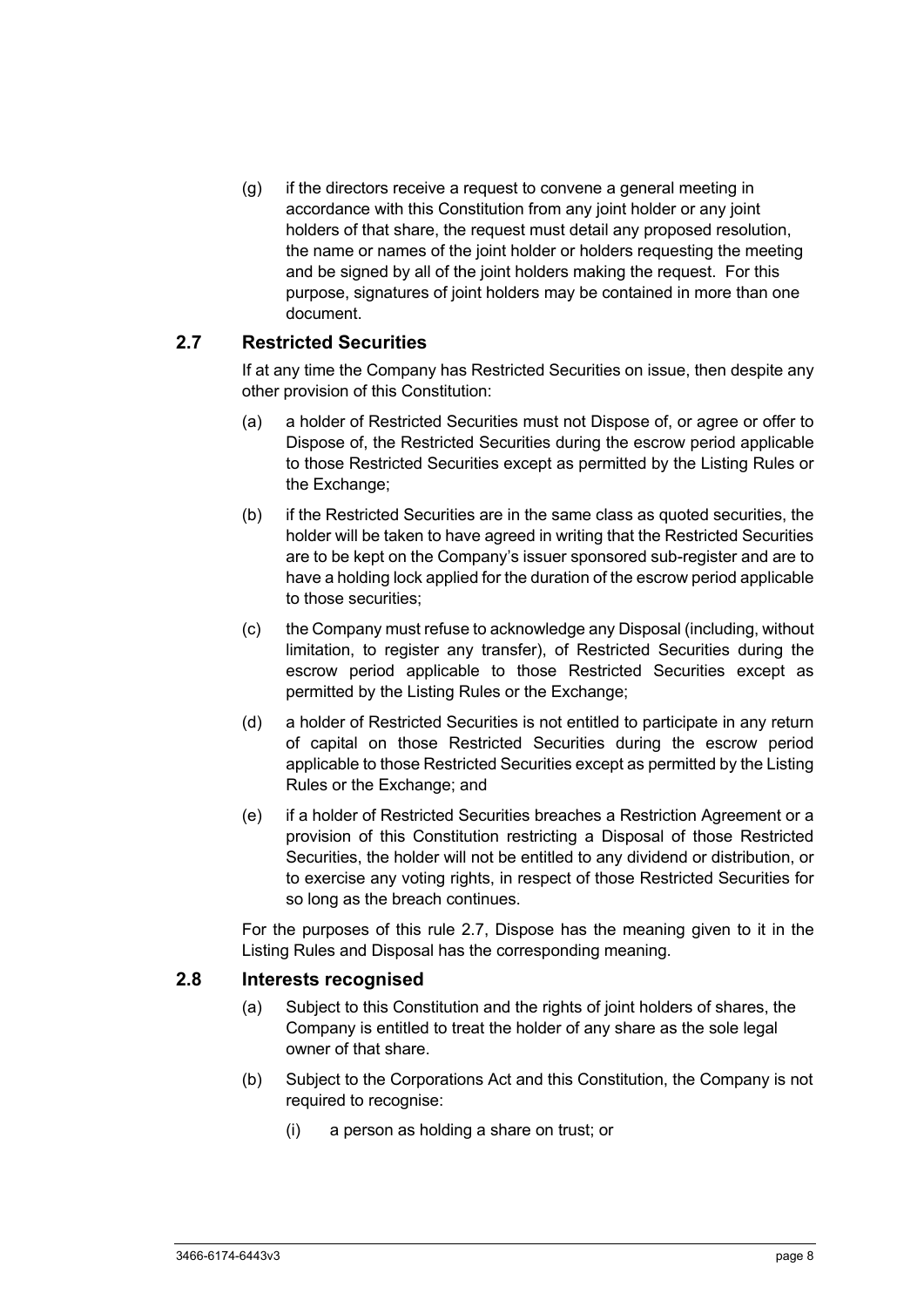(ii) any equitable, contingent, future or other claim to or interest in any share,

even if the Company has notice of such trust, claim or interest.

### **2.9 Conversion or reclassification of shares**

Subject to **rule 2.10**, the Company may by resolution convert or reclassify shares from one class to another.

#### **2.10 Variation of class rights**

- (a) The rights attached to any class of shares may, unless their terms of issue state otherwise, be varied:
	- (i) with the written consent of the holders of 75% of the shares of the class; or
	- (ii) by a special resolution passed at a separate meeting of the holders of shares of the class.
- (b) The provisions of this Constitution relating to general meetings apply, with necessary changes, to separate class meetings as if they were general meetings, except that:
	- (i) a quorum is two persons holding or representing at least one-third of the issued shares of the class or, if there is one holder of shares in a class, that person; and
	- (ii) any holder of shares of the class present may demand a poll.
- (c) The rights conferred on the holders of any class of shares are to be taken as not having been varied by the creation or issue of further shares ranking equally with them.

# 3 Calls, forfeiture and liens

#### **3.1 Power to make calls**

- (a) Subject to the Corporations Act, the Listing Rules, this Constitution and the terms on which the shares are on issue, the directors may make a call on any holder in respect of any amount unpaid on any share held by that holder, and may differentiate between members as to the amount of calls to be paid and the time for payment.
- (b) The directors may, to the extent permitted by the Corporations Act and the Listing Rules, waive or compromise all or part of any payment due under the terms of any issue of a share or under any call.
- (c) The terms on which shares are on issue may differ between holders as to:
	- (i) the amount to be paid on any call or instalment; and
	- (ii) the date (or dates) on which payment is to be made.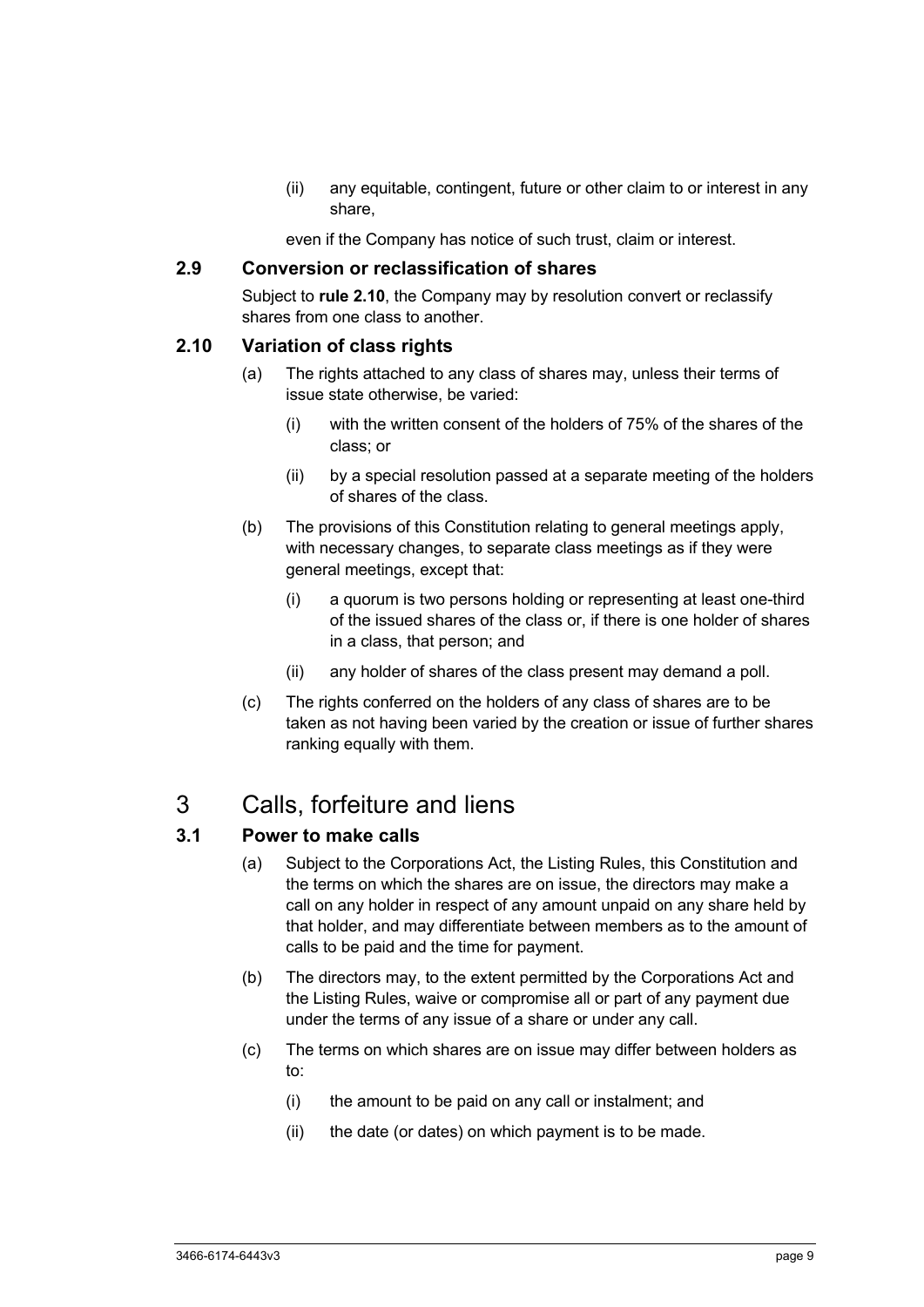- (d) Subject to the terms on which the shares are on issue, a call is made on the date the directors resolve to make a call.
- (e) Subject to the terms on which the shares are on issue, a call may be payable in one payment or in instalments.

## **3.2 Deemed call**

Any amount unpaid on a share that, by the terms of issue of that share becomes payable on issue or at a fixed date:

- (a) is treated for the purposes of this Constitution as if that amount were payable under a call duly made and notified; and
- (b) must be paid on the date on which it is payable under the terms of issue of the share.

## **3.3 Notice of call**

- (a) Subject to the terms on which the shares are on issue, at least 10 Business Days' notice (or such longer period required by the Listing Rules) must be given to the holder of the date on which the amount of the call or the instalment of the call must be paid.
- (b) Subject to the terms on which the shares are on issue and the Listing Rules, the notice must state:
	- (i) the amount of the call or, as the case may be, the amount of each instalment;
	- (ii) the date (or dates) for payment;
	- (iii) the time (or times) for payment;
	- (iv) the place (or places) for payment;
	- (v) that interest may be payable if payment is not made on or before the date (or dates) for payment; and
	- (vi) that a lien will arise if the amount of the call or the instalment is not paid in accordance with the notice.
- (c) A call is not invalid by reason of any unintentional error or omission in giving notice or by non-receipt of notice.

#### **3.4 Revocation, postponement or extension of calls**

Subject to the terms on which the shares are on issue and the Listing Rules, the directors may, by notice, revoke, postpone or extend the time for payment of the call.

#### **3.5 Interest on unpaid calls**

- (a) A member must pay to the Company any called amount by the time and at the place specified in the notice of the call.
- (b) If an amount called is not paid on or before any date specified in the notice for payment, the holder must pay interest on the amount unpaid from the date specified in the notice of the call for payment until and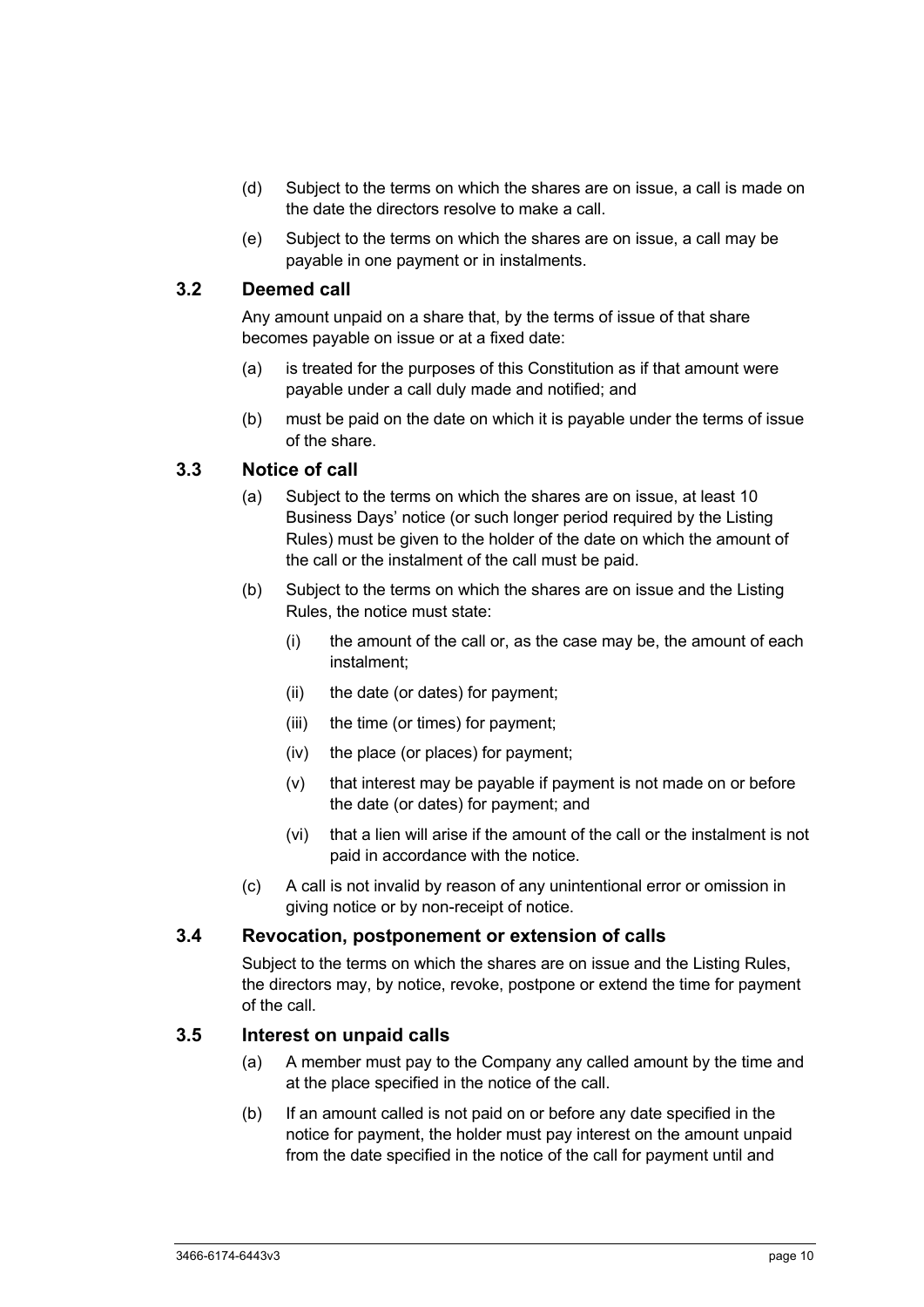including the date of actual payment. The interest rate may be determined by the directors, or, if the directors do not determine a rate, the interest rate is the Default Rate. Interest will accrue and compound daily.

(c) The directors may waive the right to require the payment of interest.

#### **3.6 Recovery of called amounts**

- (a) In any proceeding to recover a call, or an amount payable due to the failure to pay a call or late payment of a call, proof that:
	- (i) the name of the person against whom proceedings are issued is entered in the register as the holder of the shares the subject of the unpaid call;
	- (ii) the resolution making the call is duly recorded in the minute book of the Company; and
	- (iii) notice of the call was given to the holder of the shares the subject of the unpaid call,

will be conclusive evidence of the obligation of the holder to pay the call and it is not necessary to prove the appointment of the directors who made the call or any other matter.

- (b) Any proceeding brought by the Company in accordance with this **rule 3.6** will be without prejudice to the right of the Company to forfeit the share the subject of the unpaid call.
- (c) In this **rule 3.6** a proceeding to recover a call or an amount includes a proceeding against a person whom the Company alleges a set-off or counterclaim.

#### **3.7 Payment of calls in advance**

- (a) The directors may accept from a member in advance of any call, the whole or part of any amount unpaid on any share.
- (b) The directors may authorise payment by the Company of interest (in an amount determined by the directors) upon the whole or any part of any sum so accepted from the date of payment until the date on which the sum paid is payable under a call.
- (c) Any sum accepted by the Company in advance of a call is:
	- (i) to be treated as a loan to the Company, not as share capital of the Company until the date on which the sum is payable under a call or instalment; and
	- (ii) not to be taken into account in determining an entitlement to vote or the amount of any dividend in respect of any share.
- (d) The directors may repay any sum accepted in advance of a call.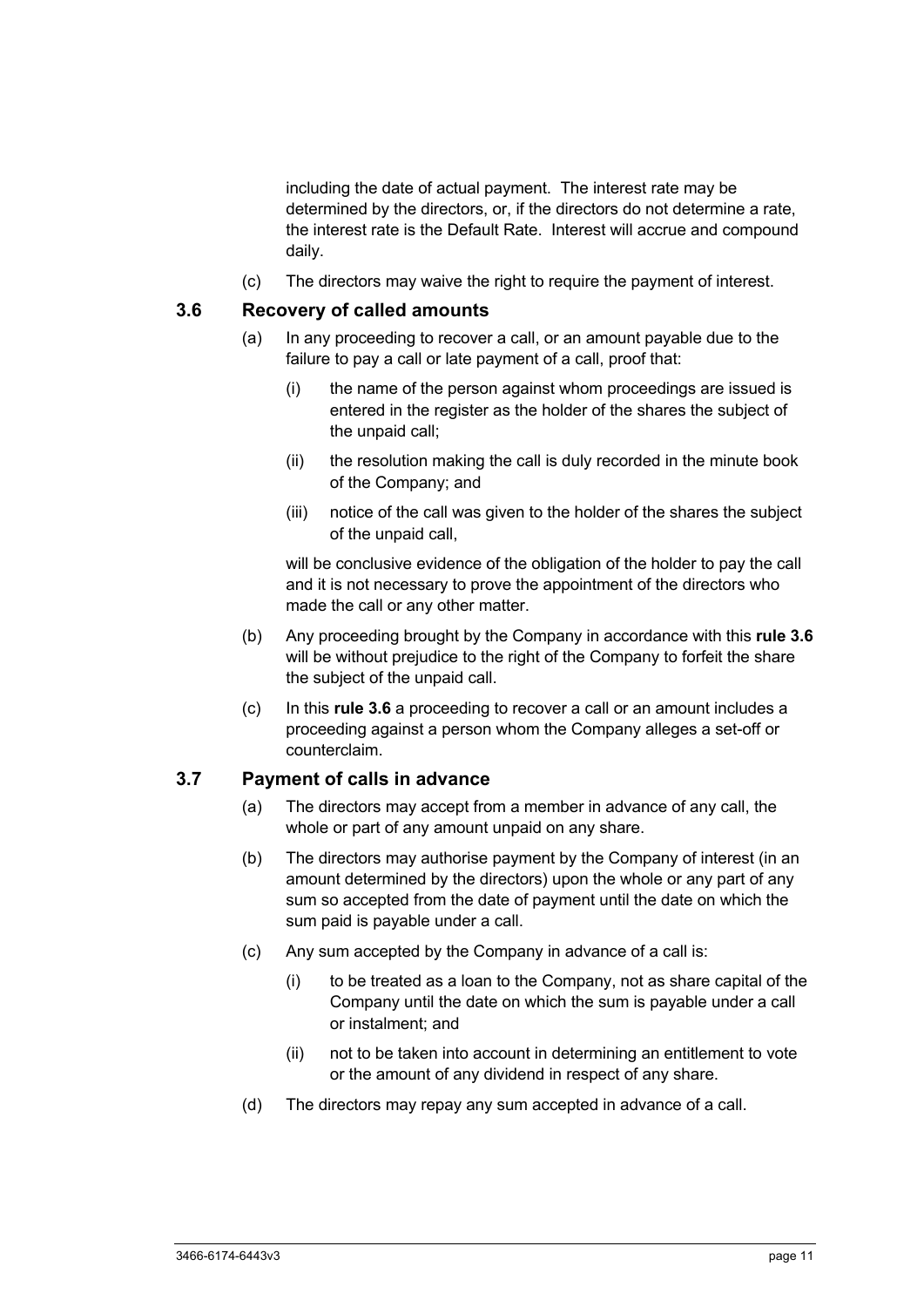# **3.8 Notice regarding forfeiture**

If any holder does not pay the amount of any call or instalment in respect of any share when it is due, the directors may give notice to the holder:

- (a) requiring payment of:
	- (i) the unpaid call or instalment;
	- (ii) any costs and expenses incurred by the Company as a result of the non-payment of the call or instalment; and
	- (iii) interest that has accrued and compounded (on a daily basis) on the amount of the unpaid call or instalment;
- (b) demanding payment of those amounts within 10 Business Days after the date of the notice;
- (c) stating the place where payment is to be made; and
- (d) stating that the share and any dividend in respect of it not yet paid are liable to be forfeited if payment of the amount demanded is not made in full within 10 Business Days after the date of the notice.

#### **3.9 Forfeiture**

- (a) If payment of the amount demanded is not made in full in accordance with a notice given under **rule 3.8**, the directors may by resolution forfeit any share the subject of the notice.
- (b) A forfeiture of any share under this **rule 3.9** includes all dividends, interest and other amounts payable by the Company on the forfeited share and not actually paid before the forfeiture.
- (c) The directors may accept the surrender of any share which may be forfeited. If the directors accept the surrender, that share will be treated as having been forfeited and may be sold, re-issued or otherwise disposed of in the same manner as a forfeited share.
- (d) If any share is forfeited, notice of forfeiture will be given to the holder of that share and the date and details of the forfeiture will be recorded in the register. Failure to do so will not invalidate the forfeiture.
- (e) Any forfeited share is the property of the Company and, subject to the Listing Rules, the directors may sell, re-issue or otherwise dispose of any forfeited share on terms and in such manner as determined by the directors.
- (f) At any time before any forfeited share is sold or otherwise disposed of, the directors may cancel the forfeiture on terms determined by it.
- (g) On forfeiture of any share, the holder of that share ceases to be a holder and ceases to have any right as a holder in respect of that forfeited share (including in respect of any dividend), but remains liable to pay the Company: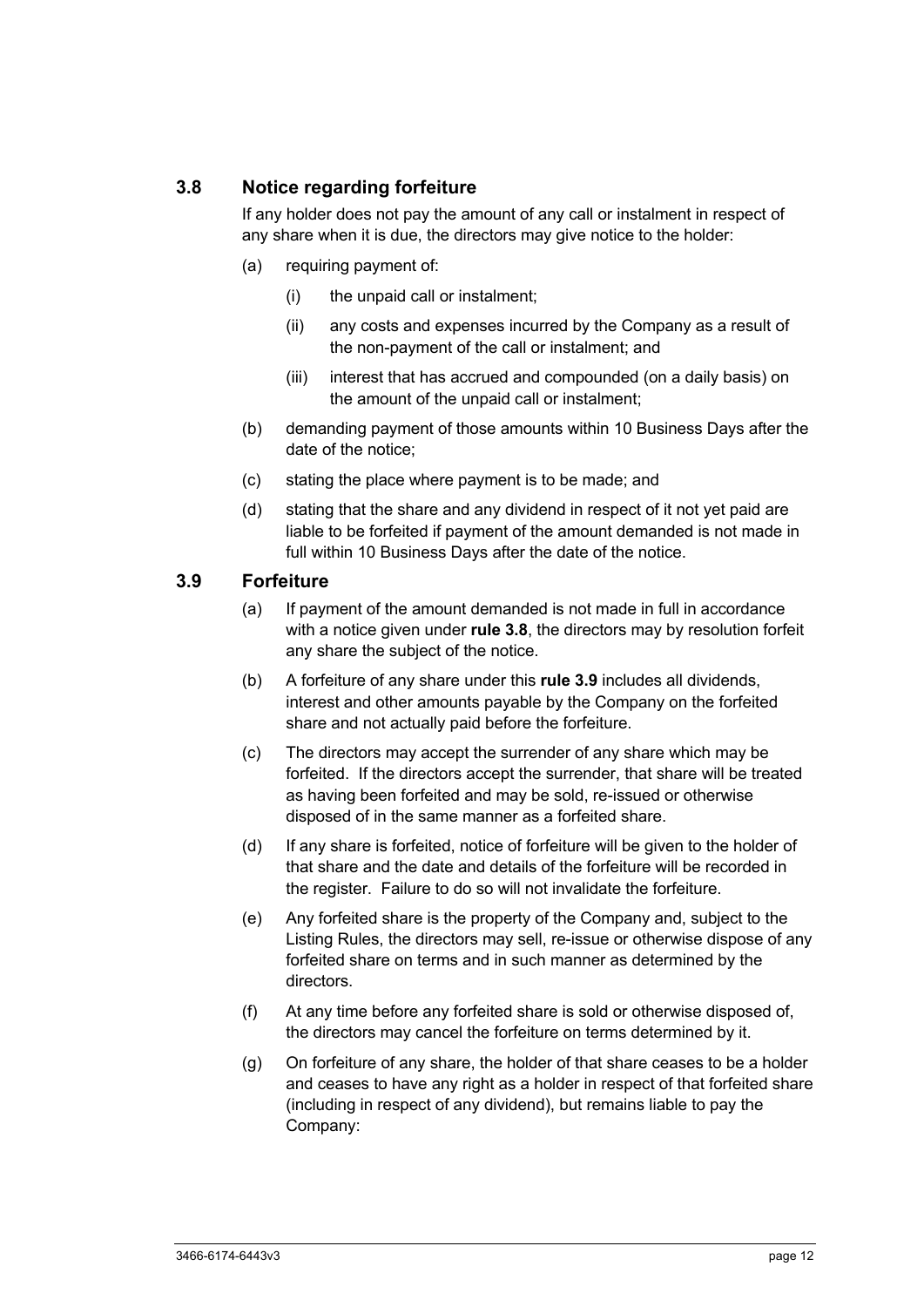- (i) all amounts payable by the former holder to the Company at the date of forfeiture;
- (ii) any and all costs or expenses incurred by the Company in respect of the forfeiture; and
- (iii) interest to accrue and to compound daily at a rate determined by the directors or, if no such rate is determined, at the Default Rate on those amounts from the date of forfeiture until payment of amounts and accrued interest in full.
- (h) The liability of a holder continues until:
	- (i) the holder pays all those amounts and accrued interest in full; or
	- (ii) the Company receives and applies as the net proceeds from the sale or other disposal of the forfeited share an amount which is equal to or greater than all those amounts and accrued interest.
- (i) The Company may receive the net proceeds from the sale or other disposal of any forfeited share and execute an instrument of transfer in respect of the forfeited share. The Company must apply the net proceeds of any sale or other disposal of any forfeited share in or towards satisfaction of:
	- (i) firstly, costs and expenses paid or payable in connection with the enforcement of the forfeiture and the sale or other disposal of that share; and
	- (ii) secondly, all amounts due but unpaid and accrued interest on all those amounts.
- (j) The Company must pay the balance (if any) of the net proceeds of sale or other disposal to the person whose forfeited share has been sold or otherwise disposed of.
- (k) The purchaser of any forfeited share is entitled to assume that the proceeds of the sale or other disposal have been applied in accordance with this Constitution and is not responsible for the application of the purchase money by the Company.

#### **3.10 Cancellation of forfeited shares**

- (a) Subject to the Corporations Act and the Listing Rules, the Company may cancel any forfeited share.
- (b) Liability for the amount called but unpaid in respect of the cancelled share may not be released or waived without the approval of the holders of ordinary shares given in accordance with the Listing Rules.

#### **3.11 Surrender of shares**

(a) The Company may accept a surrender of a share by way of compromise of a claim.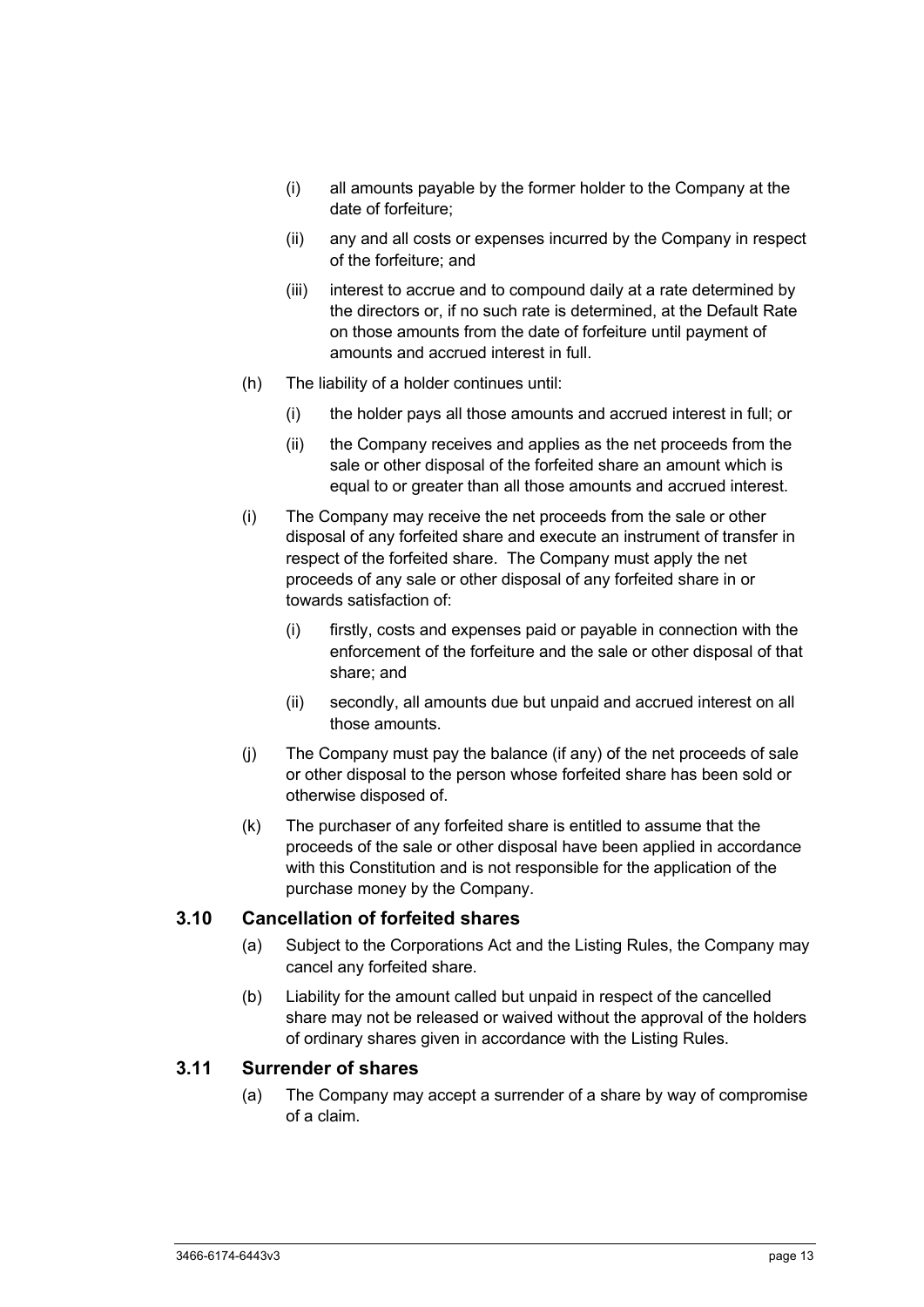(b) Any share so surrendered may be sold, reissued or otherwise disposed in the same manner as a forfeited share.

#### **3.12 Lien on shares**

- (a) The Company has a first and paramount lien:
	- (i) on each partly paid share in respect of any call (including any instalment) due and payable but unpaid;
	- (ii) on each share in respect of any payment which the Company is required by law to pay (and has paid) in respect of the share for which the Company is indemnified under **rule 3.14**; and
	- (iii) on each share acquired under an employee incentive scheme for any money payable to the Company in relation to the share, including any loan under an employee incentive scheme.
- (b) In each case, the lien extends to all dividends from time to time payable in respect of the shares and to reasonable interest (at such rate as the directors may determine or if the directors do not determine a rate at a rate equal to the Default Rate) and reasonable expenses incurred because the amount is not paid.
- (c) The Company may do all things necessary or appropriate for it to do to protect any lien or other right to which it may be entitled under any law or this Constitution.
- (d) By notice, the directors may discharge or waive, in whole or in part, any lien or declare any share to be wholly or partly exempt from a lien, but otherwise no act or omission is to be taken as discharging, waiving or otherwise granting an exemption from any lien.
- (e) If any share is subject to a lien and the Company registers the transfer of any share subject to a lien without giving notice of the lien to the transferee of the share, the lien is treated as waived as against the transferee.

## **3.13 Enforcement of lien**

- (a) The directors may sell or otherwise dispose of any share the subject of a lien, if:
	- (i) a sum in respect of which the lien exists is due and payable but is unpaid;
	- (ii) the Company has provided notice to the holder:
		- (A) setting out the amount due but unpaid;
		- (B) demanding payment of that amount; and
		- (C) stating that the share is liable to be sold or otherwise disposed of if payment of that amount is not made within 10 Business Days after the date of the notice; and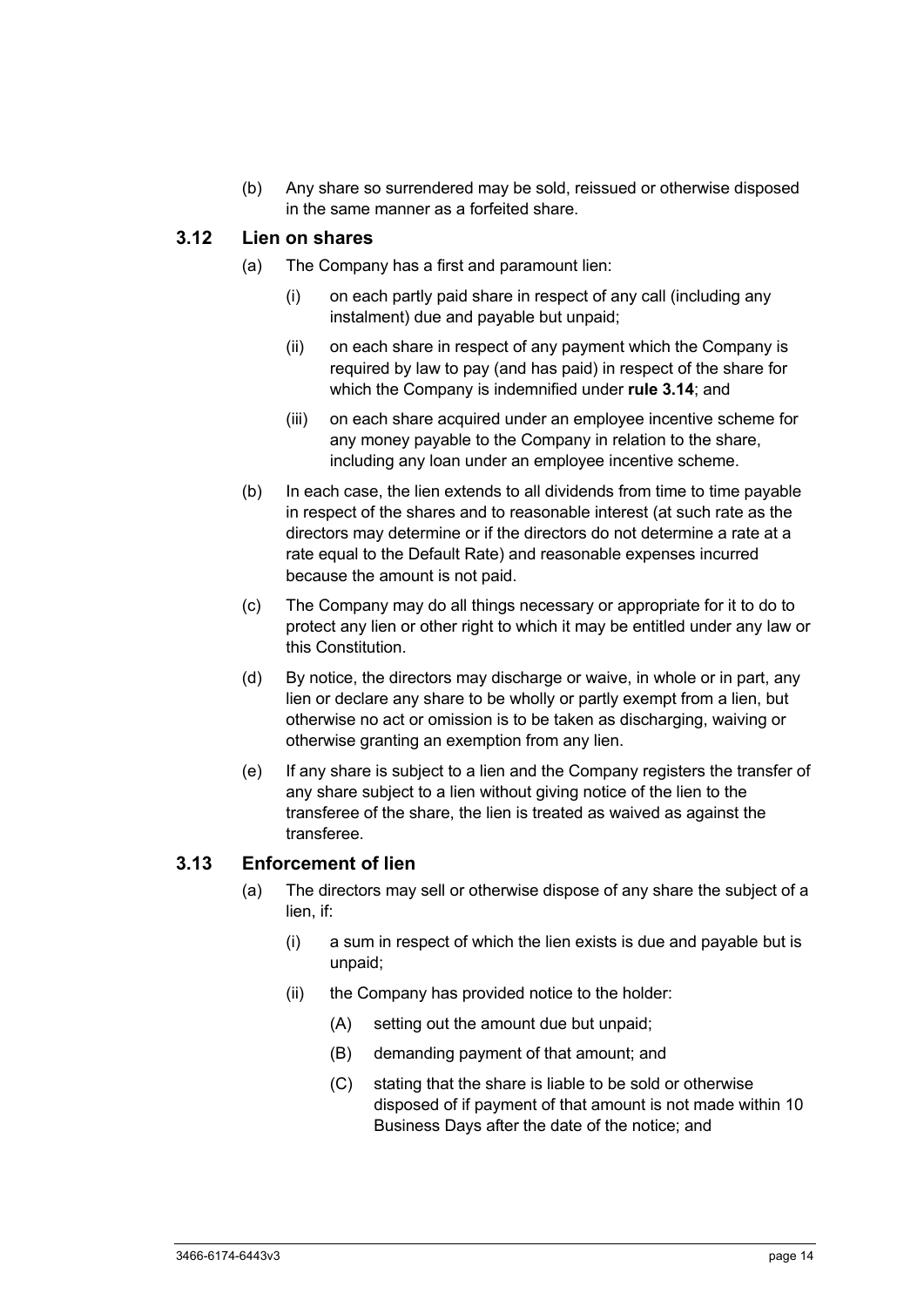- (iii) the amount specified in the notice is not paid in full in accordance with the notice.
- (b) The terms on which and manner by which any share may be sold or otherwise disposed of are to be determined by the directors.
- (c) Interest accrues and compounds daily at the rate determined by the directors or, if no such rate is determined, at the Default Rate on the amount due but unpaid, costs and expenses paid in connection with the enforcement of the lien and the sale or other disposal of the shares.
- (d) The Company may receive the net proceeds of the sale or other disposal of any share and execute an instrument of transfer in respect of the share. The Company must apply the net proceeds of the sale or disposal of any share in or towards satisfaction of:
	- (i) firstly, costs and expenses paid or payable in connection with the enforcement of the lien and the sale or other disposal of that share; and
	- (ii) secondly, all amounts due but unpaid and accrued interest on all those amounts.
- (e) The Company must pay any balance of the net proceeds of sale or other disposal to the person whose share has been sold or otherwise disposed of.
- (f) The purchaser of any share the subject of a lien is entitled to assume that the proceeds of sale or other disposal have been applied in accordance with this Constitution and is not responsible for the application of the purchase money by the Company.

#### **3.14 Member's indemnity for payment required by law**

If the law of any jurisdiction imposes or purports to impose any immediate, future or possible liability on the Company, or empowers or purports to empower any person to require the Company to make any payment, on account of a member or referable to a share held by that member (whether alone or jointly) or a dividend or other amount payable in respect of a share held by that member, the Company:

- (a) is fully indemnified by that member from that liability;
- (b) may recover as a debt due from the member the amount of that liability together with interest at the Default Rate from the date of payment by the Company to the date of repayment by the member; and
- (c) subject to **rule 4.4**, may refuse to register a transfer of any share by that member until the debt has been paid to the Company.

Nothing in this document in any way prejudices or affects any right or remedy which the Company has (including any right of set off) and, as between the Company and the member, any such right or remedy is enforceable by the Company.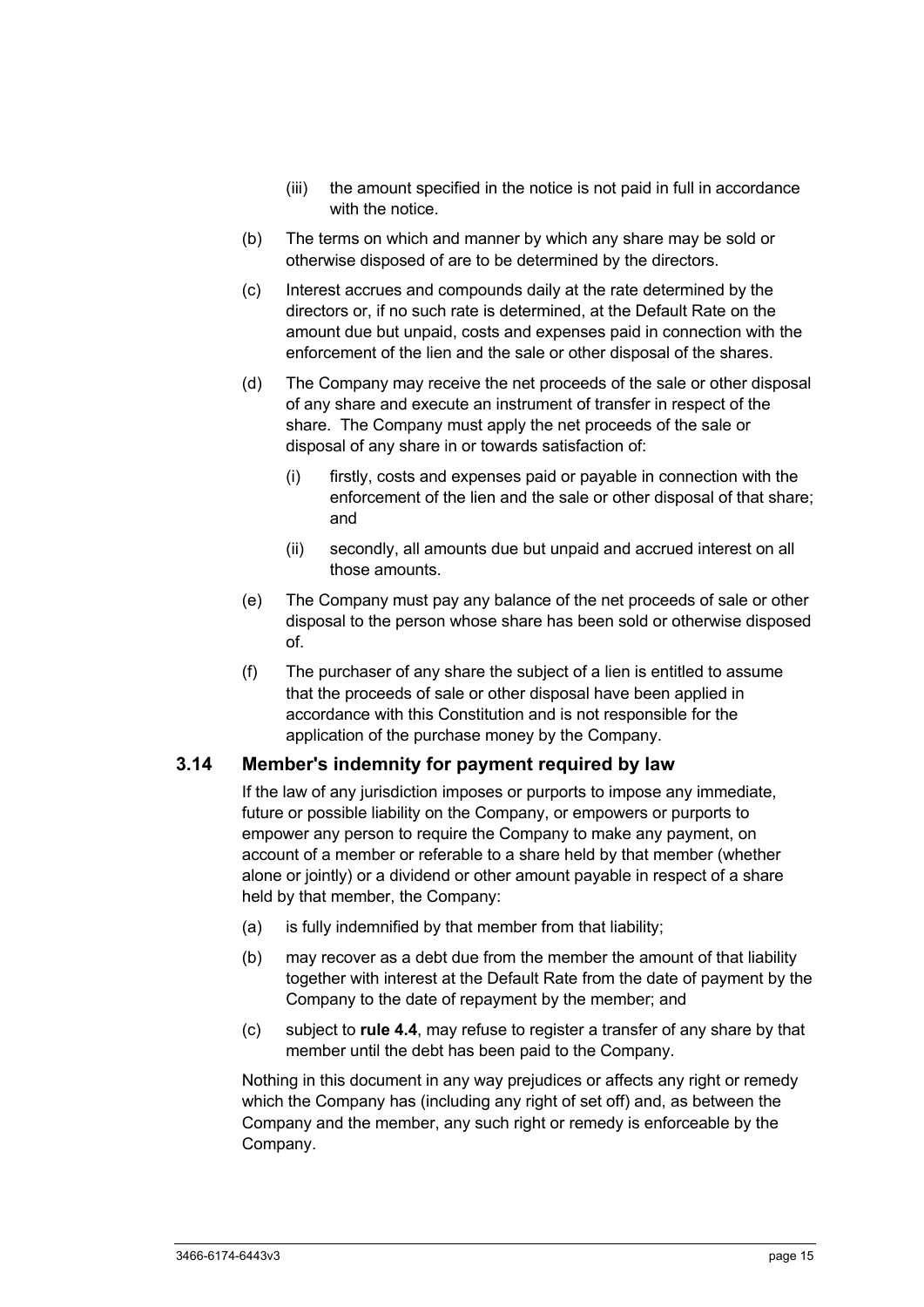# **3.15 Continuing liability**

If the net proceeds from the sale or other disposal under this **rule 3** are less than the sum of:

- (a) the amount due but unpaid in respect of that share;
- (b) the costs and expenses paid or payable in connection with the enforcement of the lien and the sale or other disposal; and
- (c) interest on those amounts,

(together the **Shortfall**) the person whose share has been sold or otherwise disposed of continues to be liable and must pay to the Company an amount equal to the Shortfall together with interest at the Default Rate.

# 4 Transfer and transmission of shares

# **4.1 Participation in computerised or electronic systems**

The directors may do anything they consider necessary or desirable and that is permitted under the Corporations Act and the Listing Rules to facilitate the Company's participation in any computerised or electronic system established or recognised by the Corporations Act or the Listing Rules for the purposes of facilitating dealings in shares.

## **4.2 Form of transfers**

- (a) Subject to this Constitution and to any restrictions attached to the share, a holder may transfer all or any of the holder's shares by:
	- (i) a Proper ASTC Transfer; or
	- (ii) an instrument of transfer in writing in any usual or common form or in any other form that the directors approve.
- (b) If an instrument of transfer under **rule 4.2(a)(ii)** is used to transfer a share and the transferor or transferee is a clearing house or its nominee(s), the instrument of transfer may be executed by hand or by machine imprinted signature or by such other manner of execution as the directors may approve from time to time.
- (c) Except as provided by any applicable Operating Rules, the transferor remains the holder of the shares until a Proper ASTC Transfer has been effected or the name of the transferee is entered in the register as the holder of those shares.
- (d) In the case of a Market Transfer, the Company must comply with the obligations imposed on it by the Listing Rules and the Operating Rules and any applicable legislation in connection with any transfer of shares.

## **4.3 Registration procedure**

(a) Subject to **rule 4.3(b), 4.4** and **4.5** upon receipt of a transfer of shares that complies with **rules 4.2** and **4.3**, the Company must register the nominated transferee as the holder of the relevant shares.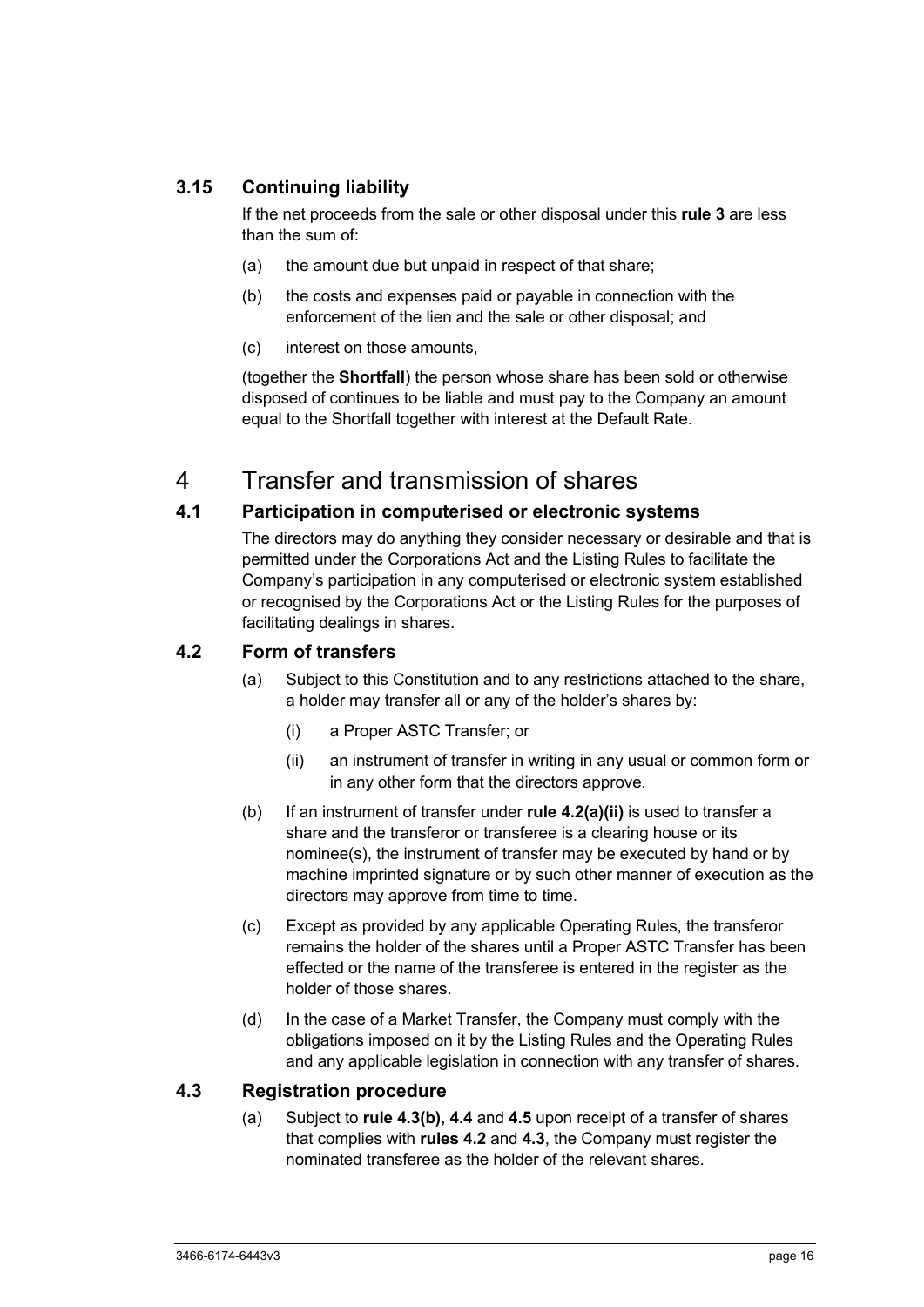- (b) A transfer under **rule 4.2(a)(ii)** must:
	- (i) be executed by or on behalf of both the transferor and the transferee (the directors may resolve, either generally or in any particular case, to accept for registration an instrument of transfer that has been executed using a machine imprinted signature);
	- (ii) if required by law to be stamped, be duly stamped; and
	- (iii) be delivered to the registered address of the Company or the share registry of the Company for registration together with the certificate (if any) for the shares to be transferred and, subject to the Listing Rules, any other evidence the directors may require to prove the title of the transferor to the shares and the transferor's right to transfer the shares.
- (c) Subject to the Listing Rules, a reasonable fee may be charged before an instrument of transfer in registrable form is registered.
- (d) On registration of a transfer of shares, the Company must cancel the old certificate (if any) and any duplicate certificate.

#### **4.4 Directors' power to decline to register transfer**

- (a) The directors may decline to register, or prevent registration of, a transfer of shares or request the application of a Holding Lock to prevent a transfer of shares where:
	- (i) the transfer is not in registrable form;
	- (ii) the Company has a lien on any of the shares the subject of the transfer;
	- (iii) the transfer is paper-based and registration of the transfer will result in the creation of a non-marketable parcel;
	- (iv) the transfer is not permitted under the terms of issue of the share; or
	- (v) the Company is otherwise permitted or required to do so under the Listing Rules or terms of issue of the shares.
- (b) If the directors request the application of a Holding Lock to prevent a transfer of shares or refuse to register a transfer of a share, the directors must give written notice to the holder of the share and the broker lodging the transfer, if any, of the refusal to transfer in accordance with the Listing Rules. Failure to give such notice will not invalidate any act or decision of the directors not to register the transfer.
- (c) The directors may delegate their authority under this **rule 4.4** to any person.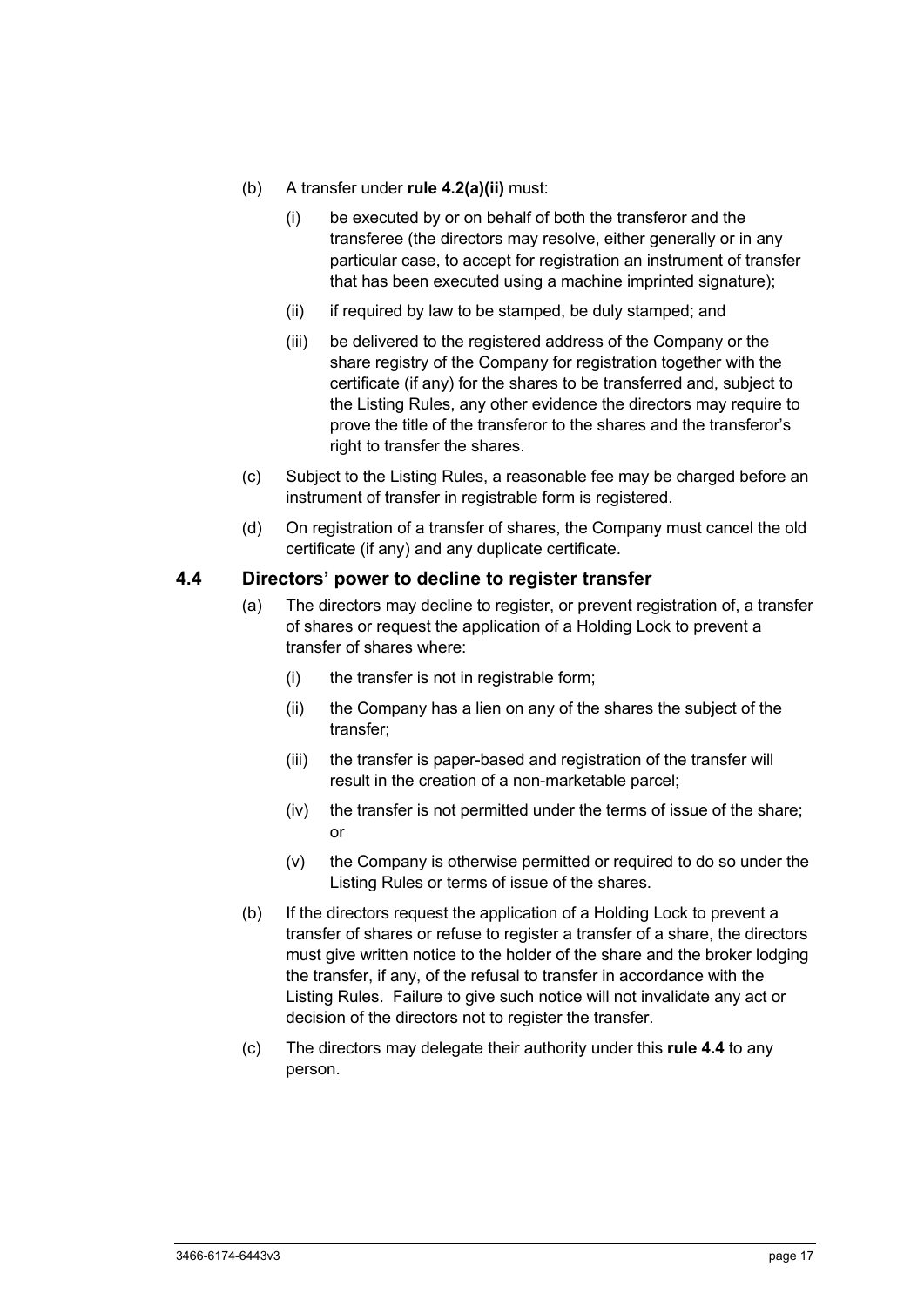# **4.5 Closure of register**

Subject to the Corporations Act, the Listing Rules and the Operating Rules, the register may be closed during any time, and for any periods, the directors think fit.

## **4.6 Instruments of transfer retained**

- (a) All instruments of transfer that are registered will be retained by the Company for such period as the directors may determine.
- (b) Any instrument of transfer which the directors decline to register will, except in the case of fraud, or alleged fraud, upon demand in writing be returned to the party who delivered it.

# **4.7 Transmission of shares on death**

- (a) On the death of a holder, the Company will recognise only:
	- (i) where the holder was a sole holder, the personal representative of the deceased holder; and
	- (ii) where the holder was a joint holder, the surviving joint holders, as being entitled to the deceased's interest in shares of the deceased holder.
- (b) A person who becomes entitled to a share upon the death of a holder may, having provided the directors with such evidence as they require to prove that person's entitlement to the shares of the deceased holder:
	- (i) by giving a signed notice to the Company, elect to be registered as the holder of any share owned by the deceased; or
	- (ii) subject to the provisions of this Constitution as to transfers, transfer any share owned by the deceased to another person.
- (c) A trustee, executor or administrator of the estate of a deceased holder may be registered as the holder of any share owned by the deceased as trustee, executor or administrator of that estate.
- (d) The death of a holder will not release the estate of that holder from any liability in respect of any shares.

#### **4.8 Transmission of shares on bankruptcy**

- (a) A person who becomes entitled to a share on the bankruptcy of a holder may, having provided the directors with such evidence as it requires to prove that person's entitlement to the shares of the bankrupt holder:
	- (i) by giving a signed notice to the Company, elect to be registered as the holder of any share owned by the bankrupt holder; or
	- (ii) subject to the provisions of this Constitution as to transfers, transfer any share owned by the bankrupt holder to another person.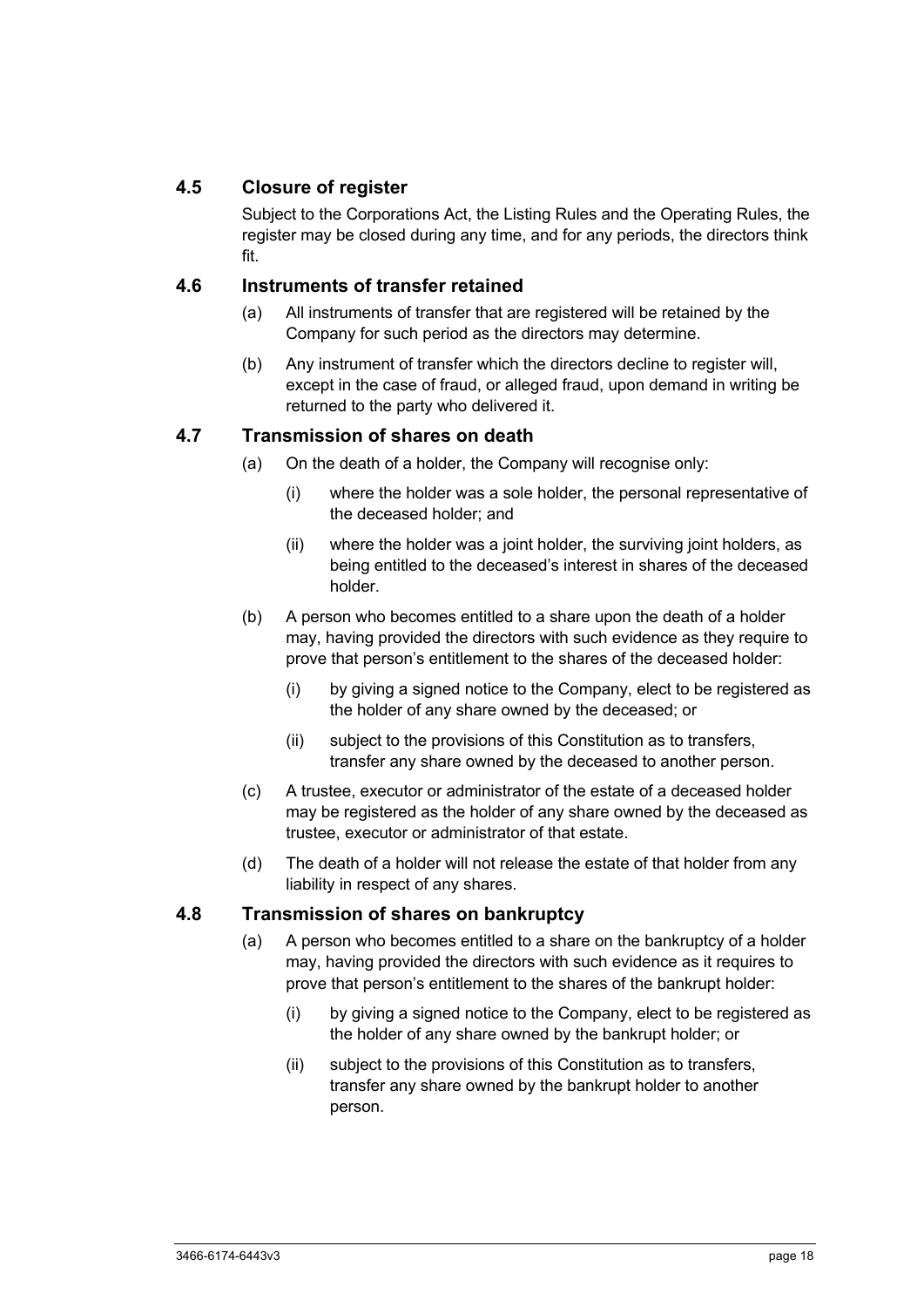- (b) A trustee or administrator of a person who is bankrupt may be registered as the holder of any share owned by that person as trustee or administrator of that person's affairs.
- (c) This **rule 4.8** is subject to the *Bankruptcy Act 1966* (Cth).

#### **4.9 Transmission of shares on mental incapacity**

- (a) A person who becomes entitled to a share because a holder is subject to assessment or treatment under any mental health law may, having provided the directors with such evidence as it requires to prove that person's entitlement to the shares of the that holder:
	- (i) by giving a signed notice to the Company, elect to be registered as the holder of any share owned by the holder; or
	- (ii) subject to the provisions of this Constitution as to transfers, by giving a proper instrument of transfer to the Company, transfer any shares owned by the holder to another person.
- (b) A trustee or administrator of a person who is mentally or physically incapable of managing his or her affairs, may be registered as the holder of any share owned by that person as trustee or administrator of that person's affairs.

#### **4.10 Transmission subject to Operating Rules**

The provisions of **rules 4.7** to **4.9** are subject to any provisions of the Operating Rules which deal with transmission on death or by operation of law.

# 5 Sale of non-marketable parcels

#### **5.1 Definitions**

In this **rule 5**:

**Holder** means a holder of a non-marketable parcel.

**Notice Period** means the period specified in a notice sent to a Holder in accordance with **rule 5.3**.

#### **Takeover** means:

- (a) a takeover bid; or
- (b) a similar bid under a foreign regime.

#### **5.2 Power to sell non-marketable parcels**

- (a) Subject to the Listing Rules, the Operating Rules and this Constitution, the directors may dispose of the non-marketable parcels of a Holder in the manner set out in this **rule 5**.
- (b) A notice under **rule 5.3** may be given to a Holder only once in a 12 month period and may not be given during the offer period of a Takeover for the Company.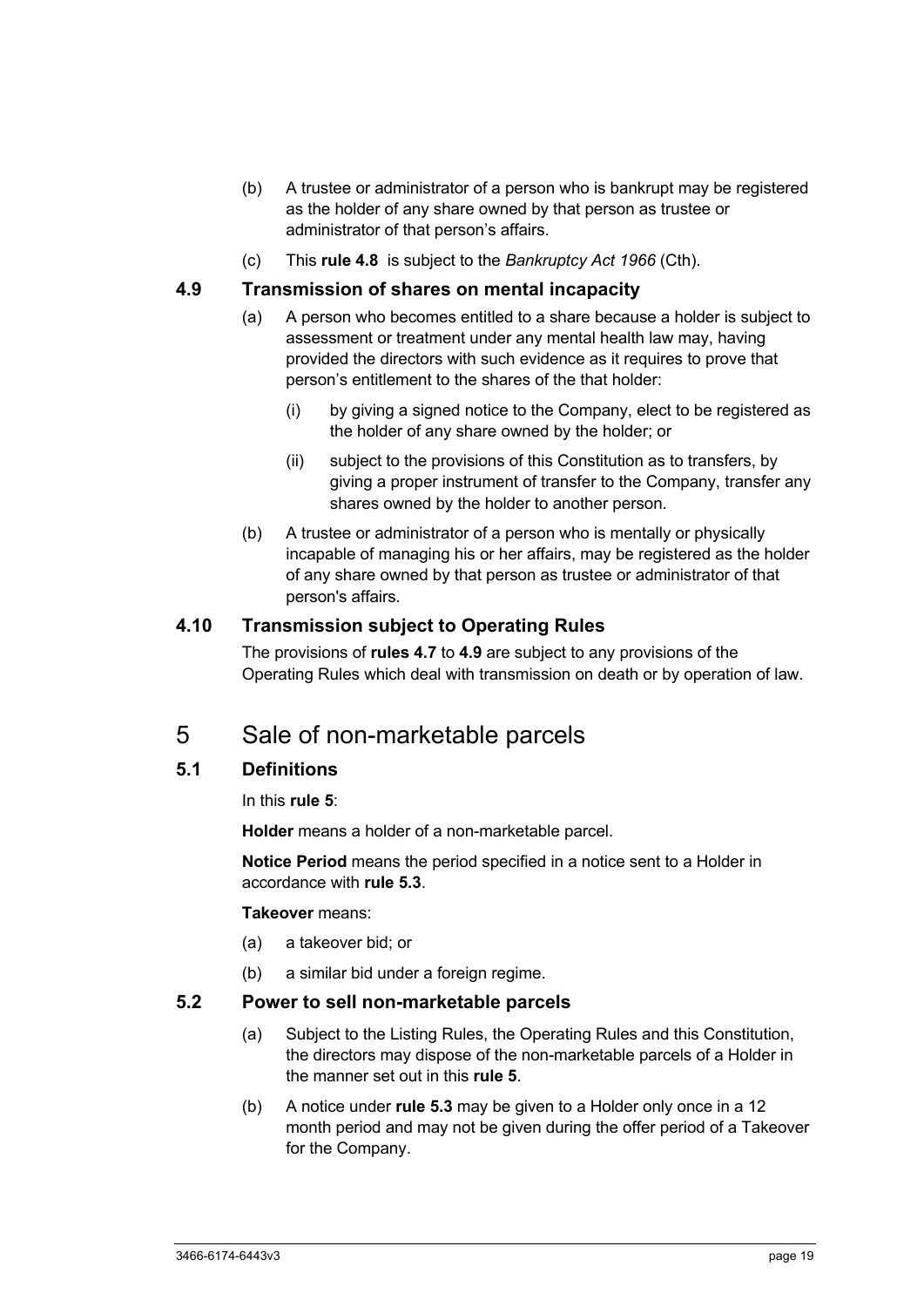## **5.3 Notice of proposed sale**

The Company directors must not sell a non-marketable parcel of a Holder unless it has given a notice in writing to the Holder:

- (a) stating that it intends to sell the non-marketable parcel; and
- (b) specifying a date at least six weeks (or any lesser period permitted under the Corporations Act or Listing Rules) after the notice is given by which the Holder may give the Company written notice that the Holder wishes to be exempt from the provisions of this **rule 5**.

#### **5.4 Sale procedure**

- (a) If, before 5.00pm Perth time on the last day of the Notice Period:
	- (i) the Company has not received a notice from the Holder choosing to be exempt from the provisions of this **rule 5**; and
	- (ii) the Holder has not increased his or her holding to a marketable parcel,

the Holder is taken to have irrevocably appointed the Company as his or her agent to do anything in this **rule 5**.

- (b) In addition to initiating a sale by sending a notice under **rule 5.3**, the directors may also initiate a sale if a Holder holds less than a marketable parcel and that holding was created by a transfer of a parcel of securities effected on or after 1 September 1999 that was less than a marketable parcel at the time that the transfer document was initiated or, in the case of a paper-based transfer document, was lodged with the Company. In that case:
	- (i) the Holder is taken to have irrevocably appointed the Company as his or her agent to do anything in **rule 5.4(c)**; and
	- (ii) if the holding was created after the adoption of this rule, the directors may remove or change the Holder's rights to vote or receive dividends in respect of those securities (if any). Any dividends withheld must be sent to the former Holder after the sale when the former Holder delivers to the Company such proof of title as the directors accept.
- (c) The Company may:
	- (i) sell the securities constituting less than a marketable parcel as soon as practicable at a price which the directors consider is the best price reasonably available for the securities when they are sold;
	- (ii) deal with the net proceeds of the sale as follows:
		- (A) firstly, apply the net proceeds towards satisfaction of costs and expenses paid or payable in connection with the sale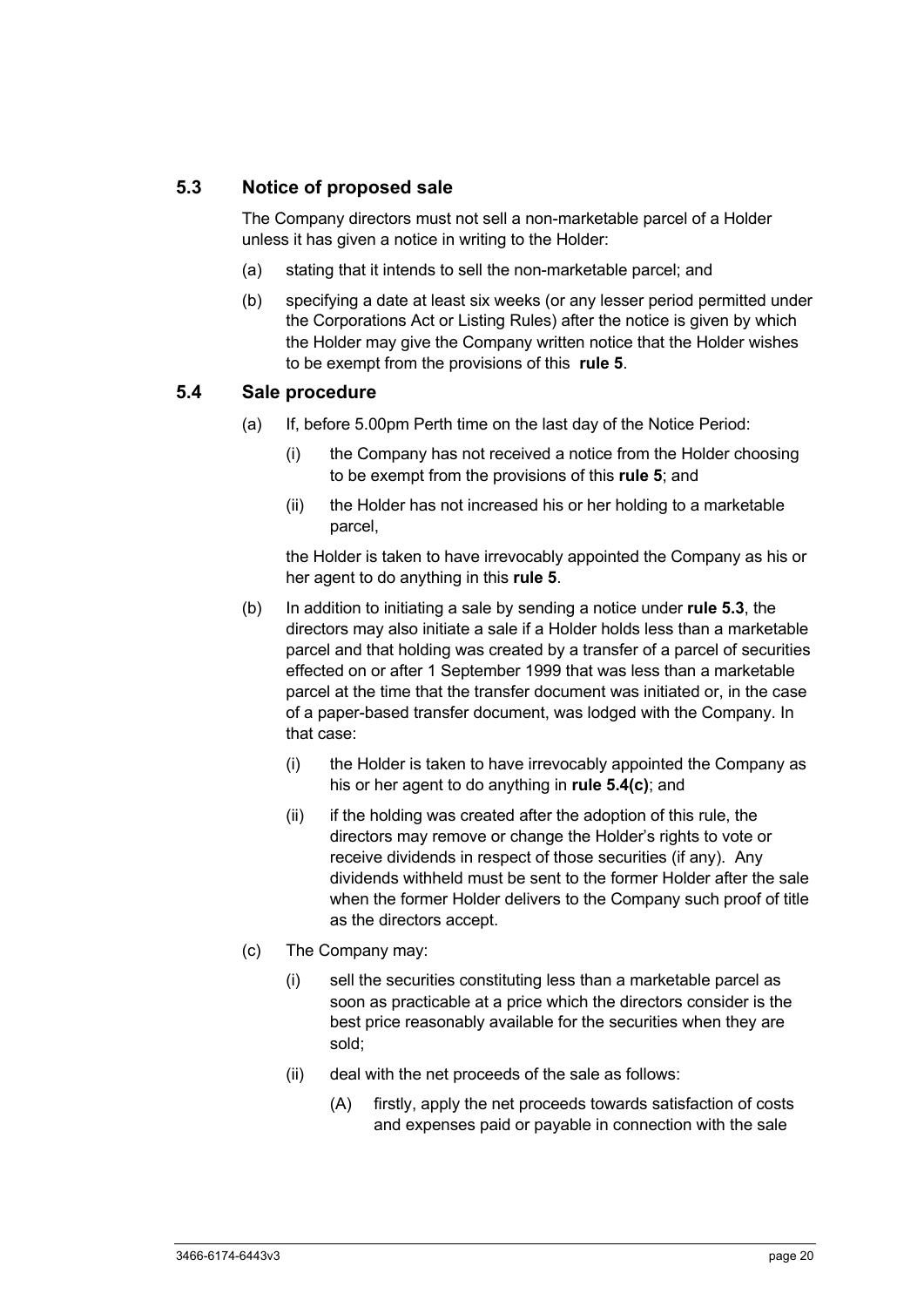and all amounts due but unpaid and accrued interest on all those amounts, and

- (B) secondly, pay any balance of the net proceeds of sale to the Holder whose shares were sold; and
- (iii) receive any disclosure document, including a financial services guide, as agent for the Holder.
- (d) The costs and expenses of any sale of securities arising from a notice under **rule 5.3** (including brokerage and stamp duty) are payable by the purchaser or by the Company.

#### **5.5 Effect of announcement of a Takeover**

**Rule 5** ceases to have effect for the period commencing on the announcement of a Takeover for the Company and ending on the close of the offer period under the Takeover, following which a new notice under **rule 5.3** may be given.

#### **5.6 Revocation, suspension and termination**

The directors may, before a sale is effected under this **rule 5**, revoke a notice given or suspend or terminate the operation of this **rule 5** either generally or in specific cases.

# **5.7 Multiple parcels**

If a holder of securities is registered in respect of more than one parcel of securities, the directors may treat the holder as a separate holder in respect of each of those parcels so that this **rule 5** will operate as if each parcel was held by different persons.

# 6 Proportional takeovers

# **6.1 Definitions**

In this **rule 6**:

- (a) **Approving Resolution** means a resolution of Eligible Shareholders approving a Proportional Takeover.
- (b) **Deadline** means the day which is the 14th day before the last day of the bid period for a Proportional Takeover.
- (c) **Proportional Takeover** means offers for securities made under a proportional takeover bid within the meaning of the Corporations Act.
- (d) **Eligible Shareholder** means a person (other than the bidder or an associate of the bidder) who, as at the end of the day on which the first offer under a Proportional Takeover was made, held securities in the class of securities to which the Proportional Takeover relates.

## **6.2 Transfer not to be registered**

The registration of a transfer giving effect to a contract resulting from the acceptance of an offer made under a Proportional Takeover is prohibited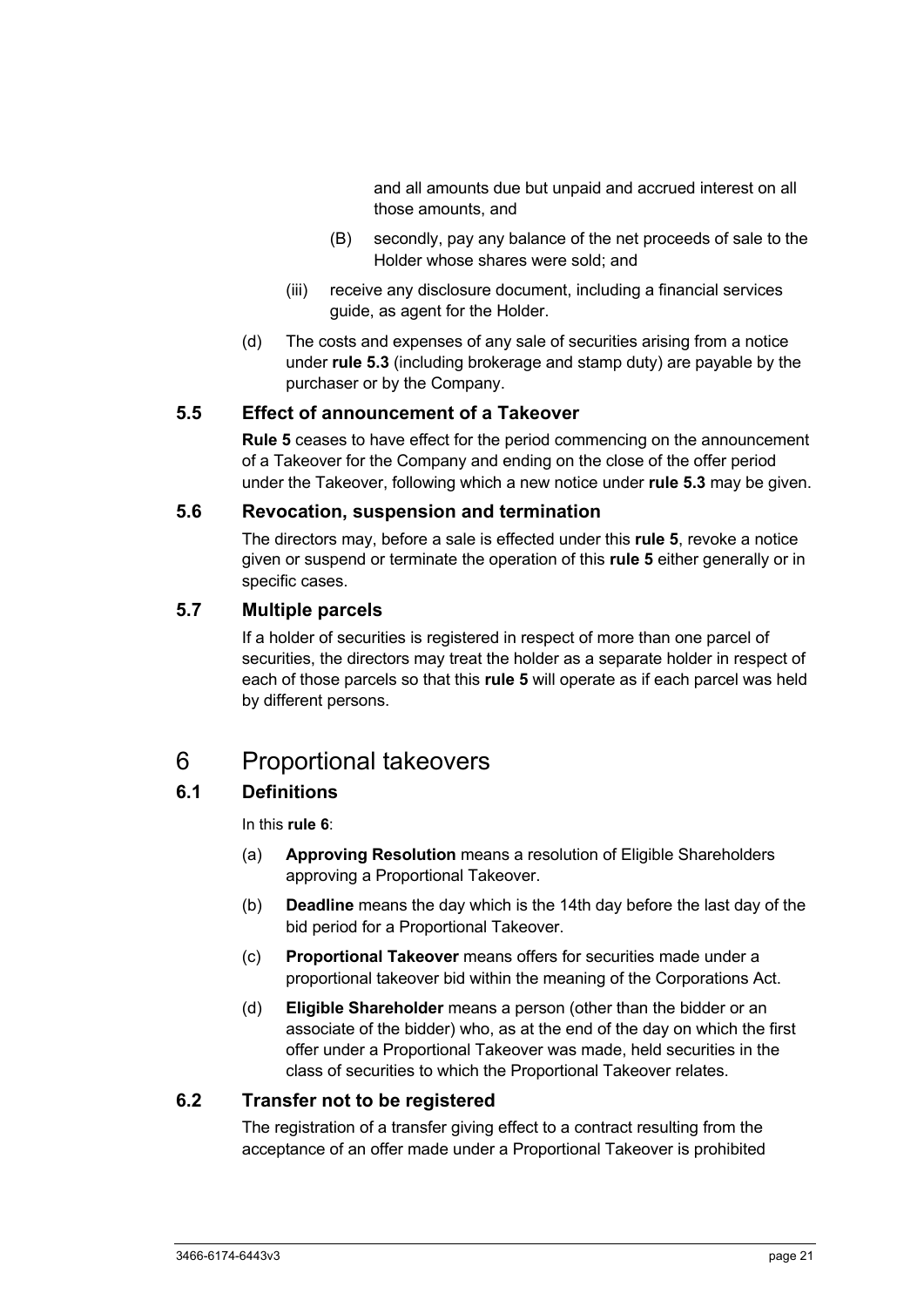unless and until an Approving Resolution is passed (or is taken to have been passed) in accordance with this Constitution.

# **6.3 Approving Resolution**

- (a) Where offers have been made under a Proportional Takeover, the directors must, before the Deadline, convene a meeting of the Eligible Shareholders to vote on the Approving Resolution for the purpose of considering and, if thought fit, passing a resolution to approve the Proportional Takeover.
- (b) The provisions of this Constitution relating to general meetings apply, with such modification as is necessary, to a meeting convened under this **rule 6.3** as if that meeting were a general meeting.
- (c) Any vote cast on an Approving Resolution by the bidder or any of its associates will be disregarded.
- (d) An Approving Resolution that has been voted on is taken to have been passed if the proportion that the number of votes in favour of the resolution bears to the total number of votes on the resolution is greater than 50%, and otherwise is taken to have been rejected.
- (e) If an Approving Resolution is voted on in accordance with this **rule 6.3** before the Deadline, a director or a secretary must, on or before the Deadline, give the bidder and the ASX (if required) notice stating that an Approving Resolution has been voted on and whether it was passed or rejected.
- (f) If no Approving Resolution has been voted on in accordance with this rule as at the end of the day before the Deadline, an Approving Resolution is taken, for the purposes of this **rule 6**, to have been passed in accordance with those provisions.

## **6.4 Cessation of effect**

**Rules 6.1** to **6.3** cease to have effect at the end of three years after:

- (a) where those rules have not been renewed since their adoption, the date on which those rules were adopted by the Company; or
- (b) if those rules have been renewed since their adoption, the date on which they were last renewed.

# 7 General meetings

## **7.1 Annual general meetings**

Annual general meetings must be held in accordance with the Corporations Act.

## **7.2 Calling a general meeting**

A general meeting may only be called:

(a) by a directors' resolution; or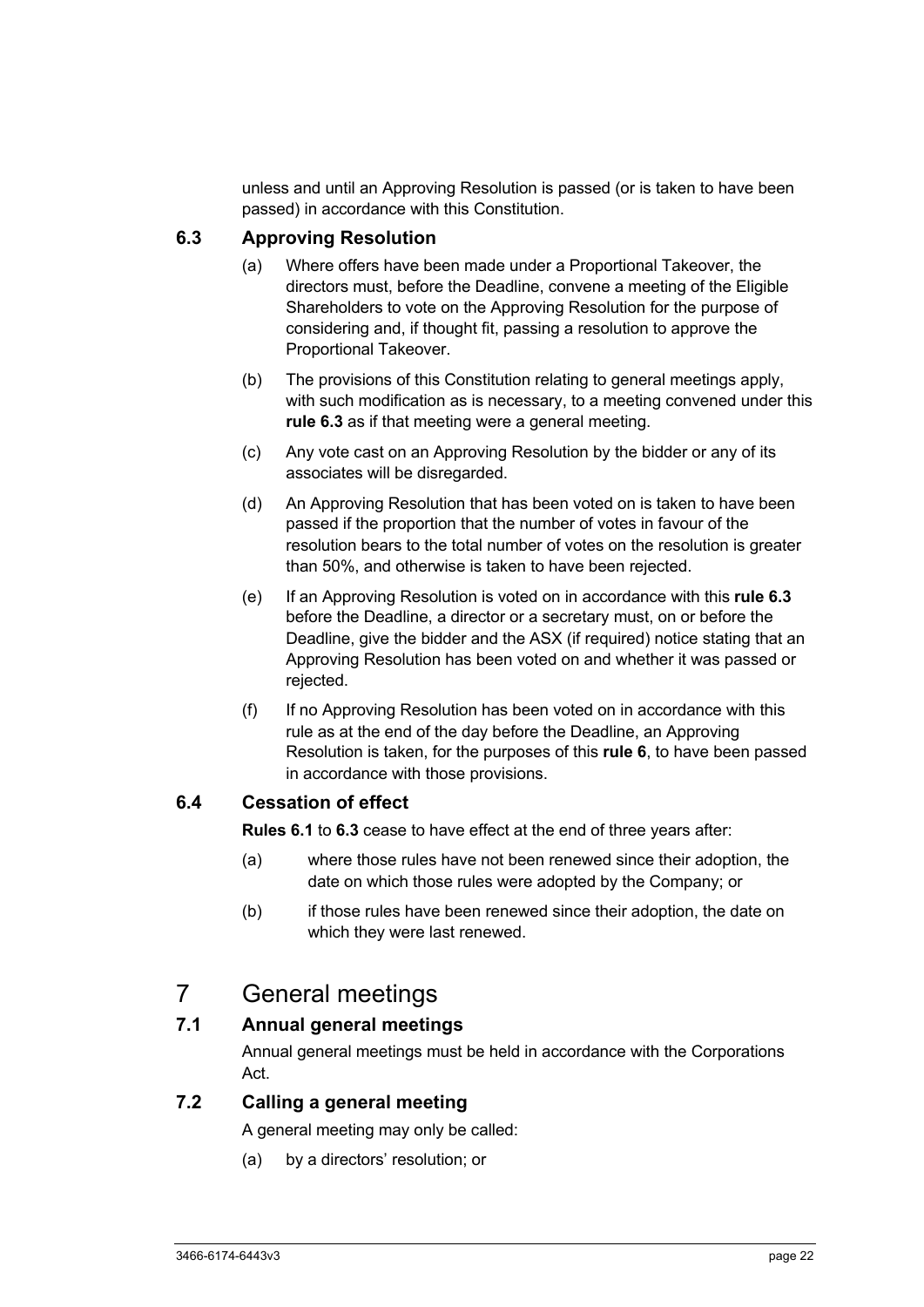(b) as otherwise provided in the Corporations Act.

# **7.3 Notice of general meeting**

- (a) Notice of a general meeting must be given to the members, directors and the auditor in accordance with the Corporations Act and the Listing Rules.
- (b) The notice must:
	- (i) state the date, time and place (or places) of the meeting (and if the meeting is to be held in two or more places, the technology that will be used to facilitate this);
	- (ii) state the general nature of the business to be conducted at the meeting;
	- (iii) state any proposed resolutions;
	- (iv) contain a statement informing the members of the right to appoint a proxy;
	- (v) specify a place and a fax number (or electronic address) for the purposes of depositing instruments appointing proxies, attorneys and Representatives, and proxy appointment authorities; and
	- (vi) if there is to be an election of directors, the names of the candidates for election.
- (c) A notice of meeting must be accompanied by a form of proxy which satisfies the requirements of the Listing Rules and the Corporations Act.
- (d) Unless the Corporations Act provides otherwise:
	- (i) no business may be transacted at a general meeting unless the general nature of the business is stated in the notice calling the meeting; and
	- (ii) except with the approval of the directors or the chair, no person may move any amendment to a proposed resolution the terms of which are set out in the notice calling the meeting or to a document which relates to such a resolution, a copy of which has been made available to members to inspect or obtain.

#### **7.4 General meetings at two or more places**

- (a) A general meeting may be held in two or more places. If a general meeting is held in two or more places, the Company must use technology that gives members a reasonable opportunity to participate at that general meeting.
- (b) If, before or during a general meeting, any technical difficulty occurs which precludes a member from having a reasonable opportunity to participate, the chair may either adjourn the meeting until the technology gives members a reasonable opportunity to participate or continue the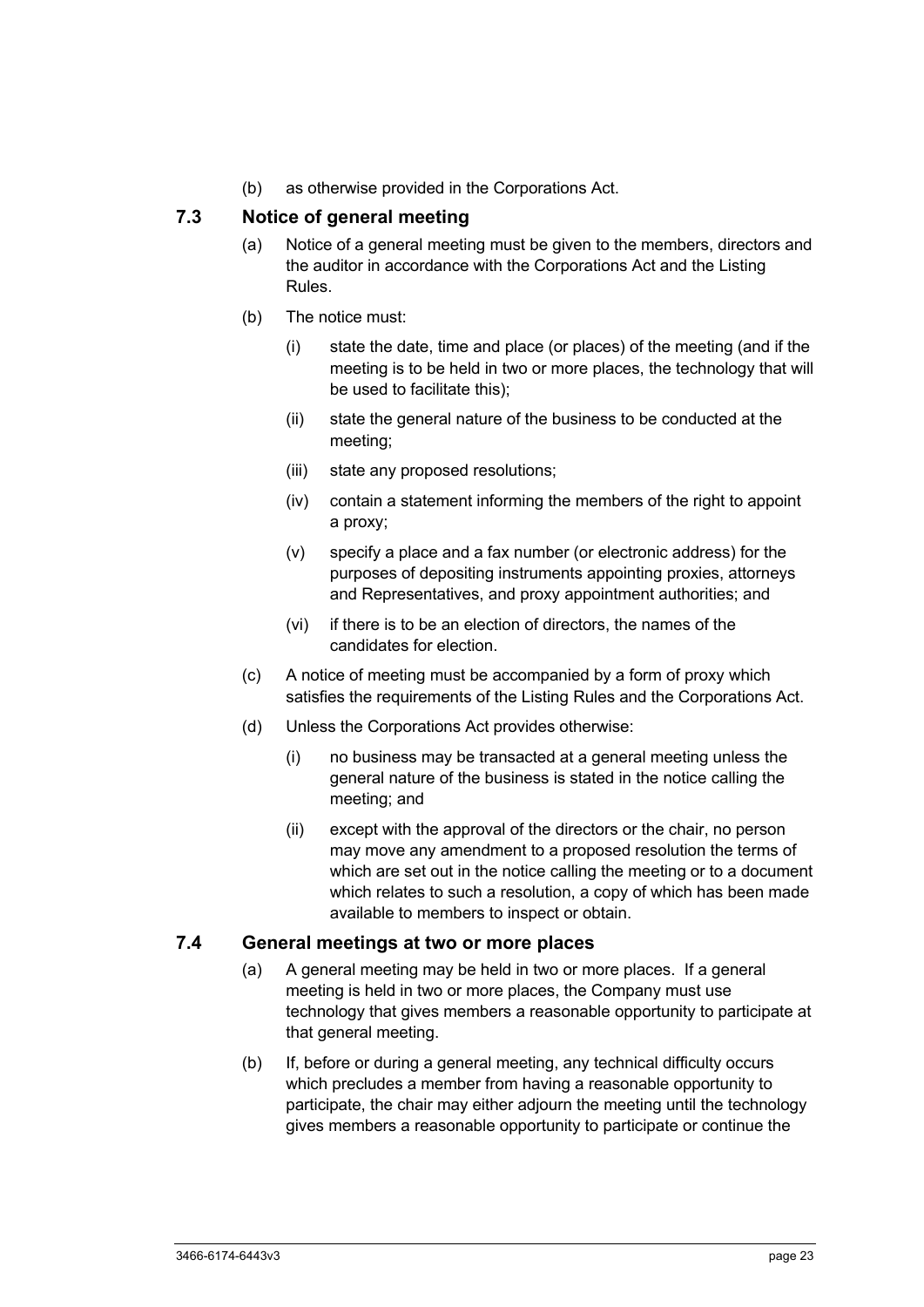meeting (in which case no member may object to the meeting being held or continuing).

## **7.5 Postponement or cancellation of general meetings**

- (a) Subject to this Constitution, the Corporations Act and the Listing Rules, if the directors have convened a general meeting, the directors may change the place (or places) of, or postpone or cancel that general meeting.
- (b) If a director has convened a general meeting, only the director who convened the general meeting may change the place (or places) of the general meeting or postpone or cancel the general meeting.
- (c) If a general meeting is convened pursuant to a request by members, the directors may not postpone or cancel the general meeting without the consent of the requesting members.

## **7.6 Notice of change, postponement or cancellation**

Notice of cancellation or postponement or change of place of a general meeting must state the reason for cancellation or postponement and be:

- (a) published in a daily newspaper circulating in Australia; or
- (b) given to the Exchange; or
- (c) subject to the Corporations Act and the Listing Rules, given in any other manner determined by the directors.

# **7.7 Omission to give notice relating to general meeting**

- (a) No resolution passed at or proceedings of any general meeting will be invalid because of any unintentional omission or error in giving or not giving notice of:
	- (i) that general meeting;
	- (ii) any change of place (or places) of that general meeting;
	- (iii) postponement of that general meeting, including the date, time and place (or places) for the resumption of the adjourned meeting; or
	- (iv) resumption of that adjourned general meeting.
- (b) A person's attendance at a general meeting waives any objection that person may have in respect of any unintentional omission or error in the giving of a notice.

# 8 Proceedings at general meetings

# **8.1 Quorum**

(a) No business may be transacted at a general meeting except the election of a chair and the adjournment of the meeting unless a quorum is present when the meeting proceeds to business.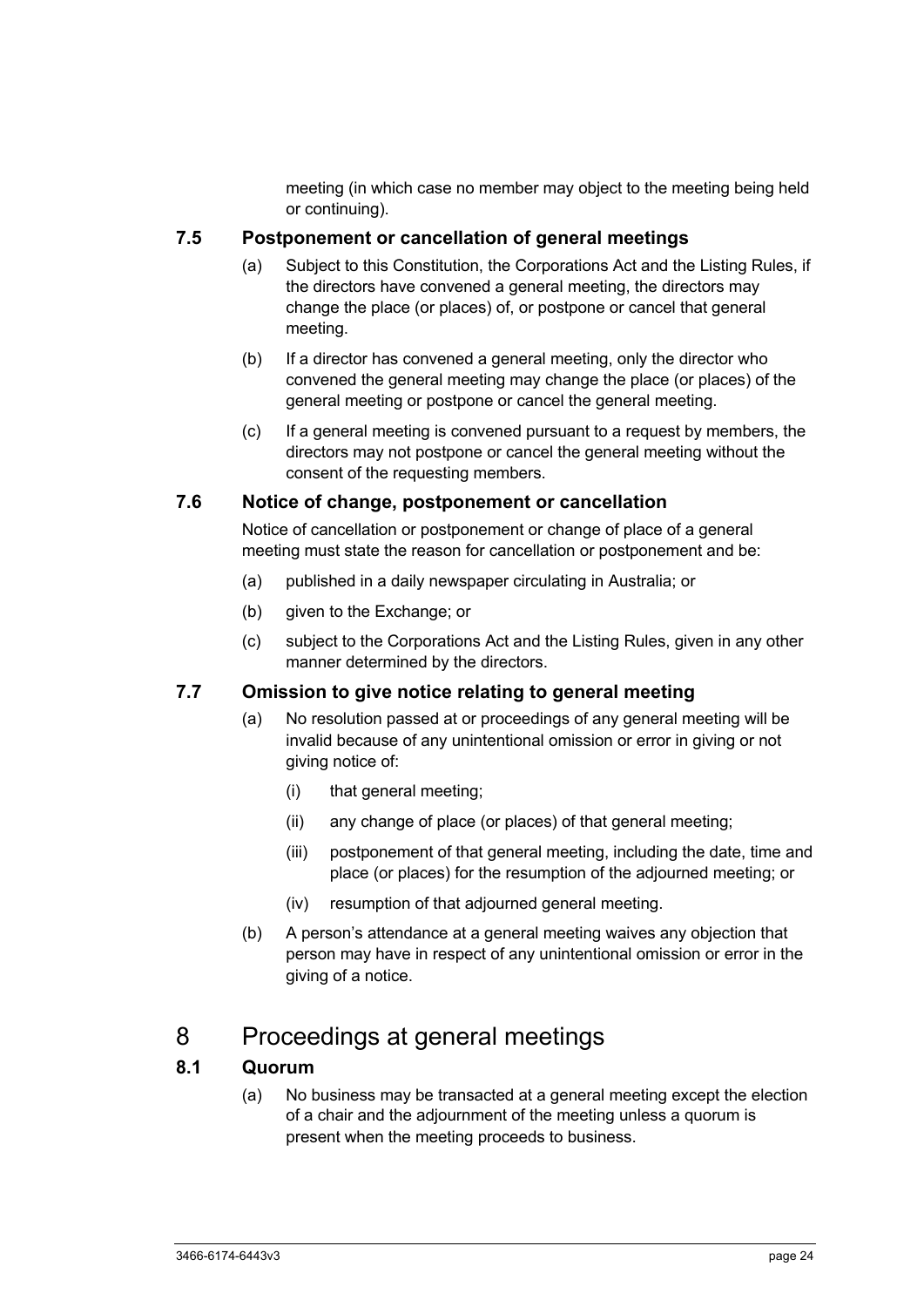- (b) A quorum at a general meeting is two or more members present in person or by proxy and entitled to vote.
- (c) If a member has appointed more than one proxy and two or more proxies attend a general meeting, only one proxy will be counted for the purposes of determining whether there is a quorum.
- (d) A member placing a direct vote under **rule 10.4(c)** is not taken into account in determining whether or not there is a quorum at a general meeting.

#### **8.2 Lack of quorum**

- (a) If a quorum is not present within 15 minutes after the time appointed for a general meeting (or any longer period of time as the chair may allow) the general meeting:
	- (i) if convened by a director or at the request of members, is dissolved; or
	- (ii) in any other case, is adjourned to a day, time and place (or places) as the chair determines or if the chair is not present, as the directors at the meeting determine or, if the directors do not so determine, to the same day in the next week at the same time and place (or places) as the adjourned meeting.
- (b) If a quorum is not present within 15 minutes after the time appointed for the resumption of the adjourned general meeting, the general meeting is dissolved.

## **8.3 Chairing general meetings**

- (a) The chair of the board of directors from time to time will be entitled to chair each general meeting of the Company.
- (b) If the chair is not present within 15 minutes after the time appointed for any general meeting or if the chair is unwilling or unable to act as chair for the whole or any part of that general meeting, the deputy chair of board meetings (if any) will chair the general meeting, or if there is no deputy chair or if the deputy chair is not present or is unwilling or unable to act, the directors present may elect a director present to chair that general meeting.
- (c) If no director is elected or if all the directors present decline to take the chair for the whole or any part of that general meeting, the members present (whether in person or by proxy) may elect a member present (in person) to chair the whole or any part of that general meeting. If the members do not so elect a chair, the meeting will be adjourned to be resumed on the same day, at the same time and at the same place (or places) in the following week.
- (d) A chair of a general meeting may, for any item of business or part of a meeting, vacate the chair in favour of another director who will preside as acting chair. Where an instrument of proxy appoints the chair as proxy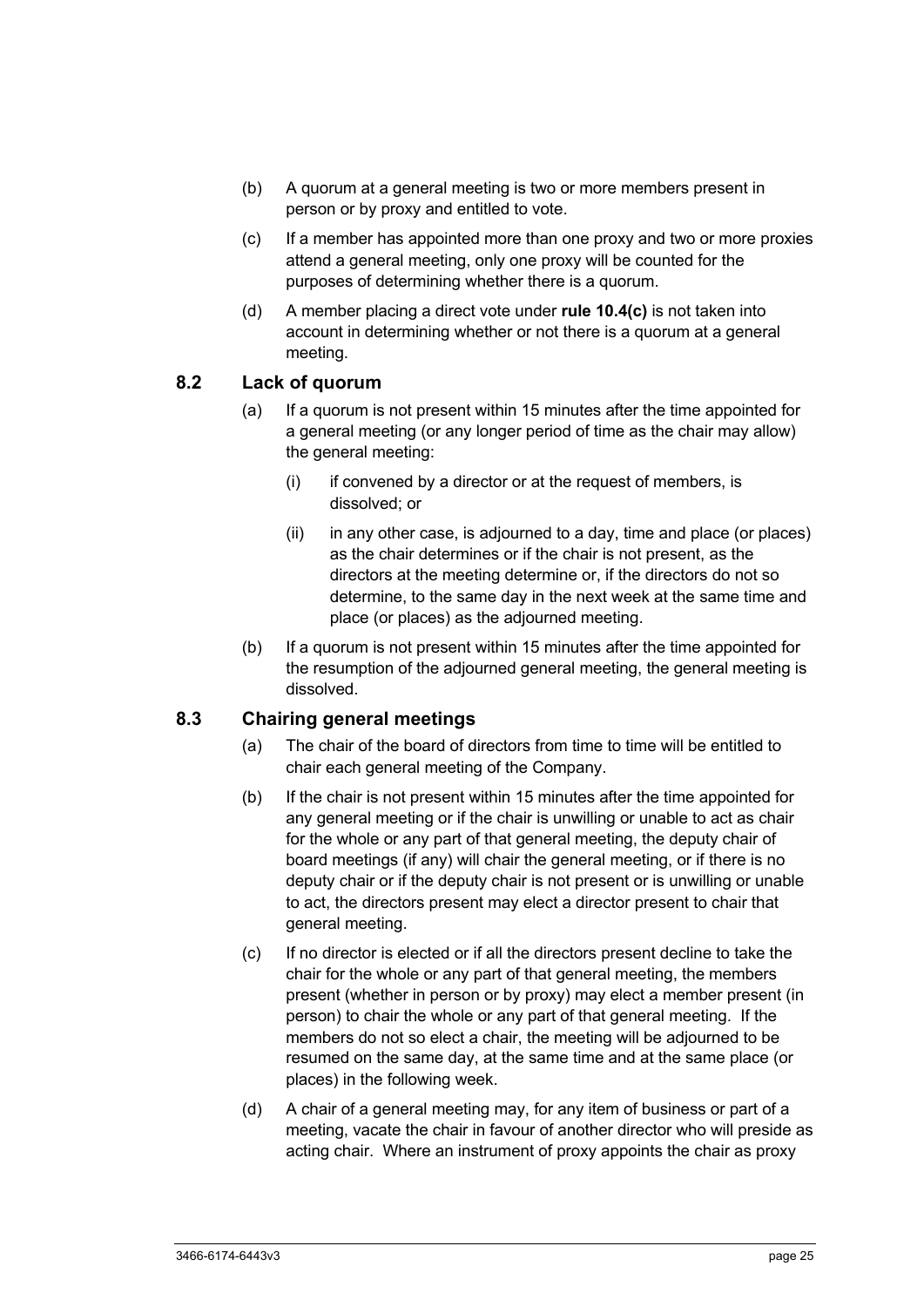for any part of the proceedings for which the acting chair presides, the instrument of proxy will be taken to have been given in favour of the acting chair for the relevant part of the proceedings of the general meeting.

#### **8.4 Admission to and conduct of general meetings**

- (a) Subject to the Corporations Act, the chair of each general meeting has charge of the conduct of that meeting, including the procedures to be adopted and the application of those procedures at that meeting.
- (b) The chair of each general meeting may take any action the chair considers necessary to enable that meeting to be carried on in an orderly and proper manner and to ensure the safety of all persons at that meeting and may:
	- (i) require any person not to enter or to leave the place (or any place) at which the meeting is to be held, including:
		- (A) any person in possession of any thing:
			- (1) allowing pictorial or sound recording; or
			- (2) that may be used in any demonstration or disruption, including any banner or placard;
		- (B) any person who does not permit inspection of any thing in that person's possession;
		- (C) any person who the chair considers may disrupt that general meeting; or
		- (D) any person who behaves or threatens to behave in a dangerous, offensive or disruptive way; and
	- (ii) refuse entry to any person not entitled to receive notice of the meeting.

The chair may delegate the powers conferred by this **rule 8.4(b)** to any person the chair thinks fit.

- (c) Without prejudice to the application of the Corporations Act, any director and any person (whether or not a member) invited to speak at a general meeting (including by the chair during the general meeting) may speak at the general meeting. No other person may speak at the general meeting.
- (d) Subject to this Constitution, the chair may require the application of any proceeding that the chair considers necessary to allow proceedings at any meeting to be carried on in an orderly and proper manner, including:
	- (i) imposing a limit on the time that a person may speak on any matter and terminating debate or discussion on any matter being considered and requiring the matter to be put to a vote of members;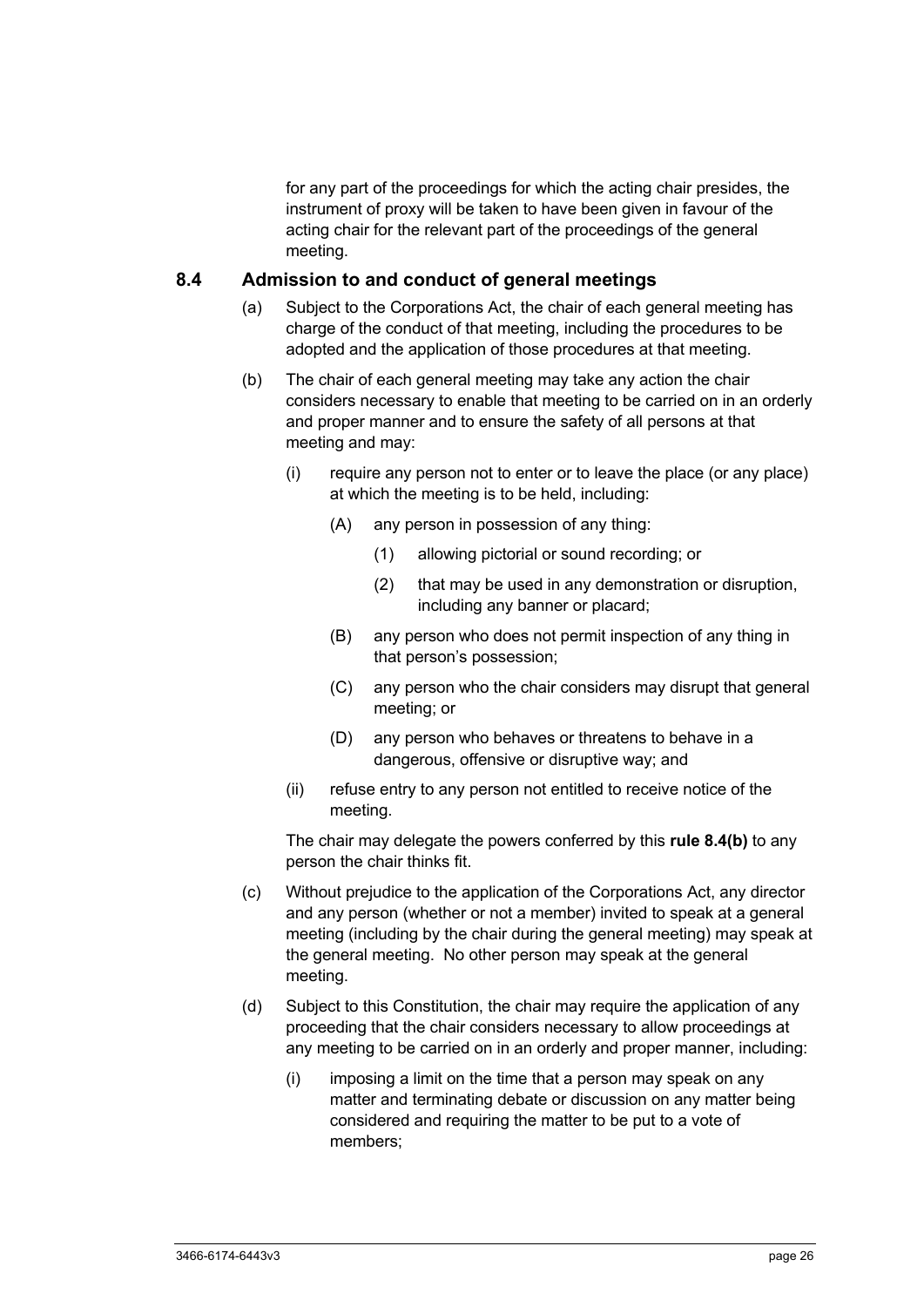- (ii) adopting any procedures for casting or recording votes at the meeting whether on a show of hands or a poll (including the appointment of scrutineers);
- (iii) requiring any person to leave any meeting, and if that person does not leave as required, have that person removed from the meeting; and
- (iv) decide not to put to the meeting any resolution proposed in the notice convening the meeting (other than a resolution proposed by members in accordance with section 249N of the Corporations Act or required by the Corporations Act to be put to the meeting).
- (e) A determination by the chair for the purpose of this **rule 8.4** binds all members and is final.

# **8.5 Adjournment**

- (a) The chair of a general meeting at which a quorum is present may adjourn the meeting to another date, time and place (or places).
- (b) The chair of a general meeting may at any time during the course of the meeting:
	- (i) adjourn the meeting or any business, motion, question or resolution being or to be considered by the meeting to a later time at the same meeting or to an adjourned meeting; and
	- (ii) for the purpose of allowing any poll to be taken or determined, suspend the proceedings of the meeting for such period or periods as the chair determines.
- (c) Subject to the Corporations Act and this Constitution, the chair's rights under **rule 8.5(b)** are exclusive and, unless the chair requires otherwise, no vote may be taken or demanded by the members about any postponement, adjournment or suspension of proceedings.
- (d) No business may be transacted on the resumption of an adjourned or postponed general meeting other than the business left unfinished at the adjourned general meeting.

# **8.6 Postponement**

Subject to this Constitution, except where the general meeting has been convened by a court, the chair may postpone any general meeting, if at the place (or a place) and the time for that general meeting it appears to the chair that:

- (a) there is insufficient space for the members who wish to attend the meeting; or
- (b) the postponement of the meeting is necessary because the business of the meeting is unlikely to be capable of being carried on in an orderly and proper manner, including because of the behaviour of any person present.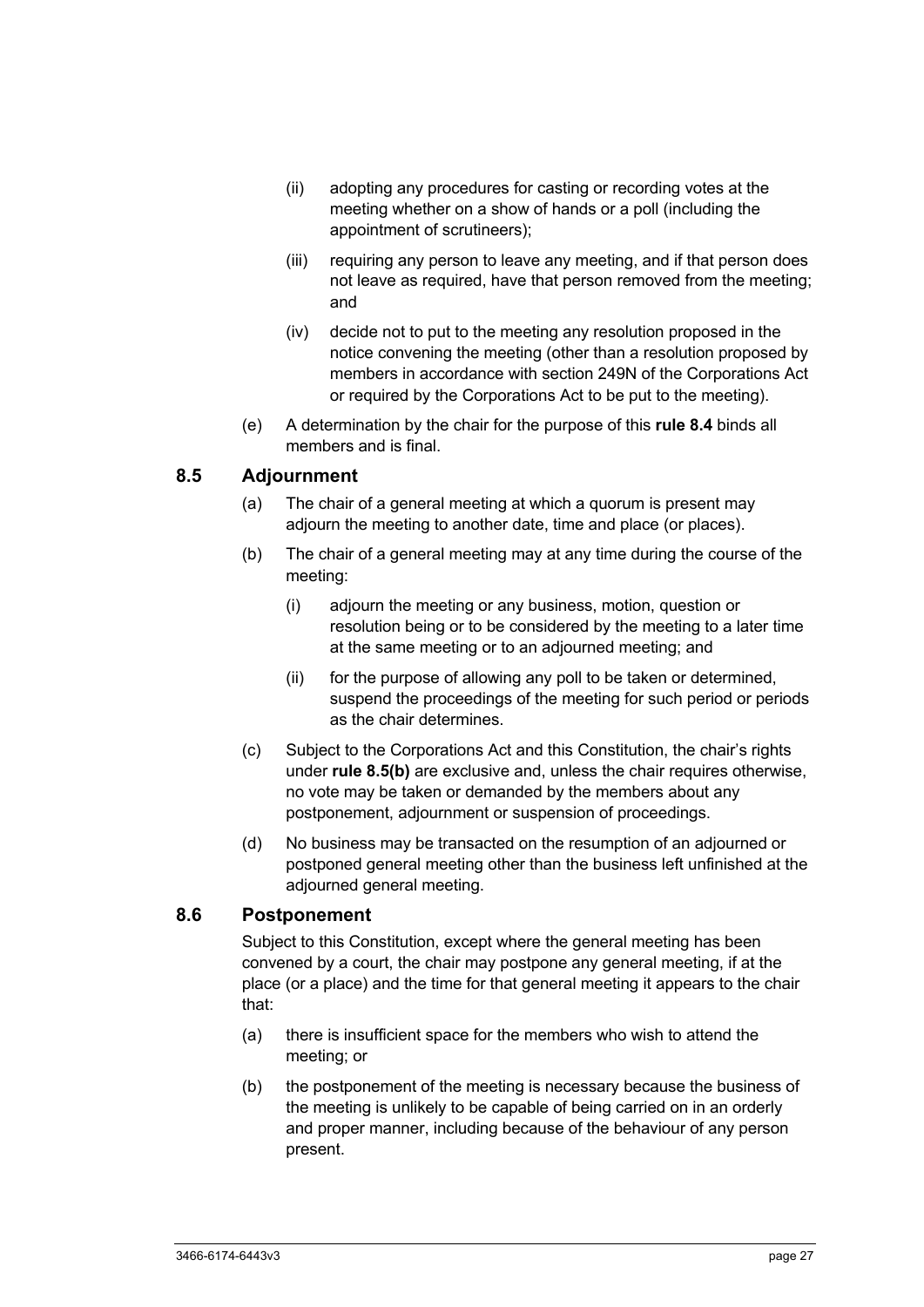# 9 Proxies, attorneys and Representatives

# **9.1 Appointment of proxy**

- (a) Subject to this Constitution, a member who is entitled to attend and to vote at a general meeting of the Company may appoint a person as proxy to attend, speak and vote for that member. The instrument appointing a proxy may restrict the exercise of any power.
- (b) A proxy may be, but does not have to be, a member.
- (c) A proxy is not entitled to vote if the member who has appointed the proxy is present in person at the meeting.
- (d) If a member is entitled to cast two or more votes at a meeting, the member may appoint two proxies. If the member appoints two proxies and the appointment does not specify the proportion or the number of votes each proxy may exercise, each proxy may exercise half the votes.

## **9.2 Member's attorney**

Subject to this Constitution, a member may appoint an attorney to act, or to appoint a proxy to act, at a meeting of members. If the appointor is an individual, the power of attorney must be signed in the presence of at least one witness.

#### **9.3 Proxy instruments and powers of attorney**

- (a) Subject to the Corporations Act and the Listing Rules, an appointment of a proxy or an attorney must be in writing and be signed by the member appointing the proxy or attorney, or if an appointment of a proxy by the duly authorised attorney of the member, and state:
	- (i) the member's name and address;
	- (ii) the Company's name;
	- (iii) the proxy's name or the name of the office held by the proxy; and
	- (iv) the general meeting at which the proxy may be used, or if the appointment is a standing one, a clear statement to that effect.
- (b) Where an instrument appointing a proxy is signed pursuant to a power of attorney, a copy of the power of attorney (certified as a true copy of the original) must be attached to the proxy instrument sent to the Company.
- (c) An instrument appointing a proxy or attorney may direct the way in which the proxy or attorney is to vote on a particular resolution.
- (d) If an instrument does not contain a direction, the proxy is entitled to vote on the proposed resolution as the proxy considers appropriate.
- (e) If a proxy is appointed to vote on a particular resolution by more than one member, that proxy:
	- (i) may vote on a show of hands in the same way if each instrument appointing the proxy directs the proxy to vote in the same way or does not direct the proxy how to vote; and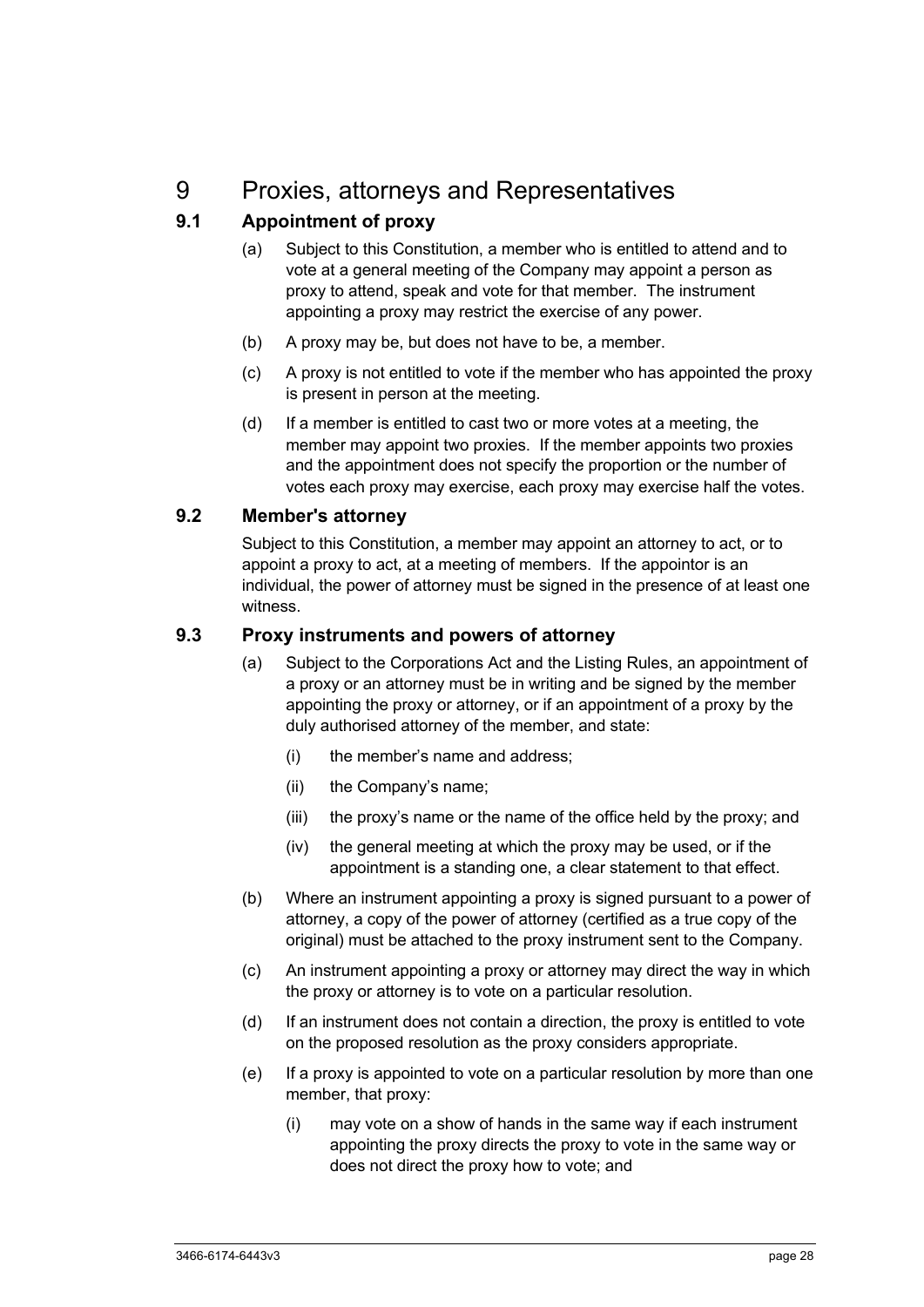(ii) may not vote on a show of hands unless each instrument appointing the proxy and directing the proxy to vote in a particular way directs the proxy to vote in the same way.

#### **9.4 Proxy and attorney instruments to be received by Company**

- (a) An instrument purporting to appoint a proxy or attorney is not effective unless it is received, together with any additional documentation, including a copy of the power of attorney (certified as a true copy of the original), by the Company:
	- (i) at least 48 hours before the general meeting or, as the case may be, the postponed or adjourned general meeting; or
	- (ii) where **rule 9.4(d)** applies, such shorter period before the time for holding the general meeting or, as the case may be, postponed or adjourned general meeting, as the Company determines in its discretion,

at any of the following:

- (iii) the registered office;
- (iv) a facsimile number at the registered office; or
- (v) a place, facsimile number or electronic address specified for that purpose in the notice of the general meeting.
- (b) For the purposes of **rule 9.4(a)**, a proxy instrument received at an electronic address specified in the notice of general meeting for the receipt of proxy instruments or otherwise received by the Company in accordance with the Corporations Act is taken to have been signed or executed if the appointment:
	- (i) includes or is accompanied by a personal identification code allocated by the Company to the member making the appointment;
	- (ii) has been duly authorised by the member in another manner approved by the directors and specified in or with the notice of meeting; or
	- (iii) is otherwise authenticated in accordance with the Corporations Act.
- (c) The Company is entitled to clarify with a member any instruction on an instrument appointing a proxy or attorney which is received by the Company within the period referred to in **rule 9.4(a)(i)** or **9.4(a)(ii)** (as applicable) by written or verbal communication. The Company, at its discretion, is entitled to amend the contents of any instrument appointing a proxy or attorney to reflect any clarification in instruction and the member at that time is taken to have appointed the Company as its attorney for this purpose.
- (d) Where an instrument appointing a proxy or attorney has been received by the Company within the period specified in **rule 9.4(a)(i)** and the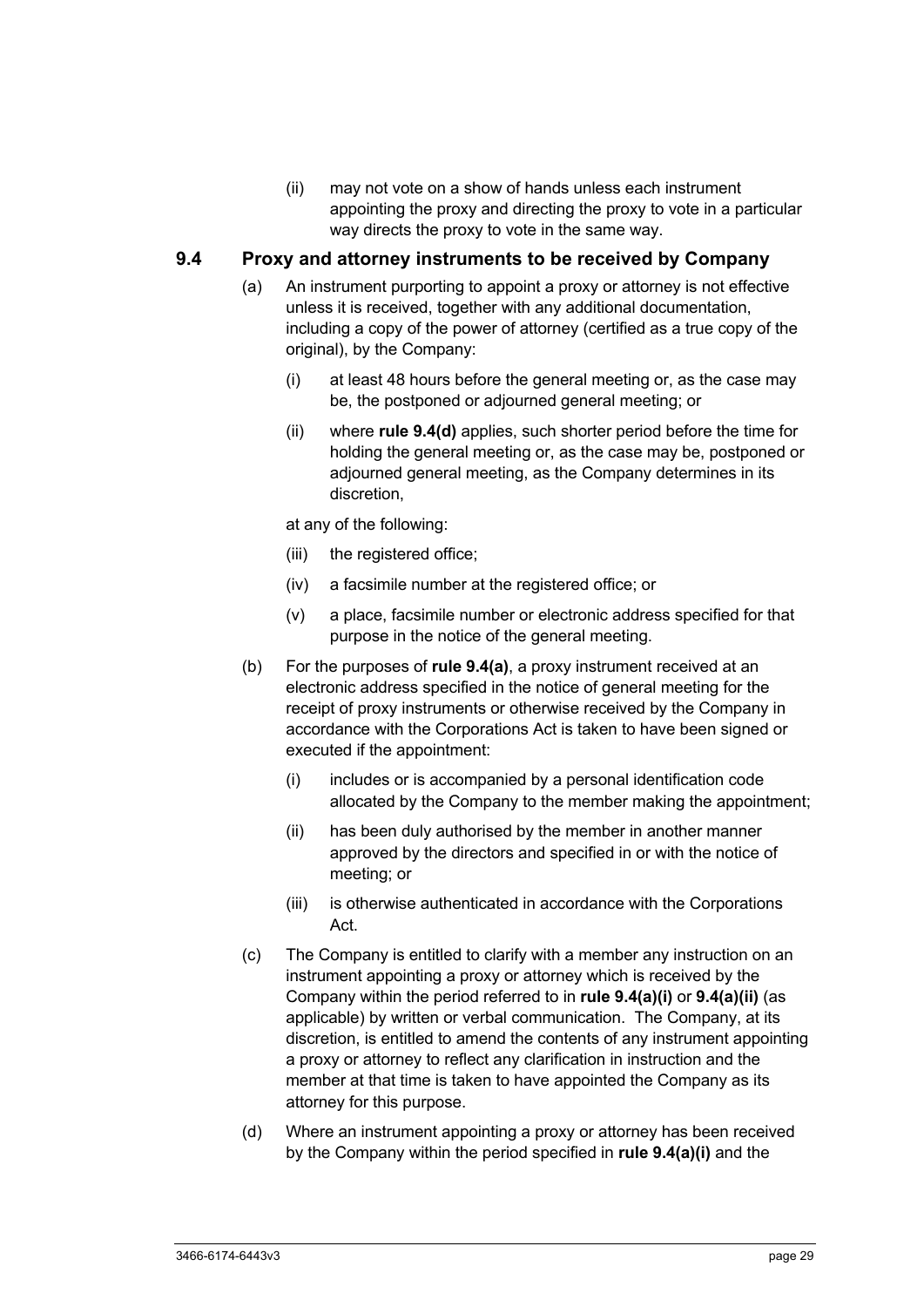Company considers that the instrument has not been duly executed, the Company, in its discretion, may:

- (i) return the instrument appointing the proxy or attorney to the appointing member; and
- (ii) request that the member duly execute the instrument and return it to the Company within the period determined by the Company under **rule 9.4(a)(ii)** and notified to the member.

An instrument appointing a proxy or attorney which is received by the Company in accordance with this **rule 9.4(d)** is taken to have been validly received by the Company.

#### **9.5 Power to demand poll**

A proxy or attorney may demand, or join in demanding, a poll.

#### **9.6 Revocation of proxy or attorneys**

A member may revoke the appointment of a proxy or attorney appointed by it by notice to the Company stating that the appointment of a proxy or attorney is revoked or by appointing a new proxy or attorney.

#### **9.7 Validity of votes of proxy or attorney**

A vote cast by a proxy or attorney will be valid unless not less than 48 hours before the start of a general meeting (or, in the case of an adjourned or postponed general meeting, any lesser time that the directors or the chair of the meeting decide) at which a proxy or attorney votes, the Company receives notice of:

- (a) the member who appointed the proxy or attorney ceasing to be a member;
- (b) the revocation of the instrument appointing the proxy or attorney;
- (c) the appointment of a new proxy or attorney; or
- (d) the revocation of any power of attorney under which the proxy or attorney was appointed.

## **9.8 Appointment of Representative**

- (a) Subject to this Constitution, if a member is a body corporate, it may appoint a natural person as its Representative to exercise on its behalf any or all of the powers it may exercise:
	- (i) at meetings of the members;
	- (ii) at meetings of creditors or debenture holders; or
	- (iii) relating to resolutions to be passed without meetings.
- (b) The appointment of a Representative may be a standing one.

### **9.9 Authority to act as Representative**

(a) An appointment of a Representative must be in writing and be signed by the body corporate appointing the Representative and state: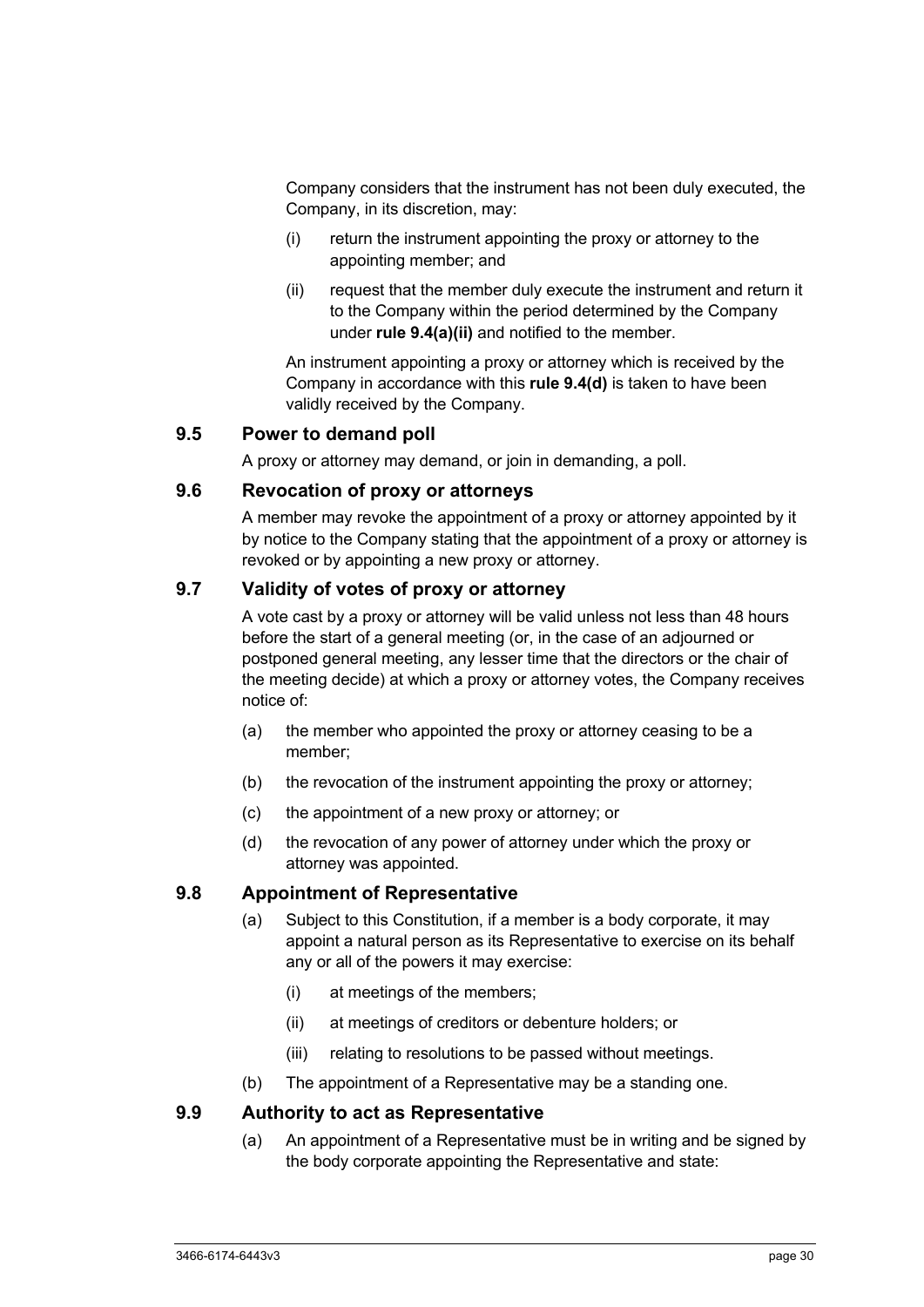- (i) the member's name and address;
- (ii) the Company's name;
- (iii) the Representative's name or the name of the office held by the Representative; and
- (iv) the general meeting at which the Representative may act, or if the appointment is a standing one, a clear statement to that effect.
- (b) The instrument appointing the Representative may restrict the exercise of any power.

#### **9.10 Instrument to be received by the Company**

An instrument purporting to appoint a Representative is not valid unless it is received by the Company at least 48 hours before the general meeting or, as the case may be, the postponed or adjourned meeting, at any of the following:

- (a) the registered office;
- (b) a facsimile number at the registered office; or
- (c) a place, facsimile number or electronic address specified for that purpose in the notice of the general meeting.

#### **9.11 Revocation of appointment of Representative**

A member may revoke the appointment of a Representative appointed by it by notice to the Company stating that the appointment of the Representative is revoked or by appointing a new Representative.

#### **9.12 Validity of votes of Representative**

A vote cast by a Representative will be valid unless not less than 48 hours before the start of a general meeting (or, in the case of an adjourned or postponed general meeting, any lesser time that the directors or the chair of the meeting decide) at which a Representative votes:

- (a) the member who appointed the Representative ceases to be a member; or
- (b) the Company has received notice of the revocation of the instrument appointing the Representative.

#### **9.13 No liability**

The Company is not responsible for ensuring:

- (a) any directions provided in the instrument appointing the proxy or attorney or the way in which a proxy or attorney is to vote on a particular resolution are complied with; and
- (b) that the terms of appointment of a Representative are complied with,

and accordingly is not liable if those directions or terms are not complied with.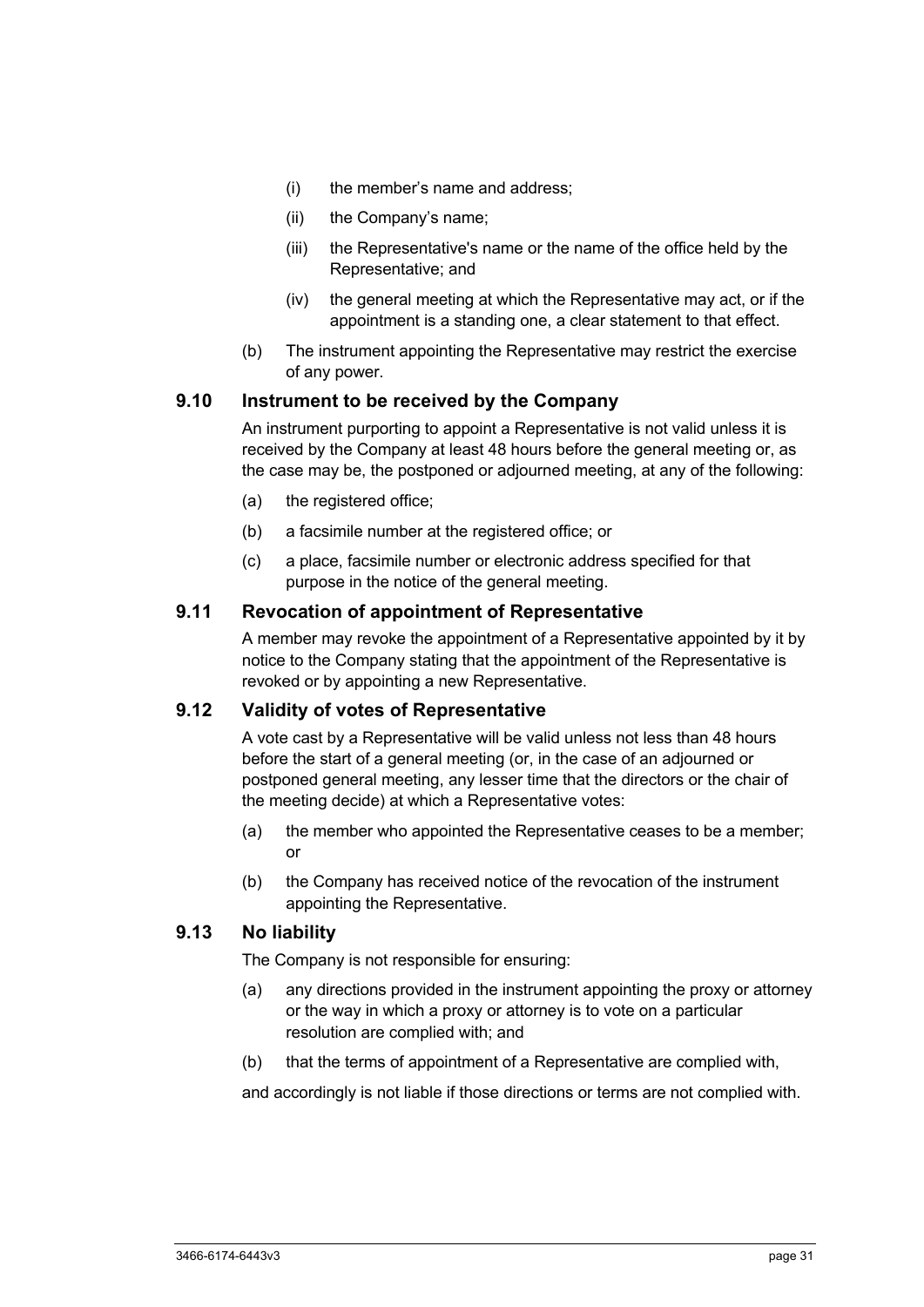# 10 Voting at general meetings

# **10.1 Decisions of a general meeting**

Except as required by the Corporations Act or the Listing Rules, questions arising for determination at a general meeting will be decided by a majority of votes cast by members present.

## **10.2 Casting vote**

If on any ordinary resolution an equal number of votes is cast for and against a resolution, the chair has a casting vote in addition to any vote cast by the chair as a member.

## **10.3 Voting rights**

- (a) Subject to this Constitution and the terms on which shares are issued, at a general meeting:
	- (i) on a show of hands:
		- (A) if a member has appointed two proxies, neither of those proxies may vote;
		- (B) a member who is present and entitled to vote and is also a proxy, attorney or Representative of another member has one vote; and
		- (C) subject to **rules 10.3(a)(i)(A)** and **10.3(a)(i)(B)**, every individual present who is a member, or a proxy, attorney, Representative of a member, entitled to vote has one vote; and
	- (ii) on a poll every member entitled to vote who is present in person or by proxy, attorney or Representative or who has submitted a valid direct vote under **rule 10.4(a)**:
		- (A) has one vote for every fully paid share held as at the Record Time; and
		- (B) subject to **rule 10.3(a)(iii)**, in respect of each partly paid share held has a fraction of a vote equal to the proportion which the amount paid bears to the total issue price of the share; and
	- (iii) unless:
		- (A) permitted under the Listing Rules; and
		- (B) otherwise provided in the terms on which shares are issued,

in calculating the fraction of a vote which the holder of a partly paid share has, the Company must not count an amount:

- (C) paid in advance of a call; or
- (D) credited on a partly paid share without payment in money or money's worth being made to the Company.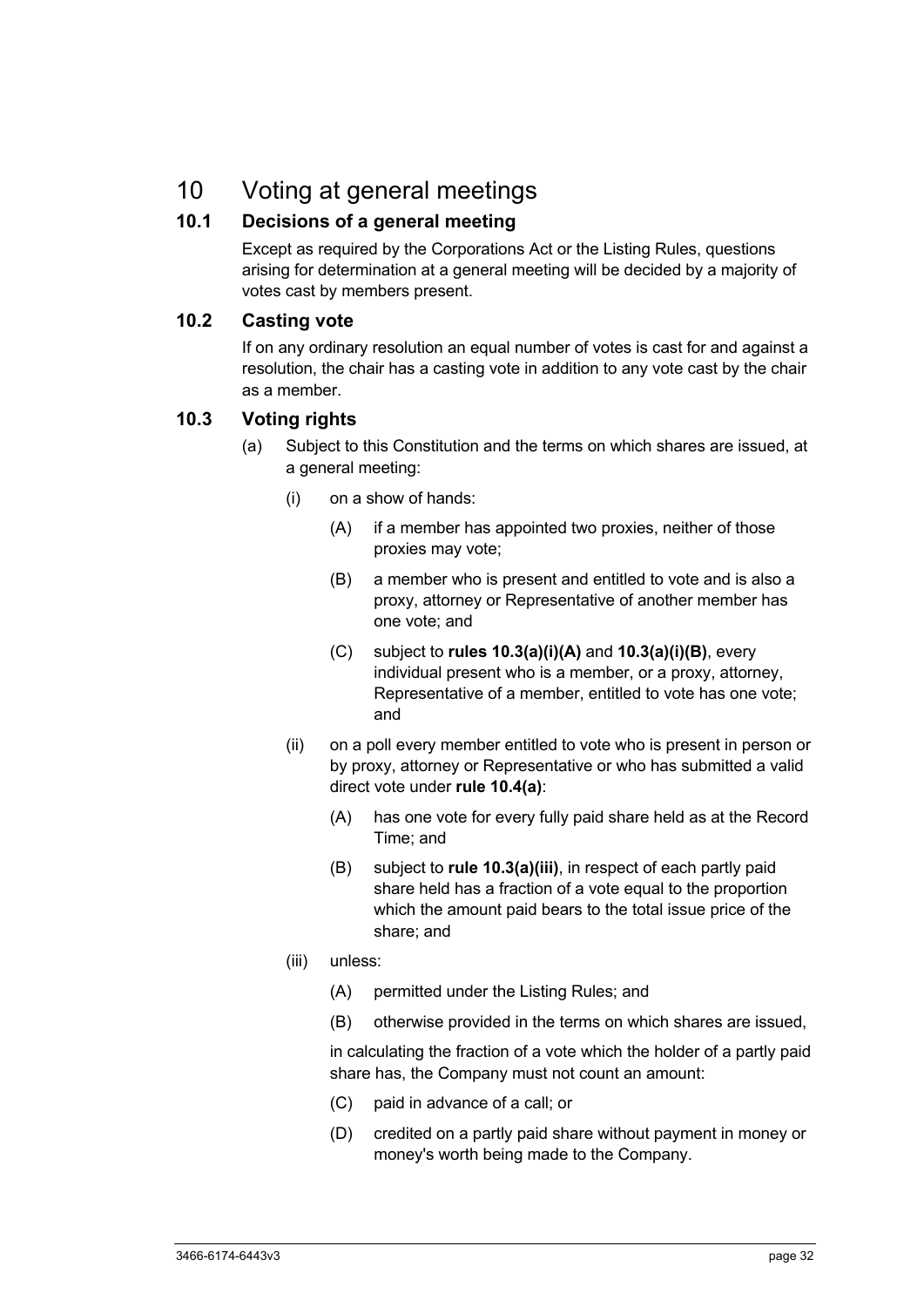- (b) A joint holder may vote at a meeting either personally or by proxy, attorney or Representative as if that person was the sole holder. If more than one joint holder tenders a vote in respect of the relevant shares, the vote of the holder named first in the register who tenders a vote, whether in person or by proxy, attorney or Representative, must be accepted to the exclusion of the votes of the other joint holders.
- (c) Subject to any applicable law, a parent or guardian of a natural person who is a minor may vote at any general meeting in respect of shares registered in the name of the minor if the parent or the guardian produces evidence required by the directors to demonstrate parenthood or appointment as guardian. Any vote cast by a parent or guardian in respect of any share registered in the name of the minor that has produced such evidence will be counted and any vote cast by the minor will not be counted.
- (d) A person entitled to the transmission of a share under **rule 4.7**, **4.8** or **4.9** may vote at a general meeting in respect of that share in the same way as if that person were the registered holder of the share if, at least 48 hours before the meeting (or such shorter time as the directors determine), the directors:
	- (i) admitted that person's right to vote at that meeting in respect of the share; or
	- (ii) were satisfied of that person's right to be registered as the holder of, or to transfer, the share.

Any vote duly tendered by that person must be accepted and the vote of the registered holder of those shares must not be counted.

(e) A member is not entitled to vote in respect of any share on which a call or instalment of a call is due and payable but is unpaid.

#### **10.4 Direct voting**

- (a) A member who is entitled to attend and vote on a resolution at a general meeting may, where the directors so determined, vote by electronic or other means at that general meeting. Any vote so admitted is referred to as a 'direct vote'. The directors may, in their absolute discretion, determine the means by which a direct vote may be cast which may include:
	- (i) post;
	- (ii) facsimile; or
	- (iii) other electronic means.
- (b) A direct vote on a resolution at a meeting in respect of a share cast in accordance with **rule 10.4(a)** is of no effect and will be disregarded:
	- $(i)$  if, at the time of the resolution, the person who cast the direct vote: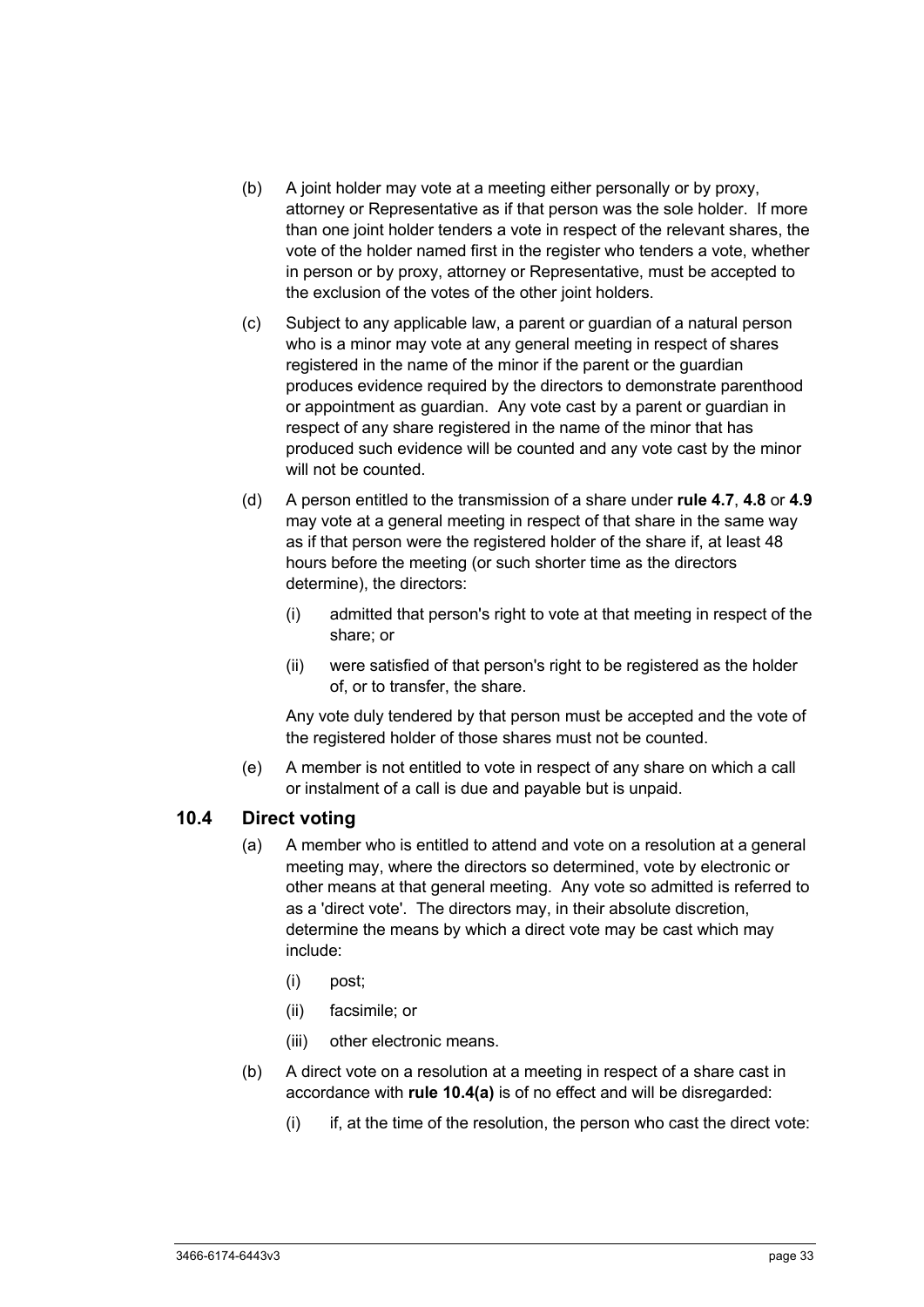- (A) is not entitled to vote on the resolution in respect of the share; or
- (B) would not be entitled to vote on the resolution in respect of the share if the person were present at the meeting at which the resolution is considered;
- (ii) if, had the vote been cast in person at the meeting at which the resolution is considered:
	- (A) the vote would not be valid; or
	- (B) the Company would be obliged to disregard the vote;
- (iii) subject to any rules prescribed by the directors, if the person who cast the direct vote is present in person at the meeting at the time the resolution is considered; and
- (iv) if the direct vote was cast otherwise than in accordance with any regulations, rules and procedures prescribed by the directors under **rule 10.4(a)**.
- (c) Subject to any rules prescribed by the directors, if the Company receives a valid direct vote on a resolution in accordance with **rule 10.4(a)** and **10.4(b)** and, prior to, after or at the same time as receipt of the direct vote, the Company receives an instrument appointing a proxy, attorney or Representative to vote on behalf of the same member on that resolution, the Company may regard the direct vote as effective in respect of that resolution and disregard any vote cast by the proxy, attorney or Representative on the resolution at the meeting.

#### **10.5 Proxy vote to be identified**

Before a vote is taken the chair must inform the members present whether any proxy votes have been received and, if so, how the proxy votes are to be cast.

#### **10.6 Objection to right to vote**

- (a) A challenge or dispute in relation to a right to vote at a general meeting:
	- (i) may only be made at that general meeting; and
	- (ii) must be determined by the chair.
- (b) A determination made by the chair in relation to a challenge or dispute in relation to a right to vote is binding on all members and is final.

#### **10.7 Voting on resolution**

- (a) At any general meeting, a resolution put to a vote must be determined by a show of hands unless a poll is demanded in accordance with this Constitution.
- (b) At any general meeting, unless voting is conducted by way of a poll, a declaration by the chair following a vote on a show of hands that a resolution has either been passed or lost is conclusive evidence of that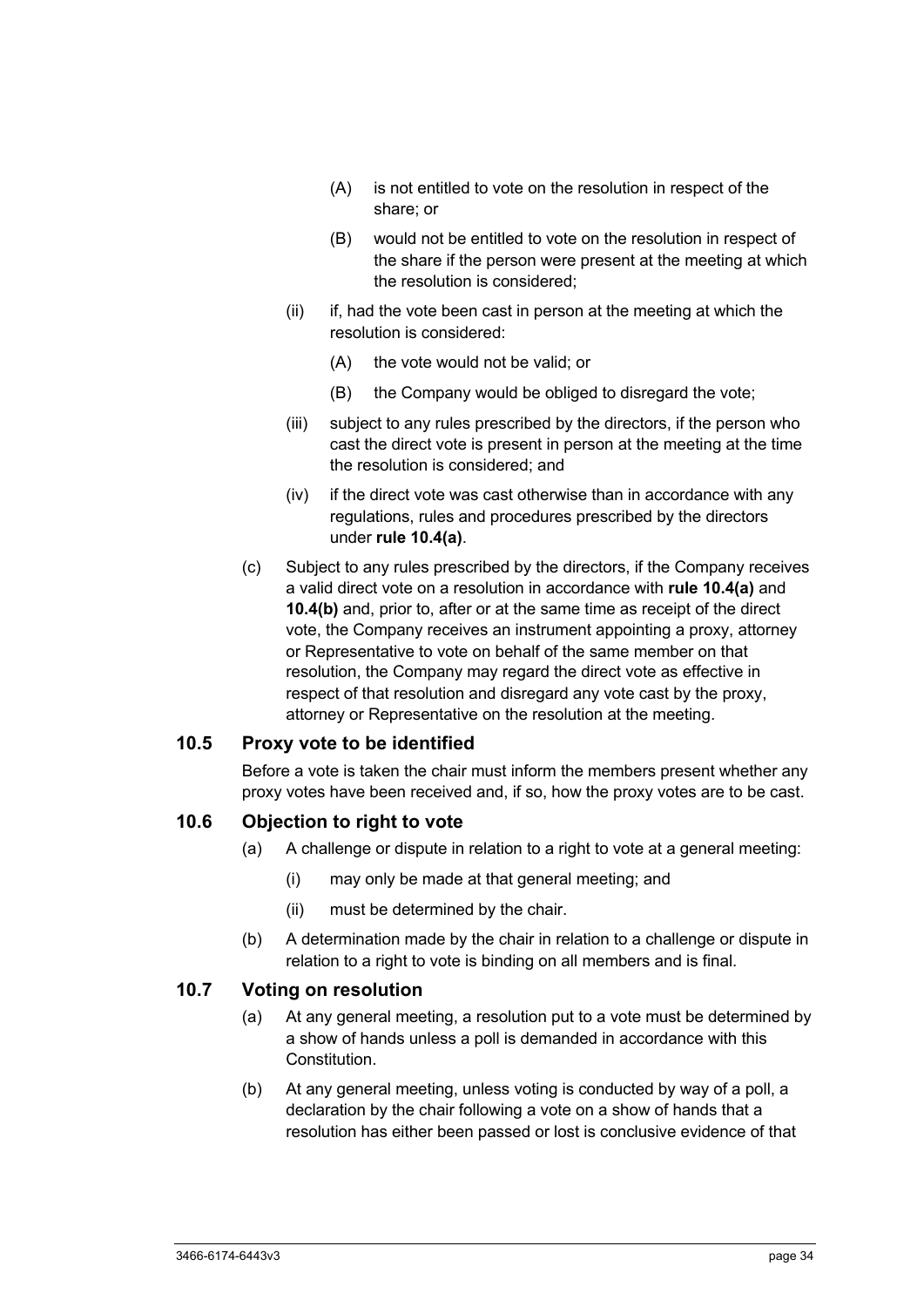fact without proof of the number or proportion of votes recorded for or against such resolution.

- (c) A member is not entitled to vote on a resolution if, under the Corporations Act or the Listing Rules:
	- (i) the member must not vote or must abstain from voting on the resolution; or
	- (ii) a vote on the resolution by the member must be disregarded for any purposes.

If the member or a person acting as proxy, attorney or Representative of the member does tender a vote on that resolution, their vote must not be counted.

#### **10.8 Chair may determine to take a poll**

The chair of a general meeting may determine that a poll be taken on any resolution.

#### **10.9 Right to demand poll**

- (a) A poll may be demanded on any resolution at a general meeting other than the election of a chair or the question of an adjournment.
- (b) A demand for a poll may be made by:
	- (i) at least five members entitled to vote on the resolution; or
	- (ii) members with at least five percent of the votes that may be cast on the resolution on a poll.

#### **10.10 Procedure for demanding poll**

- (a) A poll may be demanded:
	- (i) before a vote on a show of hands is taken;
	- (ii) before the result of a vote on a show of hands is declared; or
	- (iii) immediately after the result of a vote on a show of hands is declared.
- (b) If a poll is demanded, it may be taken in the manner and at the time and place (or places) as the chair directs.
- (c) The demand for a poll may be withdrawn with the chair's consent.
- (d) A demand for a poll does not prevent the general meeting continuing for the transaction of any business.

#### **10.11 Minutes**

- (a) Within one month after each general meeting, the directors must record or cause to be recorded in the minute book of the Company:
	- (i) the proceedings and resolutions of each general meeting; and
	- (ii) any information in relation to proxy votes which is required by the Corporations Act.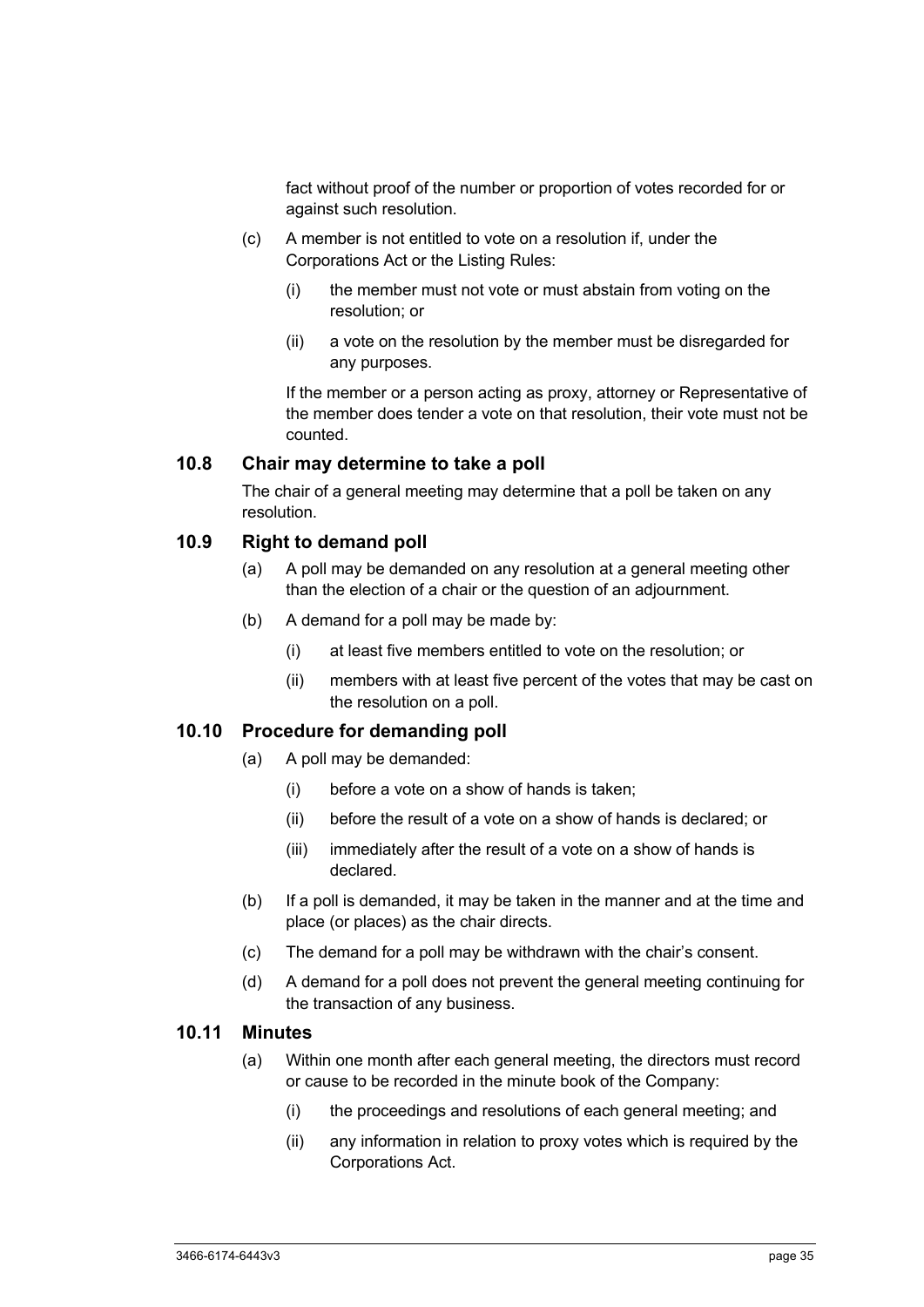- (b) The chair, or the chair of the next meeting, must sign the minutes within a reasonable time.
- (c) The minute books must be kept at the Company's registered office or principal place of business in Australia.
- (d) Members may inspect the minute books between the hours of 9:00am and 5:00pm on any Business Day. No amount may be charged for inspection.

# 11 Directors

# **11.1 Number of directors**

The board of directors may decide the number of directors (not counting alternate directors) but that number must be:

- (a) at least 3; and
- (b) not be more than 9,

unless the Company in general meeting resolves otherwise. At least two directors must reside ordinarily in Australia.

## **11.2 Appointment of directors**

- (a) Subject to this Constitution, the Company may by resolution at a general meeting appoint a natural person as a director. The resolution may specify whether the person to be appointed is to be appointed as an executive director or non-executive director.
- (b) Subject to this Constitution, the directors may by resolution appoint a natural person as a director (either as an additional director or to fill a casual vacancy).
- (c) An appointment of a person as a director is not effective unless a signed consent to the appointment is provided by that person to the Company. The appointment of a person as a director will take effect on the later of the date of appointment and the date on which the Company receives the signed consent.

## **11.3 Confirmation of appointment**

- (a) If a person is appointed as a director by the directors, the Company must confirm the appointment at the next annual general meeting. If the appointment is not confirmed, the person ceases to be a director at the conclusion of the annual general meeting.
- (b) **Rule 11.3(a)** does not apply to a managing director. If there is more than one managing director, only one of them is entitled not to have his or her appointment confirmed under **rule 11.3(a)**.

## **11.4 Eligibility**

A person is eligible for election to the office of director at a general meeting only if: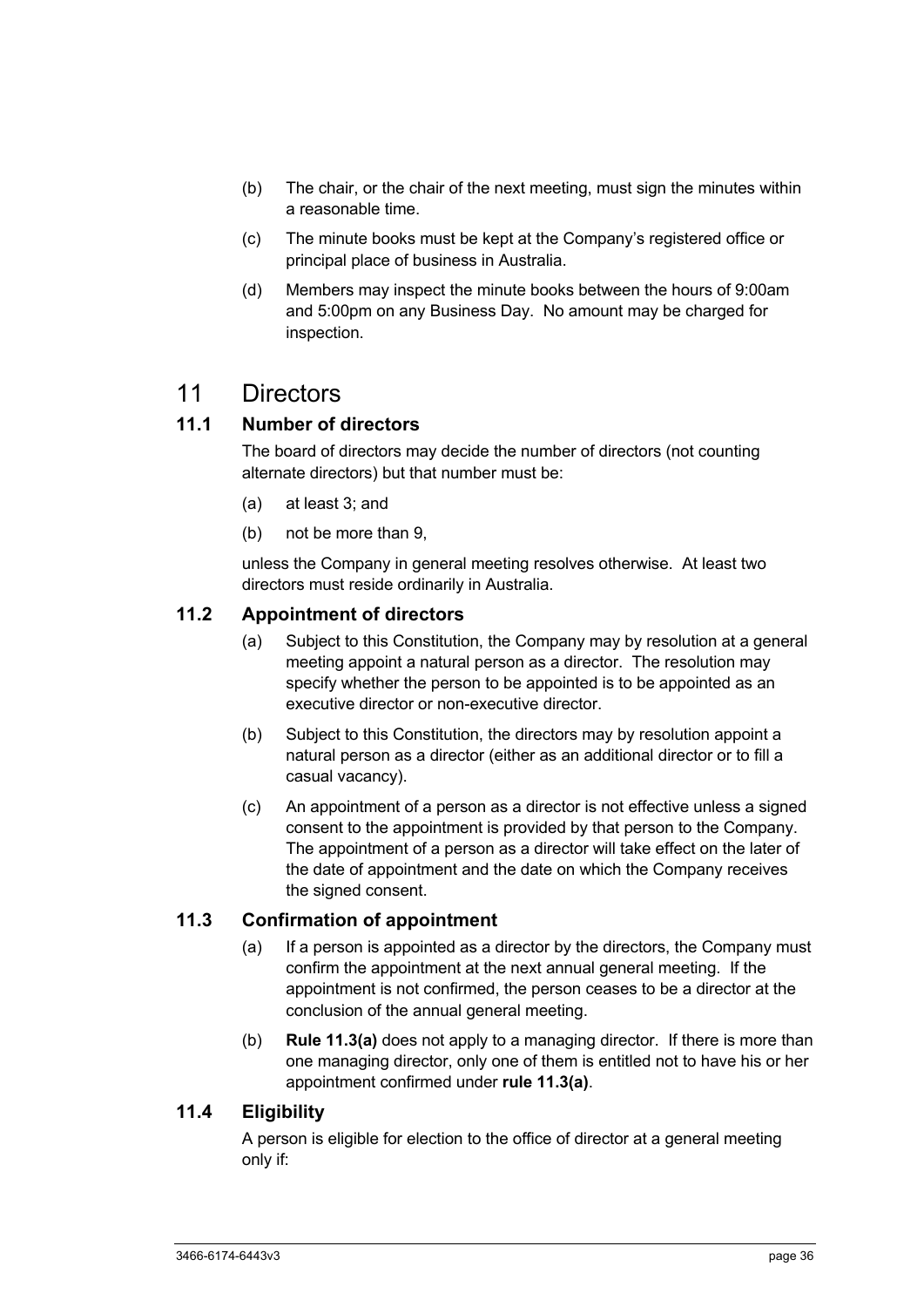- (a) the person is in office as a director immediately before that meeting;
- (b) the person has been nominated by the directors for election at that meeting;
- (c) in any other case, not less than the number of members specified in the Corporations Act as being required to give notice of a resolution at a general meeting of the Company have, at least 45 Business Days but no more than 90 Business Days before the meeting, given the Company:
	- (i) a notice signed by the members stating their intention to nominate the person for election; and
	- (ii) a notice signed by the person so nominated stating his or her consent to the nomination.

#### **11.5 Removal of director**

- (a) The Company may remove a director by resolution at a general meeting.
- (b) Subject to the Corporations Act, at least 2 months' notice must be given to the Company of the intention to move a resolution to remove a director at a general meeting.
- (c) If notice of intention to move a resolution to remove a director at a general meeting is received by the Company, the director must be given a copy of the notice as soon as practicable.
- (d) The director must be informed that the director may:
	- (i) submit a written statement to the Company for circulation to the members before the meeting at which the resolution is put to a vote; and
	- (ii) speak to the motion to remove the director at the general meeting at which the resolution is to be put to a vote.

#### **11.6 Cessation of directorship**

A person ceases to be a director and the office of director is vacated if the person:

- (a) is removed from office as a director by a resolution of the Company at a general meeting or in accordance with the Corporations Act;
- (b) becomes bankrupt or insolvent or makes any arrangement or composition with his or her creditors generally;
- (c) resigns as a director in accordance with this Constitution;
- (d) is subject to assessment or treatment under any mental health law and the directors resolve that the person should cease to be a director;
- (e) is convicted on indictment of an offence and the directors do not within one month after that conviction, resolve to confirm the director's appointment or election (as the case may) to the office of director;
- (f) dies;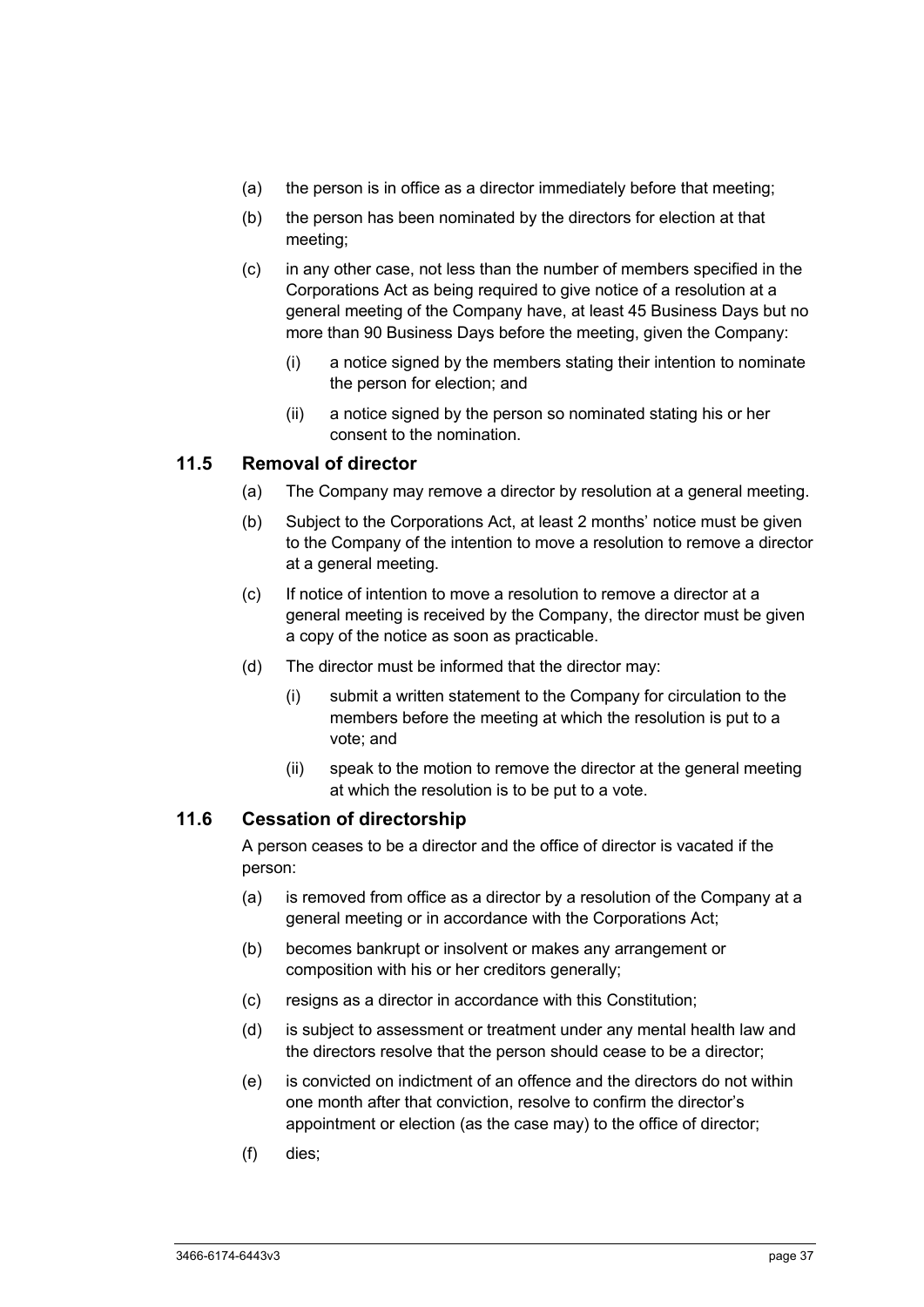- (g) is disqualified from acting as a director under the Corporations Act; or
- (h) is absent from board meetings for a continuous period of three months without leave of absence from the directors and a majority of the other directors have not, within 10 Business Days of having been given a notice by the secretary giving details of the absence, resolved that leave of absence be granted.

#### **11.7 Election and retirement of directors**

- (a) No director (other than a managing director) may retain office (without reelection) for more than 3 years or past the third annual general meeting following the director's appointment, whichever is the longer.
- (b) When required to do so by the Corporations Act or the Listing Rules, the Company must hold an election of directors. In the event that the Company is required to hold an election of directors, if there is not otherwise a vacancy on the board of directors and no director is required to cease to hold office under **rule 11.3(a)** or **11.7(a)**, then the director who has been in office longest since his or her last election or appointment must retire.
- (c) For the purposes of **rule 11.7(b)**, if there are 2 or more directors who were last elected or appointed on the same day, and an agreement cannot be reached between those directors as to who will retire, the director who will retire will be determined by lot.
- (d) A retiring director is eligible for re-appointment.
- (e) If there is more than one managing director, only one of them (as nominated by the other directors) will not be subject to **rule 11.7(a)**.
- (f) The Company may by resolution at an annual general meeting fill an office vacated by a director under this **rule 11.7** by electing or re-electing an eligible person to that office.
- (g) The retirement of a director from office and the re-election of a director or the election of any new director will not become effective until the end of the meeting at which the retirement and re-election or election occur.
- (h) In the event that a director required to retire under **rule 11.3(a)** or **11.7(a)** ceases for any reason to be a director between the date of the notice calling the relevant meeting and the date of the meeting, no other director is required to retire at that meeting.
- (i) If the number of nominations for directors at a general meeting exceeds the vacancies available having regard to **rule 11.1**, the order in which the candidates shall be put up for election shall be determined by the drawing of lots supervised by the directors then in office and once sufficient candidates have been elected to fill up the vacancies available, the remaining candidates shall be deemed defeated without the need for votes to be taken on their election.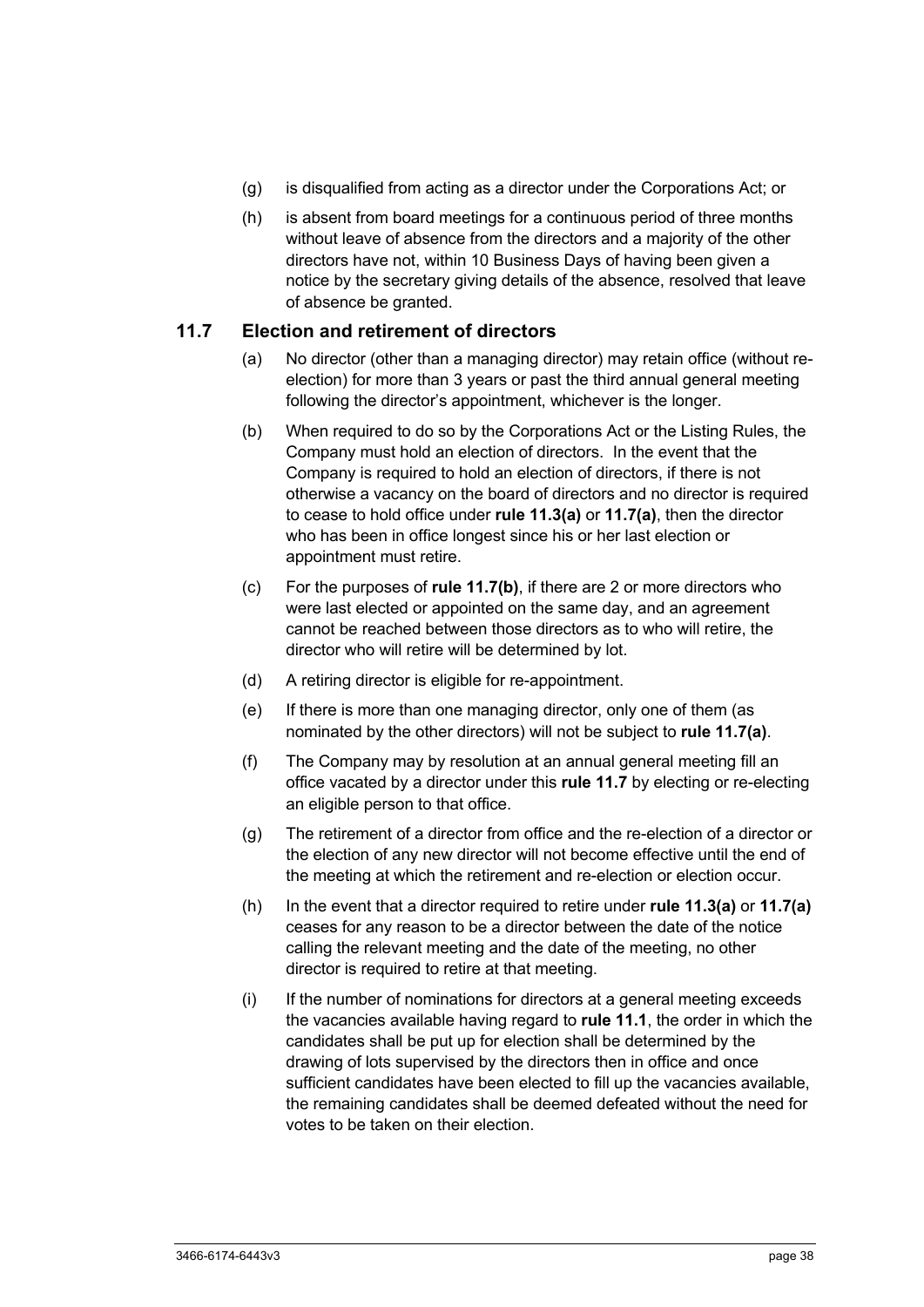# **11.8 Resignation of directors**

A director may resign from the office of director by giving notice of resignation to the Company at its registered office.

### **11.9 Remuneration of directors**

- (a) The non-executive directors will be remunerated for their services as directors by:
	- (i) an amount or value of remuneration each year (if any) as the Company in general meeting determines; or
	- (ii) an aggregate amount or value of remuneration (if any) not exceeding the maximum amount or value as the Company in general meeting determines, to be divided among the nonexecutive directors in such proportion and manner as they agree or if they do not agree, equally.
- (b) The remuneration for non-executive directors must be a fixed amount or value and not a commission on or percentage of profits or operating revenue.
- (c) The aggregate maximum amount of remuneration for non-executive directors must not be increased from the approved aggregate maximum amount as at the date of adoption of this Constitution, except with the prior approval of the Company in general meeting. Particulars of the amount of the proposed increase and the new maximum amount or value that may be paid to the non-executive directors as a whole must be detailed in the notice convening the meeting.
- (d) The directors may:
	- (i) at any time after a director dies or ceases to hold office as a director for any other reason, pay or provide to the director or a legal personal representative, spouse, relative or dependent of the director, in addition to the remuneration of that director under this **rule 11.9**, a pension or benefit for past services rendered by that director; and
	- (ii) cause the Company to enter into a contract with the director or legal personal representative, spouse, relative or dependent of the director to give effect to such a payment or provide for such a benefit.

#### **11.10 Reimbursement of expenses**

Directors and alternates are entitled to be reimbursed by the Company for reasonable costs and expenses incurred or to be incurred in connection with attending to the Company's affairs, including attending and returning from general meetings of the Company or meetings of the directors or committees of the board.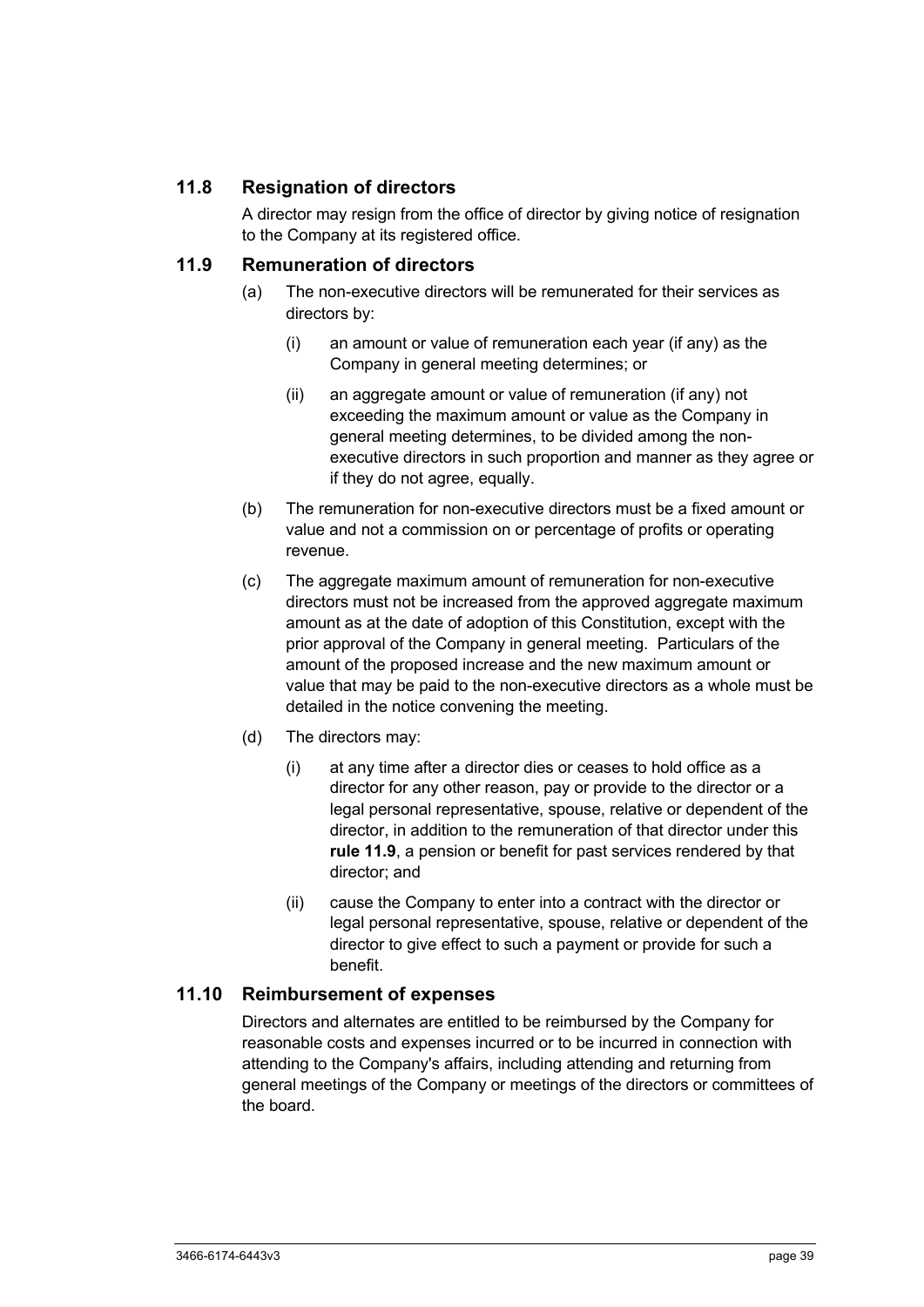# **11.11 Extra services**

If a director, with the concurrence of the directors, performs extra services or makes any special exertions for the benefit of the Company, the directors may cause that director to be paid out of the funds of the Company such special and additional remuneration as the directors decide is appropriate having regard to the value to the Company of the extra services or special exertions. Any amount paid will not form part of the aggregate remuneration permitted under this Constitution.

#### **11.12 Pensions and similar benefits**

The directors may establish or support, or assist in the establishment or support, of funds and trusts to provide pension, retirement, superannuation or similar payments or benefits to or in respect of the directors or former directors and grant pensions or allowances to those persons or their dependents, either by periodic payment or a lump sum.

#### **11.13 Director's interests**

- (a) Subject to the Corporations Act and the Listing Rules, no director is disqualified from office due to the fact that such director holds any other office or association:
	- (i) with the Company;
	- (ii) with any of the Company's subsidiaries;
	- (iii) with any company in which the Company is or becomes a shareholder or otherwise interested; or
	- (iv) arising from contracting or arranging with the Company or any other company referred to in **rule 11.13(a)(ii)** or **11.13(a)(iii)**, either as vendor, purchaser or otherwise.
- (b) A contract or arrangement entered into by or on behalf of the Company in which a director is in any way interested (including any contract referred to in **rule 11.13(a)**) is not invalid or voidable merely because the director holds office as a director or because of the fiduciary obligations arising from that office.
- (c) A director who is interested in any arrangement involving the Company is not liable to account to the Company for any profit realised under the arrangement merely because the director holds office as a director or because of the fiduciary obligations arising from that office, provided that the director complies with the disclosure requirements applicable under the Corporations Act regarding that interest.

#### **11.14 Powers and duties of directors**

- (a) Subject to this Constitution, the Corporations Act and the Listing Rules, the activities of the Company are to be managed by, or under the direction of, the directors.
- (b) Subject to this Constitution, the Corporations Act and the Listing Rules, the directors may exercise all rights, powers or capacities of the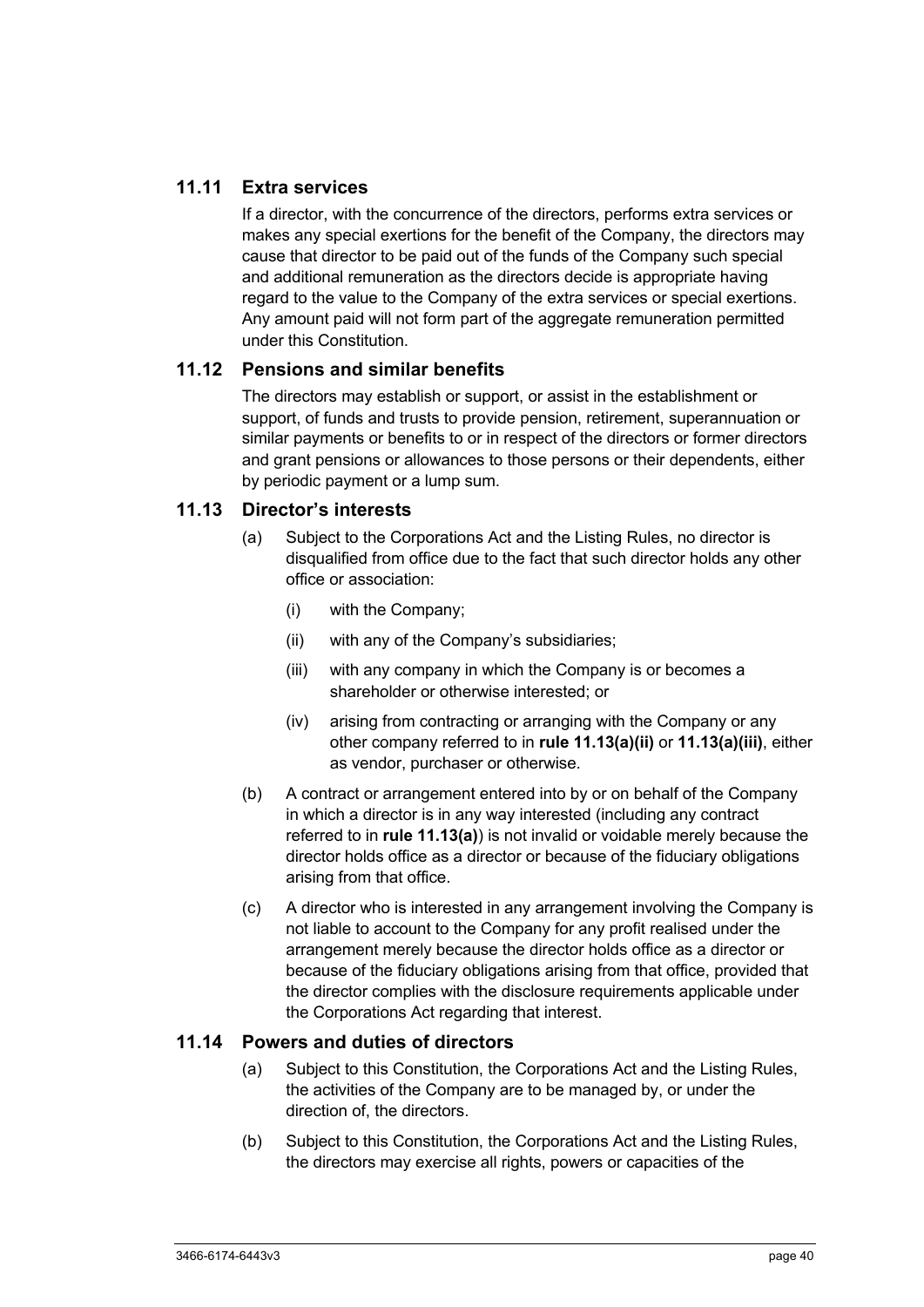Company that are not required to be exercised by the Company in a general meeting.

- (c) The powers of the directors include the power to:
	- (i) borrow or otherwise raise money;
	- (ii) mortgage, charge (including in the form of a floating charge) any of the Company's assets (both present and future); and
	- (iii) issue debentures and other shares.
- (d) The directors may delegate any of their powers to:
	- (i) a director;
	- (ii) a committee of directors;
	- (iii) an employee of the Company; or
	- (iv) any other person.
- (e) A director, committee or person to whom any powers have been so delegated must exercise the powers delegated in accordance with any directions of the directors.
- (f) The acceptance of a delegation of powers by a director may, if the directors so resolve, be treated as an extra service or special exertion performed by the delegate for the purposes of **rule 11.11**.
- (g) The provisions of this Constitution applying to meetings and resolutions of the board of directors apply, so far as they can and with any necessary changes, to meetings and resolutions of a committee of the board of directors, except to the extent they are contrary to any direction given under **rule 11.14(e)**.

#### **11.15 Negotiable instruments**

All negotiable instruments and all receipts for money paid to the Company must be signed, drawn, accepted, endorsed or otherwise executed in such manner as the directors may determine.

#### **11.16 Alternate directors**

- (a) A director may, with the approval of a majority of the other directors, appoint a person to be the director's alternate for such period and on such terms as the director decides.
- (b) An alternate director may, but need not be, a member.
- (c) A person may act as an alternate director for more than one director.
- (d) An alternate is not an agent of the director appointing the alternate.
- (e) The Company is not responsible for ensuring that the terms of appointment of an alternate are complied with and accordingly, is not liable if those terms are not complied with.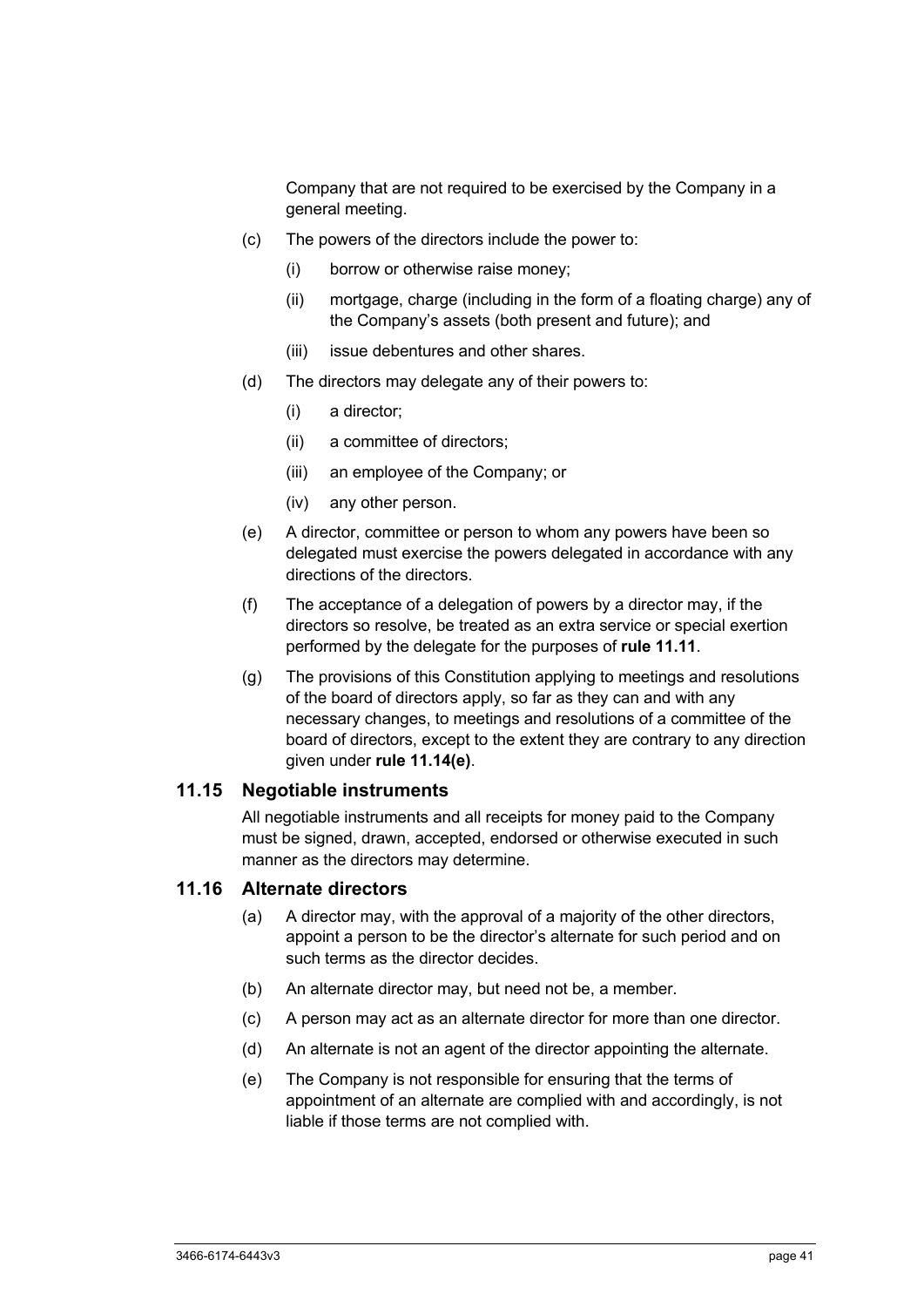- (f) An alternate is not entitled to receive any fee (or other remuneration) from the Company for services performed as an alternate but will be entitled to reimbursement for reasonable costs and expenses incurred in connection with attendance at meetings of the directors.
- (g) If the notice appointing the alternate provides that the alternate is to receive notice of board meetings, the Company must provide each alternate with notice. By notice to the Company, the director who appointed an alternate may at any time require that the notice of board meetings cease to be given to the alternate.
- (h) If an appointing director is not present at any meeting of the directors, that director's alternate director may exercise any powers that the appointing director may exercise.
- (i) An alternate director is entitled, if the appointing director does not attend a meeting of the directors, to attend and vote in place of the appointing director.
- (j) An alternate is entitled to a vote for each director that the alternate represents in addition to any vote the alternate may have as a director in the alternate's own right.
- (k) A director who appointed an alternate may terminate or suspend the appointment of the alternate at any time by notice to the alternate, the directors and the Company.
- (l) An alternate may terminate the alternate's appointment at any time by notice to the directors and the Company.
- (m) A termination of appointment does not take effect until the Company has received notice of termination.
- (n) An alternate ceases to be an alternate if the person who appointed that alternate ceases to be a director.

# 12 Board meetings

# **12.1 Convening meetings**

- (a) A director may at any time convene a board meeting by notice to the other directors.
- (b) The secretary must, if requested by a director, call a meeting of the directors.

# **12.2 Notice of meetings**

- (a) Notice of each board meeting must be given to the directors and each alternate entitled to receive notice (if any).
- (b) Each notice must state:
	- (i) the date, time and place (or places) of the board meeting;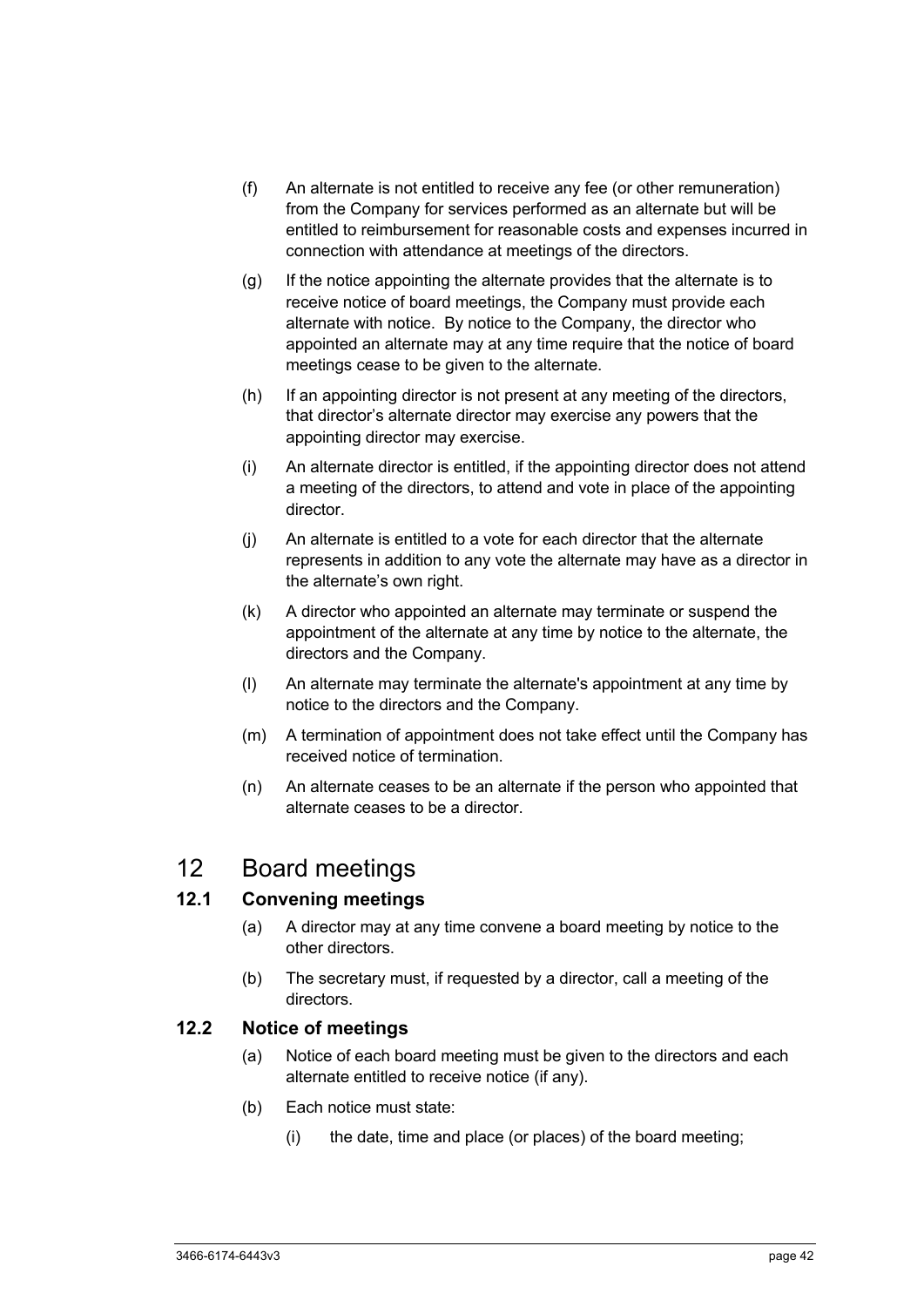- (ii) the general nature of the business to be conducted at the board meeting; and
- (iii) any proposed resolutions.

### **12.3 Omission to give notice**

- (a) No resolution passed at or proceedings of any board meeting will be invalid because of any unintentional omission or error in giving or not giving notice of:
	- (i) that board meeting;
	- (ii) any change of place (or places) of that board meeting;
	- (iii) postponement of that board meeting; or
	- (iv) resumption of that adjourned board meeting.
- (b) A person who attends a board meeting waives any objection that person may have to a failure to give notice of the meeting.

# **12.4 Use of technology**

- (a) A board meeting may be convened or held using telephone or other electronic means.
- (b) If a number of directors equal to the quorum is able to hear or to see and to hear each other director contemporaneously using telephone or electronic means, there is a meeting and a quorum is present. The rules relating to meetings of directors apply to each such meeting as determined by the chair of the meeting.
- (c) A director participating at a meeting using technology consented to by all directors is treated as being present in person at the meeting.
- (d) A meeting using technology consented to by all directors is to be taken to be held at the place determined by the chair of the meeting.
- (e) If, before or during the meeting, any technical difficulty occurs where one or more directors cease to participate, the chair may adjourn the meeting until the difficulty is remedied or may, where a quorum of directors remains present, continue with the meeting.
- (f) A director is presumed conclusively to have been present and to have formed part of a quorum at all times during a meeting using technology consented to by all directors, unless the chair consents to that director leaving in which case that director will be treated as having been present until that director leaves.

#### **12.5 Quorum at meetings**

- (a) No business may be transacted at a meeting of the directors unless a quorum is present at the time the meeting proceeds to business.
- (b) A quorum at a board meeting is at least two of the directors present in person. The quorum must be present at all times during the board meeting.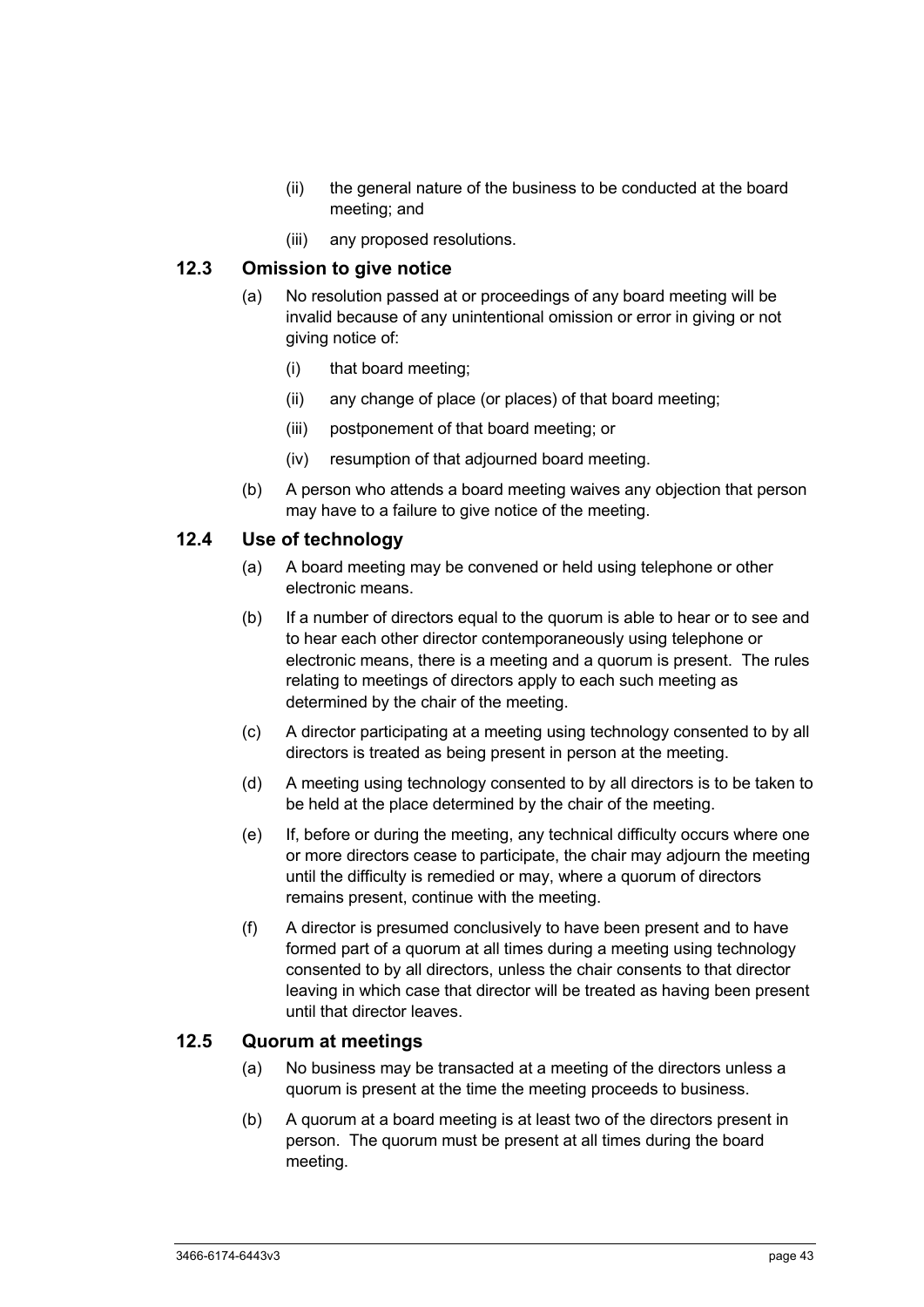(c) If there is a vacancy in the office of a director, the remaining directors may act, provided however if the number of directors is not sufficient to constitute a quorum, they may act only in an emergency or to increase the number of directors to a number sufficient to constitute a quorum or call a general meeting.

#### **12.6 Chair of meetings**

- (a) The directors may elect one of their number as chair. The person that has been elected as chair may chair each subsequent board meeting unless and until the directors determine otherwise.
- (b) The directors may from time to time appoint a deputy chair who in the absence of the chair at a meeting of the directors may exercise all the power and authorities of the chair.
- (c) The election of a chair or deputy chair by the directors must be made by majority vote.
- (d) If the chair is not present within 30 minutes after the time appointed for a board meeting or if the chair is unwilling or unable to act as chair for the whole or any part of that board meeting, the deputy chair will act as chair of the meeting or, if the deputy chair is not present or is unwilling or unable to act, the directors present may elect a director present to chair that board meeting.

## **12.7 Passing resolutions at meetings**

- (a) A resolution of the directors must be passed by a majority of the votes cast by the directors entitled to vote on the resolution.
- (b) Subject to this Constitution and the Corporations Act, each director present at a board meeting in person or by alternate has one vote.
- (c) In the case of an equality of votes, the chairman of the meeting shall have a second or casting vote, but the chairman shall have no casting vote where only 2 Directors are competent to vote on the resoution, in which case the proposed resolution is taken as lost.

# **12.8 Conduct of meetings**

The chair of each board meeting has charge of the conduct of that meeting, of the procedures to be adopted and the application of those procedures at that meeting.

#### **12.9 Written resolutions**

- (a) The board may pass a resolution without a board meeting being held if:
	- (i) written notice of the resolution has been given to all directors; and
	- (ii) all directors entitled to vote on the resolution (excluding any director on an approved leave of absence, any director who expressly indicates his or her abstention in writing to the Company, any director who disqualifies himself or herself from considering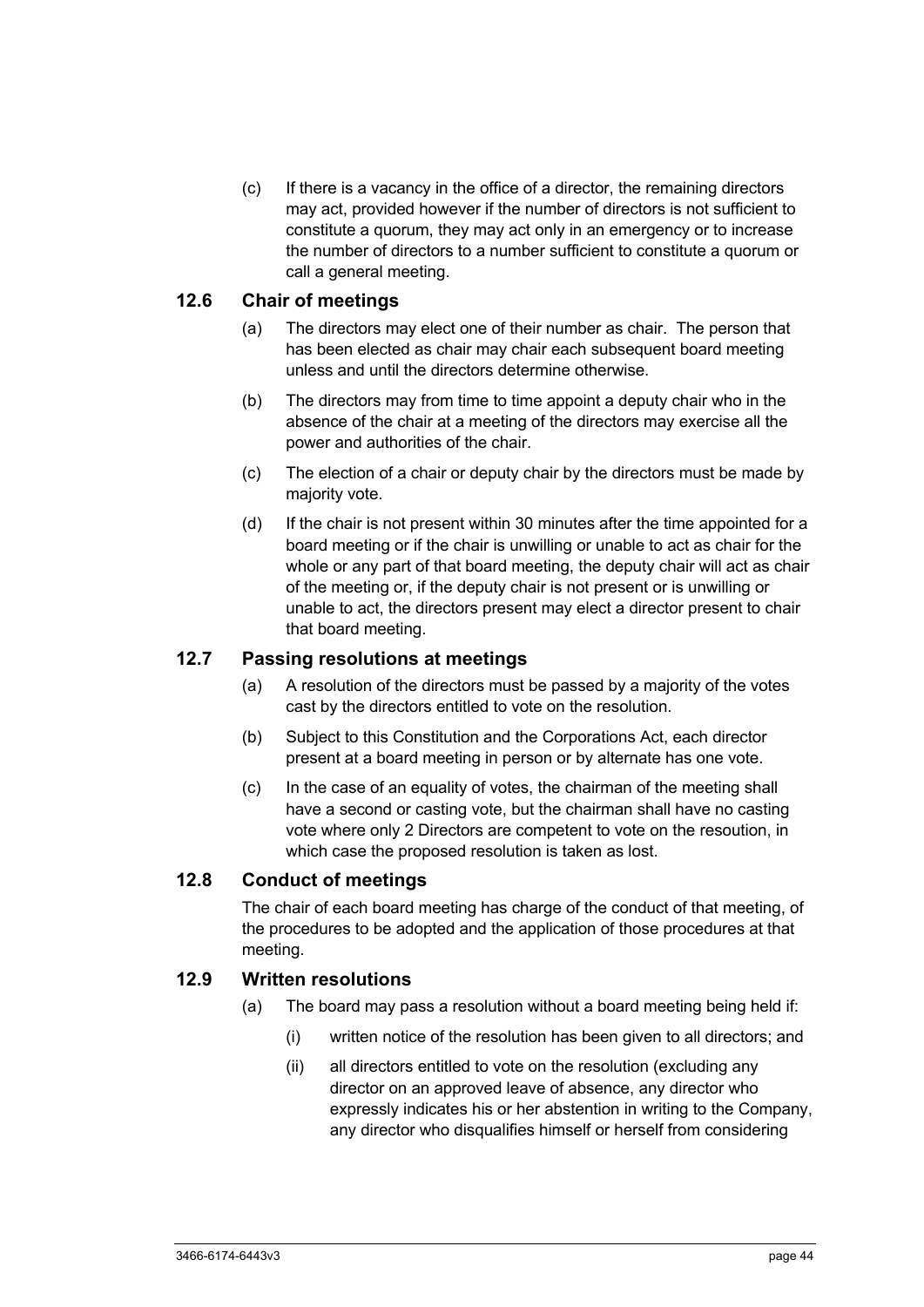the resolution in question and any director who would be prohibited by the Corporations Act from voting on the resolution in question):

- (A) sign a document containing a statement that they are in favour of the resolution set out in the document; or
- (B) telephone or email the secretary or the chair and signify assent to the resolution and clearly identify its terms.
- (b) For the purposes of **rule 12.9(a)(ii)(A)**, signatures can be contained in more than one document, with each document to be identical to each other document.
- (c) A resolution passed under **rule 12.9(a)** is taken to have been passed by a meeting of the Board at the time when the last director entitled to vote on the resolution signs or assents to that resolution.

#### **12.10 Minutes of meetings**

- (a) Within one month after each board meeting, the directors must record or cause to be recorded in the minute book:
	- (i) the proceedings and resolutions of each board meeting; and
	- (ii) all resolutions passed without a board meeting.
- (b) The chair, or the chair of the next board meeting, must sign the minutes within a reasonable time.
- (c) The minute book must be kept at the Company's registered office or principal place of business in Australia.
- (d) The directors may inspect the minute book between the hours of 9:00am and 5:00pm on any Business Day. No amount may be charged for inspection.

#### **12.11 Committee meetings**

- (a) The directors may delegate any powers to a committee of directors.
- (b) A committee to which any powers have been delegated must exercise the powers delegated in accordance with any directions of the directors.
- (c) The provisions of this Constitution applying to meetings and resolutions of directors apply, so far as they can and with any necessary changes, to meetings and resolutions of a committee of directors, except to the extent they are contrary to any direction given under **rule 12.11(b).**
- (d) Membership of a committee of directors may, if the directors so resolve, be treated as an extra service or special exertion performed by the directors for the purposes of **rule 11.11**.

#### **12.12 Validity of acts**

An act done by a board meeting, a committee of the board or a person acting as a director is not invalidated by: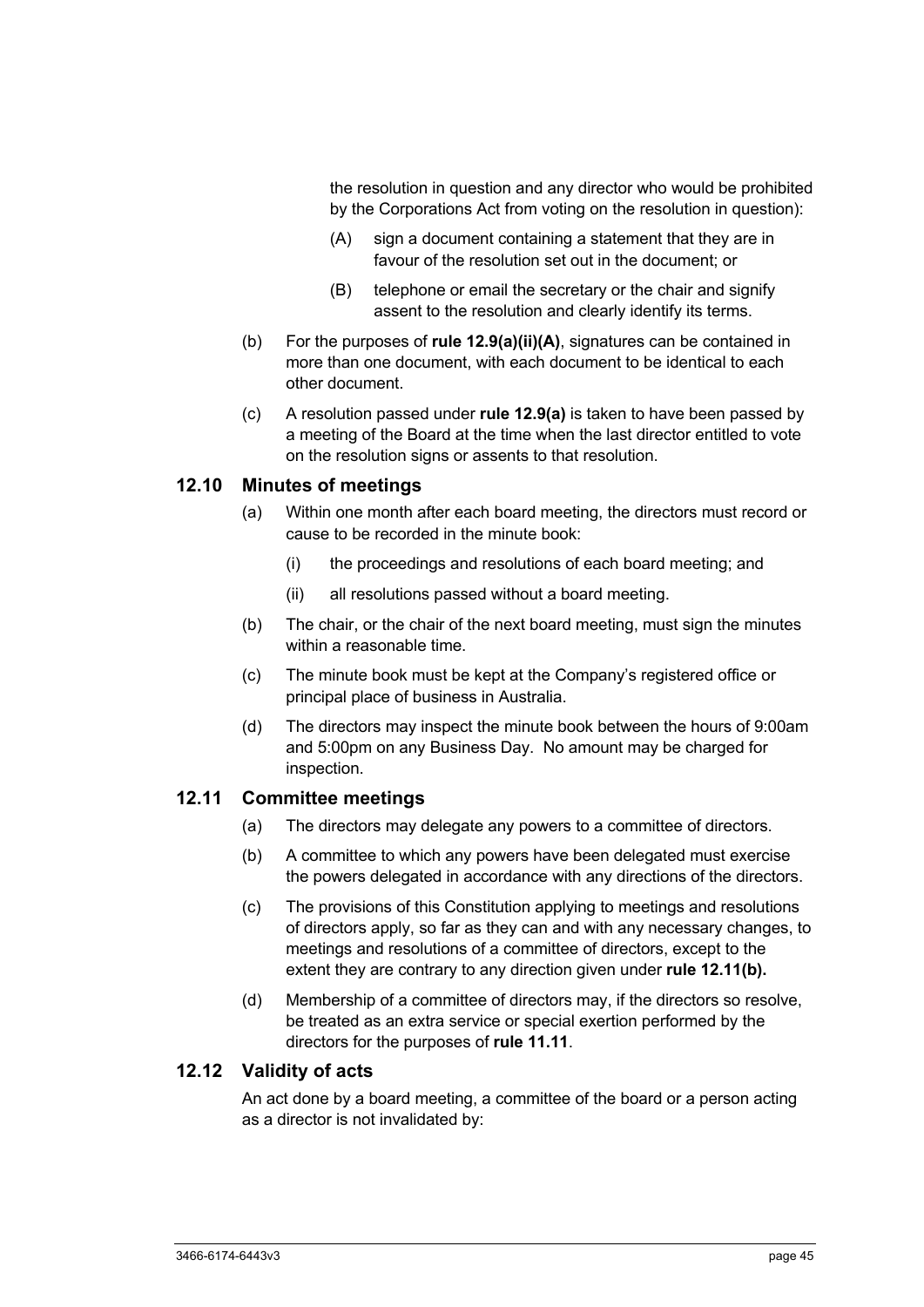- (a) a defect in the appointment of a person as a director or a member of a committee; or
- (b) a person so appointed being disqualified or not being entitled to vote,

if that circumstance was not known by the board, committee or person when the act was done.

# 13 Executive officers

# **13.1 Managing director**

- (a) The directors may appoint one or more of the directors to the office of managing director for such period, and on such terms (including as to remuneration), as the directors determine.
- (b) The directors may confer on a managing director any of the powers that the directors may exercise.
- (c) The directors may vary or revoke a conferral of any power on a managing director.
- (d) The directors may at any time vary or revoke an appointment of a managing director.
- (e) A person ceases to be a managing director if they cease to be a director.

## **13.2 Secretary**

- (a) The Company must have at least one secretary. The directors have the power to appoint a natural person to act as secretary on the terms and for such period as the directors may determine.
- (b) Any secretary appointed may be removed at any time by the directors.

#### **13.3 Provisions applicable to all executive officers**

- (a) A reference in this **rule 13.3** to an **executive officer** is a reference to a managing director, executive director or secretary appointed under this Constitution.
- (b) Subject to any contract with the Company and the Listing Rules, the appointment of an executive officer may be for the period, at the remuneration and on the conditions the directors decide.
- (c) The remuneration payable by the Company to an executive officer must not include a commission on, or percentage of, operating revenue.
- (d) The directors may:
	- (i) delegate to or give an executive officer any powers, discretions and duties they decide;
	- (ii) withdraw, suspend or vary any of the powers, discretions and duties given to an executive officer; and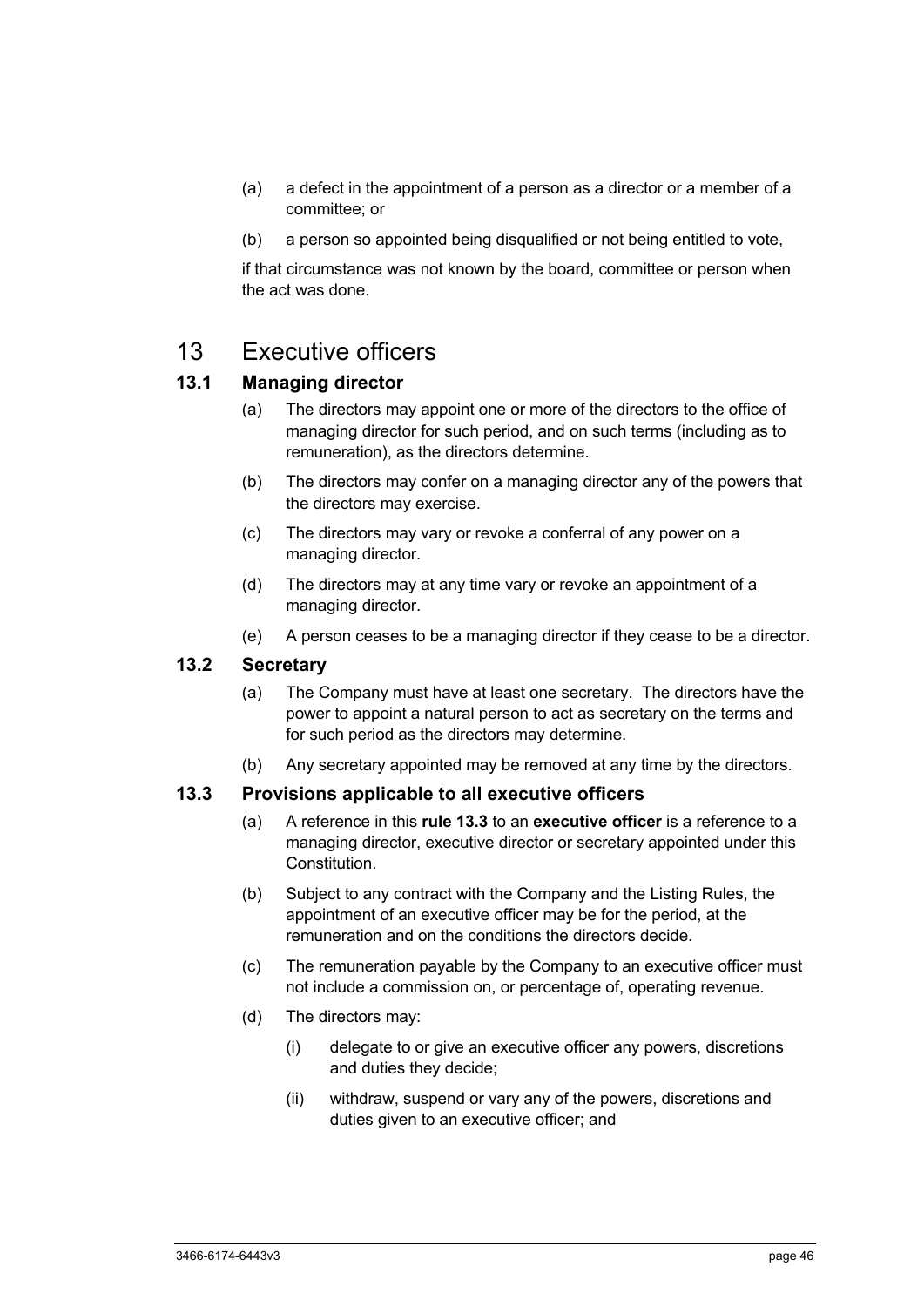- (iii) authorise the executive officer to delegate any of the powers, discretions and duties given to the executive officer.
- (e) Unless the directors decide differently, the office of a director who is employed by the Company or by a subsidiary of the Company automatically becomes vacant if the director ceases to be so employed.
- (f) An act done by a person acting as an executive officer is not invalidated by:
	- (i) a defect in the person's appointment as an executive officer;
	- (ii) the person being disqualified to be an executive officer; or
	- (iii) the person having vacated office, if the person did not know that circumstance when the act was done.

# 14 Execution of documents

## **14.1 Manner of execution**

Without limiting the ways in which the Company can execute documents under the Corporations Act and subject to this Constitution, the Company may execute a document if the document is signed by:

- (a) 2 directors; or
- (b) a director and a secretary; or
- (c) any other person or persons authorised by the directors for that purpose.

#### **14.2 Seal**

If the Company has a Seal:

- (a) the directors must provide for the safe custody of the Seal (and any duplicate of it);
- (b) the Seal (and any duplicate of it) must not be used without the prior authority of the directors, and when used, the Seal must be used in accordance with any direction of the directors; and
- (c) if a document is to be executed by the use of the Seal, the affixing of the Seal must be signed by:
	- (i) 2 directors; or
	- (ii) a director and a secretary; or
	- (iii) any other person or persons authorised by the directors for that purpose.

For the purposes of this **rule 14.2(c)**, the directors may decide either generally or in a particular case that the Seal and the signature of any director, secretary or other person is to be printed on or affixed to any certificates for securities in the Company by some mechanical or other means.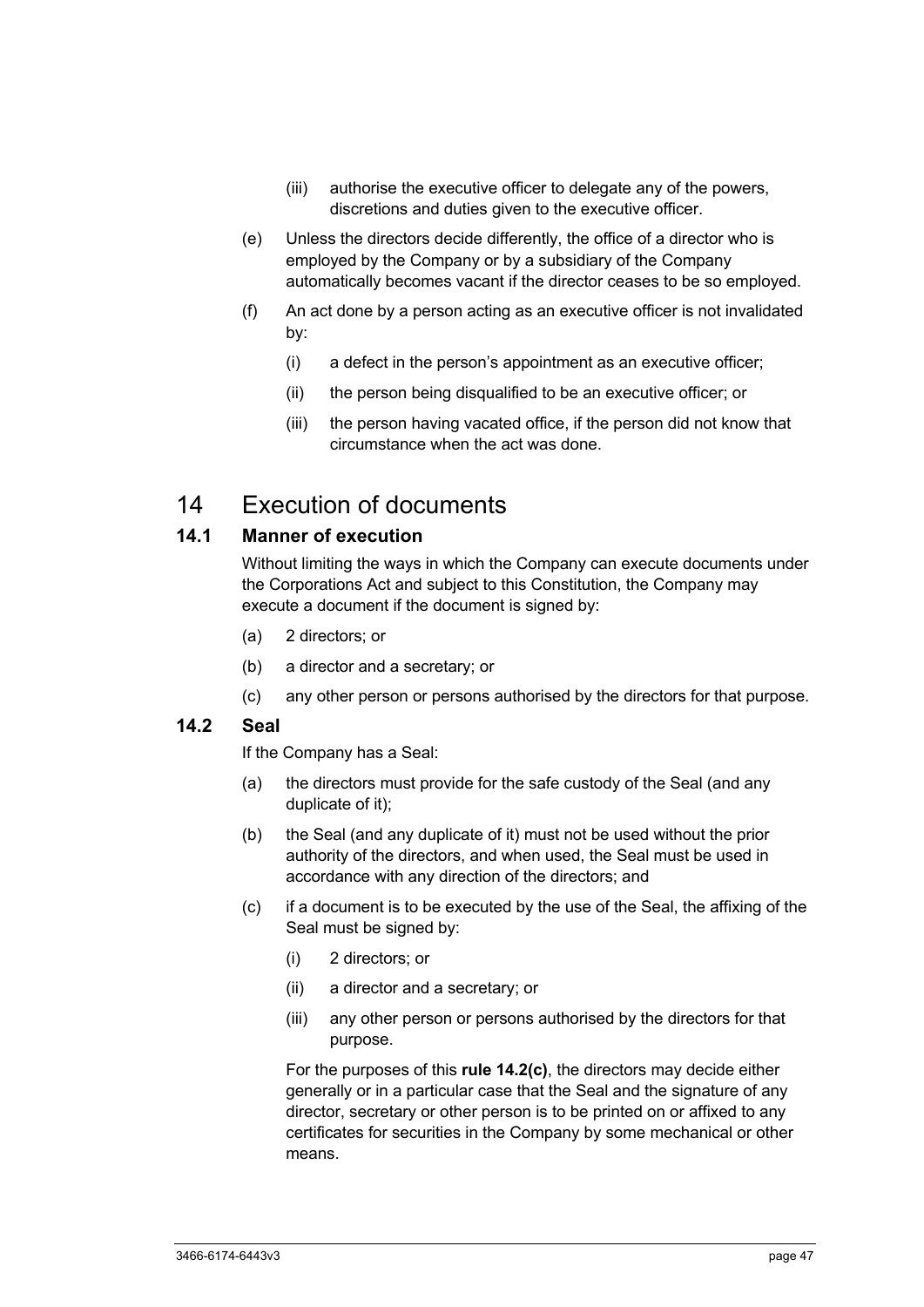# 15 Inspection and access to records

- (a) A person who is not a director does not have the right to inspect any of the board papers, books, records or documents of the Company, except as provided by law, or this Constitution, or as authorised by the directors, or by resolution of the members.
- (b) The Company may enter into contracts with its directors or former directors agreeing to provide continuing access for a specified period after the director ceases to be a director to board papers, books, records and documents of the Company which relate to the period during which the director or former director was a director on such terms and conditions as the directors think fit and which are not inconsistent with this **rule 15**.
- (c) The Company may procure that its subsidiaries provide similar access to board papers, books, records or documents as that set out in **rule 15(a)** and **15(b)**.
- (d) This **rule 15** does not limit any other rights of the directors or former directors.

# 16 Distributions

# **16.1 Dividends**

- (a) Subject to the Corporations Act, the Listing Rules and this Constitution, the directors may determine or declare that a dividend (whether interim, final or otherwise) is payable and fix:
	- (i) the amount of the dividend;
	- (ii) the time for payment; and
	- (iii) the method of payment.
- (b) The directors may rescind a determination to pay a dividend at any time before the dividend is declared, if the directors determine that the Company's financial position no longer justifies payment of the dividend.
- (c) The directors may pay any dividend required to be paid under the terms of issue of any share.
- (d) Payment of a dividend does not require confirmation at a general meeting.
- (e) The directors will determine the manner of payment of a dividend which may include the payment of cash, the issue of shares or securities of any body corporate, the grant of options or the distribution of assets.
- (f) Interest is not payable on a dividend.
- (g) To the extent permitted by law, the directors may resolve to pay a dividend out of any available account, including the capital of the Company.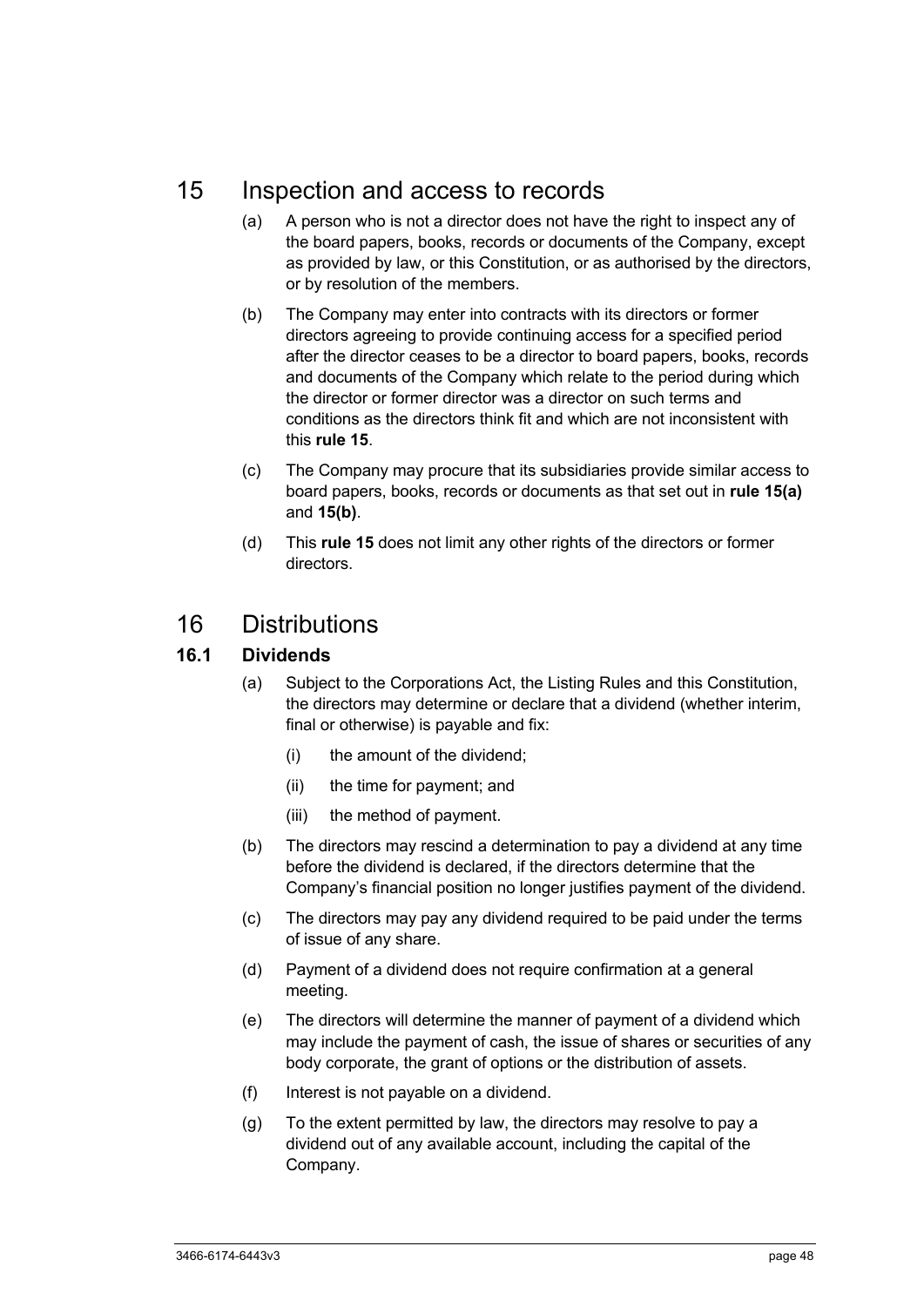# **16.2 Unpaid calls and other amounts**

- (a) Subject to this Constitution and the terms on which shares (or class of shares) are issued, the directors may retain the dividends payable on shares in respect of which there are any unpaid calls.
- (b) Subject to **rule 16.2(a)**, the directors may retain from any dividend payable to a member any amount presently payable by the member to the Company and apply the amount retained to the amount owing.

## **16.3 Method of payment**

- (a) The directors may decide the method of payment of any dividend or other amount in respect of a share. Without limiting any other method of payment which the Company may adopt, a dividend may be paid:
	- (i) by cheque sent by post or by courier to the addresses of each member or to an address directed by that member or joint holder, as the case may be;
	- (ii) by electronic funds transfer to an account (of a type approved by the directors) nominated by and in the name of each member, and in the case of any joint holder of any share, to the account (of a type approved by the directors) nominated by and in the name of the joint holder whose name appears first in the register; or
	- (iii) by any other method determined by the directors.
- (b) A cheque sent under **rule 16.3(a)(i)**:
	- (i) may be made payable to bearer or to the order of the member to whom it is sent or any other person the member directs; and
	- (ii) is sent at the member's risk.
- (c) If:
	- (i) a member does not have a registered address or the Company believes that a member is not known at the member's registered address; or
	- (ii) the directors determine that dividends will be paid in cash by electronic funds transfer in accordance with **rule 16.3(a)(ii)** and:
		- (A) no account (of a type approved by the directors) is nominated by a member; or
		- (B) the electronic funds transfer into a nominated account is rejected or refunded,

the Company may credit the amount payable to an account of the Company (**Company Account**) to be held until the member claims the amount payable or nominates a valid account into which payment may be made.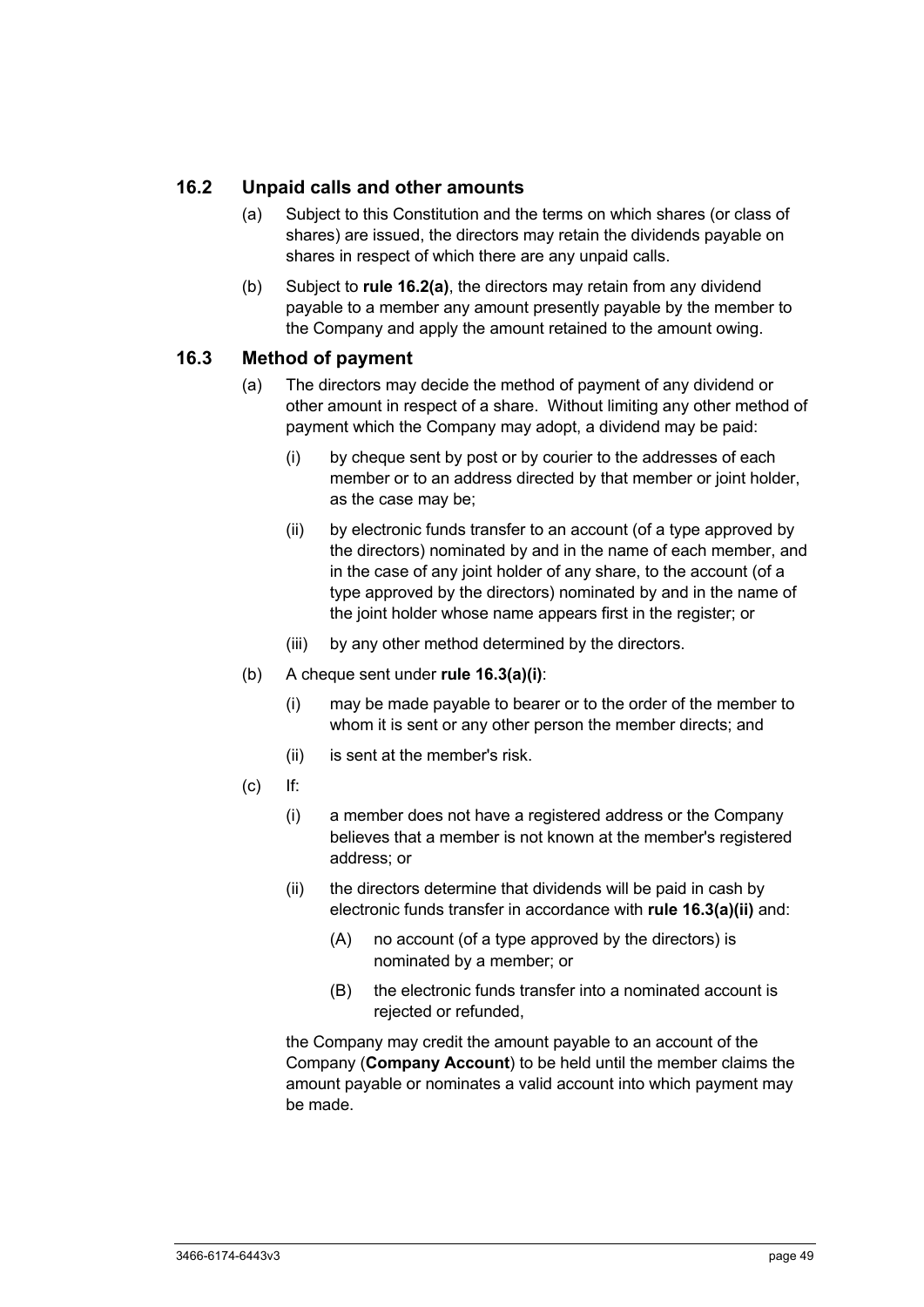- (d) The Company does not hold any money in the Company Account as a trustee and no interest will be paid to the member on monies held in the Company Account unless the directors determine otherwise.
- (e) An amount credited to the Company Account is treated as paid to the member at the time it is credited to the Company Account.
- $(f)$  If:
	- (i) a cheque for an amount payable under **rule 16.3(a)(i)** is not presented for payment; or
	- (ii) an amount is held in the Company Account,

for more than 11 calendar months, the directors may reinvest the amount, after deducting reasonable expenses, into shares in the Company on behalf of, and in the name of, the member concerned. The shares may be acquired on market or by way of new issue at a price the directors accept to be the market price at the time.

- (g) If the directors exercise their power to reinvest under **rule 16.3(f)** and there are residual amounts remaining, the residual amounts may be retained in the Company Account or donated to a charity on behalf of the member, as the directors decide.
- (h) The Company's liability to pay the relevant dividend amount in respect of a member to which this **rule 16.3** applies, is discharged when shares are issued or transferred to that member in accordance with **rule 16.3(f)**.
- (i) The directors may do anything necessary or desirable (including executing any document) on behalf of the member to effect the reinvestment under **rule 16.3(f)** or donation under **rule 16.3(g)**.
- (j) The directors may determine other rules to regulate the operation of this **rule 16.3** and may delegate their power under this rule to any person.

## **16.4 Transfer of assets**

- (a) The directors may direct payment of a dividend wholly or partly by the distribution of specific assets (including shares or securities of any body corporate) to some or all of the members. The directors may determine in respect of the payment of any dividend to allow members to elect to receive the amount of the dividend to which that member is entitled in shares instead of in cash.
- (b) To give effect to any direction, the directors may do all things that it considers appropriate including:
	- (i) fixing the value for distribution of any specific asset or any part of any such asset; or
	- (ii) making a cash payment to any member to adjust the value of distributions made to members.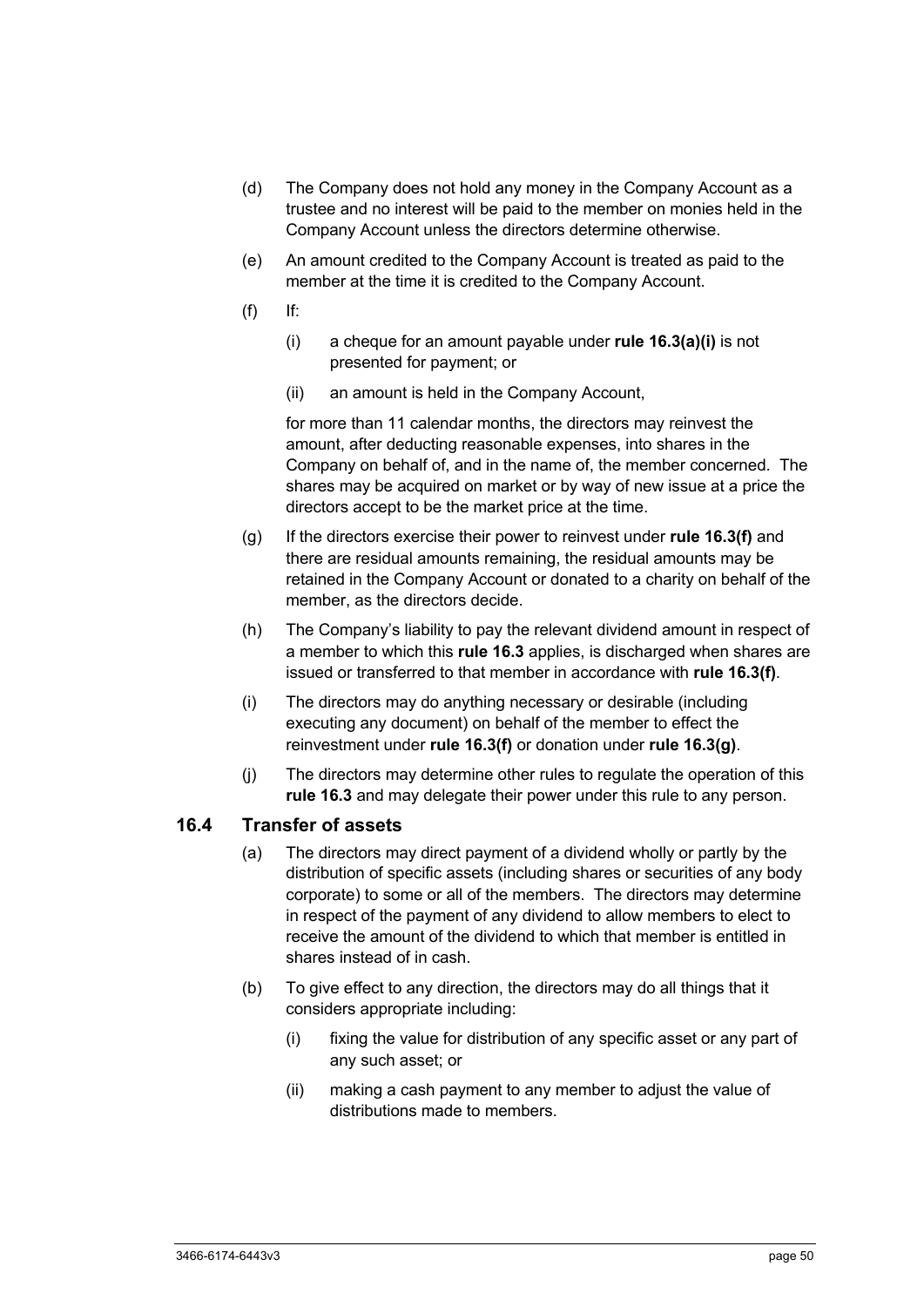## **16.5 Record date**

- (a) Subject to the Operating Rules, the directors will determine the date which will be the date on which persons who are members at midnight at the end of that date will be entitled to receive the dividend.
- (b) Subject to **rule 4.5**, a transfer of any share that has not been registered or left with the Company for registration on or before the date determined in **rule 16.5(a)** is not effective (as against the Company) to pass any right or entitlement in respect of a dividend payable to holders of shares as at that date.

# **16.6 Entitlement to dividends**

Subject to the terms on which shares (or any class of shares) are issued, all dividends will be payable equally on all shares, save and except that a partly paid share confers an entitlement on the holder only to that proportion of the dividend that the amount actually paid (not credited as paid) on that share bears to the total amounts paid and payable on the shares.

# **16.7 Capitalisation of profits**

- (a) Subject to the Corporations Act, this Constitution, the Listing Rules and the terms of issue of shares (or class of shares), the directors may capitalise any amount:
	- (i) forming part of the undivided profits of the Company;
	- (ii) representing profits arising from an ascertained accretion to capital or a revaluation of the assets of the Company;
	- (iii) arising from the realisation of any assets of the Company; or
	- (iv) otherwise available for distribution as a dividend.
- (b) The directors may resolve that all or any part of any capitalised amount is to be applied in:
	- (i) paying up any amount unpaid on any share;
	- (ii) paying up in full unissued shares to be issued to members as fully paid;
	- (iii) partly paying up any amount unpaid on any share and paying up in full unissued shares to be issued as fully paid; or
	- (iv) any other method permitted by law.
- (c) Each member is entitled to benefit from any such capitalisation on the same basis that that member is entitled to dividends.

#### **16.8 Additional powers**

(a) To give effect to any resolution to reduce the capital of the Company, to satisfy any dividend under **rule 16.1** or to capitalise any amount under **rule 16.7**, the directors may do all things that it considers appropriate including: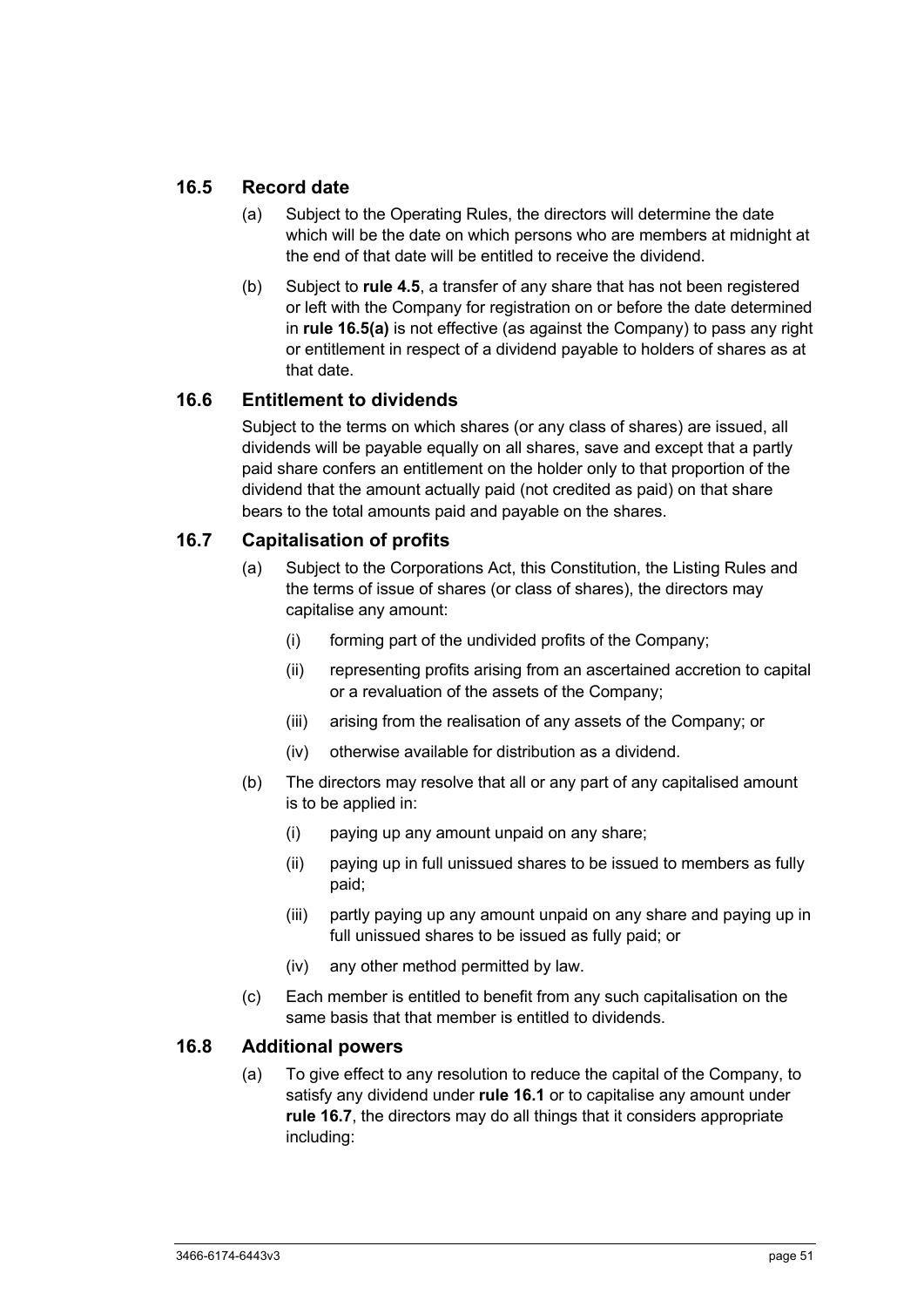- (i) disregarding any fractional entitlement to any share;
- (ii) making a cash payment in respect of any fractional entitlement;
- (iii) fixing the value for distribution of any specific asset or any part of any such asset;
- (iv) vesting any of those specific assets, cash, shares or other securities in a trustee on trust for the persons entitled to the distribution or capitalised amount;
- (v) making a cash payment to any member to adjust the value of distributions made to members; or
- (vi) authorising any person, on behalf of members entitled to receive any specific assets, cash, shares or other shares (as a result of the distribution or capitalisation) to enter into an agreement with the Company or any other person which provides, as appropriate, for the distribution or issue to those members of shares or other shares credited as fully paid up or for payment by the Company on their behalf of the amounts (or any part thereof) remaining unpaid on their existing shares, by applying their respective proportions of the amount resolved to be distributed or capitalised, which agreement will be binding on all members affected.
- (b) Any agreement made under an authority referred to in **rule 16.8(a)(vi)** is effective and binds all members concerned.
- (c) If a distribution, transfer or issue of specific asset, shares or securities of any body corporate to a particular member or members is in the directors' discretion considered impracticable or contrary to any law of Australia or anywhere else in the world or would give rise to parcels of securities which do not constitute a marketable parcel, the directors may make a cash payment to those members or allocate the assets or securities to a trustee to be sold on behalf of, and for the benefit of, those members, instead of making the distribution, transfer or issue to those members.
- (d) If the Company distributes to members (either generally or to specific members) shares or securities in another body corporate or trust (whether as a dividend or otherwise and whether or not for value), each of those members appoints the Company as his or her agent to do anything needed to give effect to that distribution, including:
	- (i) agreeing to the member becoming a member of that body corporate;
	- (ii) agreeing to the member being bound by the constitution of that body corporate; and
	- (iii) executing any transfer of shares or securities, or other document required to give effect to the distribution of shares or other securities to that member.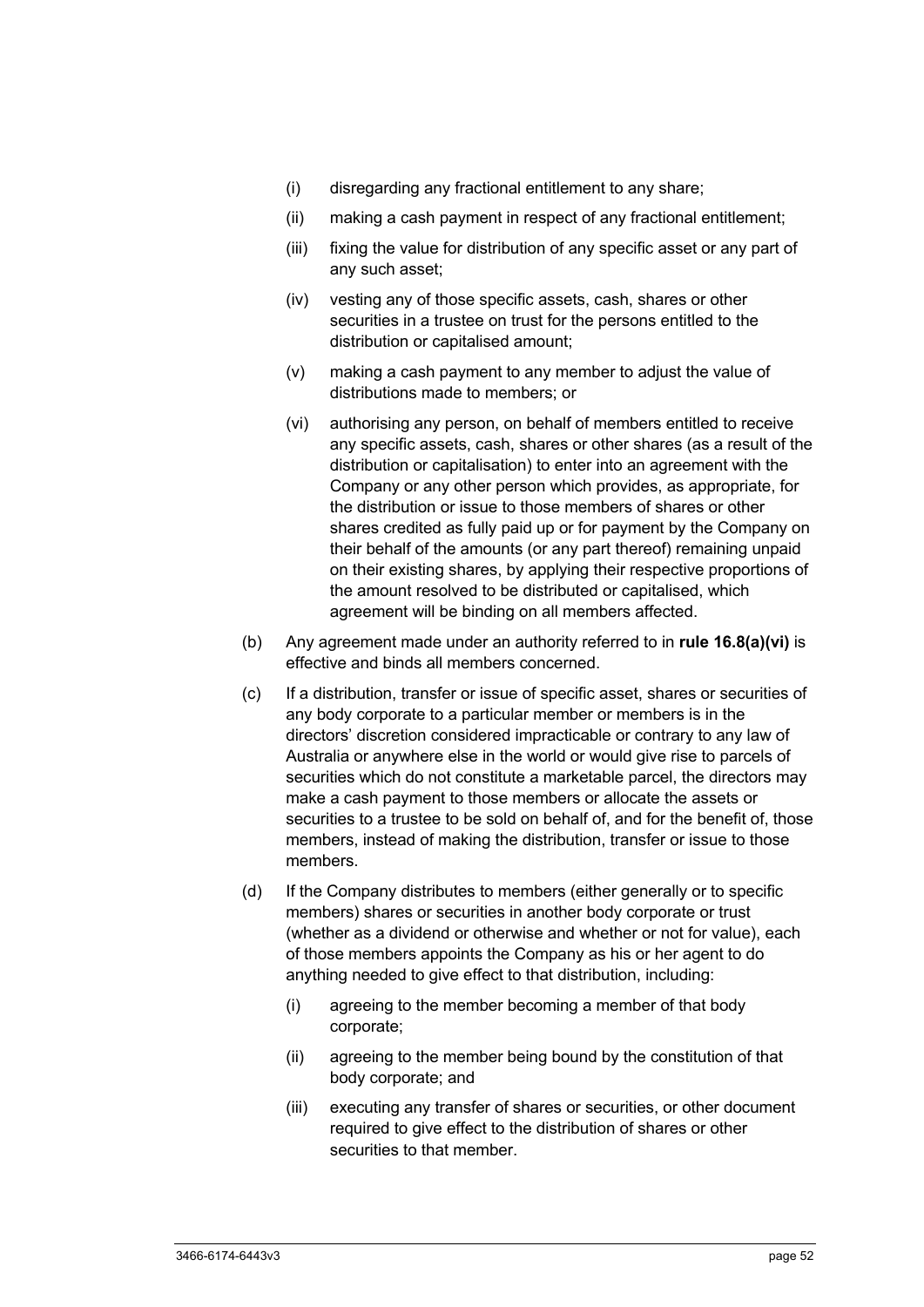#### **16.9 Reserves**

- (a) Subject to this Constitution, the directors may set aside out of the profits of the Company, any provision or reserve as it determines.
- (b) The directors may appropriate to the Company's profits any amount previously set aside as a provision or reserve.
- (c) Any amount set aside as a provision or reserve does not have to be kept separate from any other asset of the Company and such amount may be used in the Company's business or as the directors determine.
- (d) The directors may carry forward any part of the profits they consider should not be distributed as dividends or capitalised and need not transfer those profits to a reserve or provision.

#### **16.10 Dividend reinvestment plan**

The directors may:

- (a) establish a dividend reinvestment plan on terms they decide, under which:
	- (i) the whole or any part of any dividend or interest due to members or holders of any convertible shares of the Company who participate in the plan on their shares or any class of shares or any convertible shares; or
	- (ii) any other amount payable to members, may be applied in subscribing for or purchasing securities of the Company; and
- (b) amend, suspend, recommence or terminate a dividend reinvestment plan.

# 17 Notices

## **17.1 General**

In this **rule 17**, a reference to a **document** includes a notice and a notification by electronic means

## **17.2 Notices to holders of shares**

- (a) In addition to any other way allowed by the Corporations Act, a document may be given by the Company to a holder of a share by being:
	- (i) personally delivered;
	- (ii) left at the holder's current address as recorded in the register or an alternate address nominated by that holder;
	- (iii) sent to the holder's address as recorded in the register by pre-paid ordinary mail or, if the address is outside Australia, by pre-paid airmail; or
	- (iv) sent by fax or other electronic means (including by providing a Uniform Resource Locator link to any document or attachment) to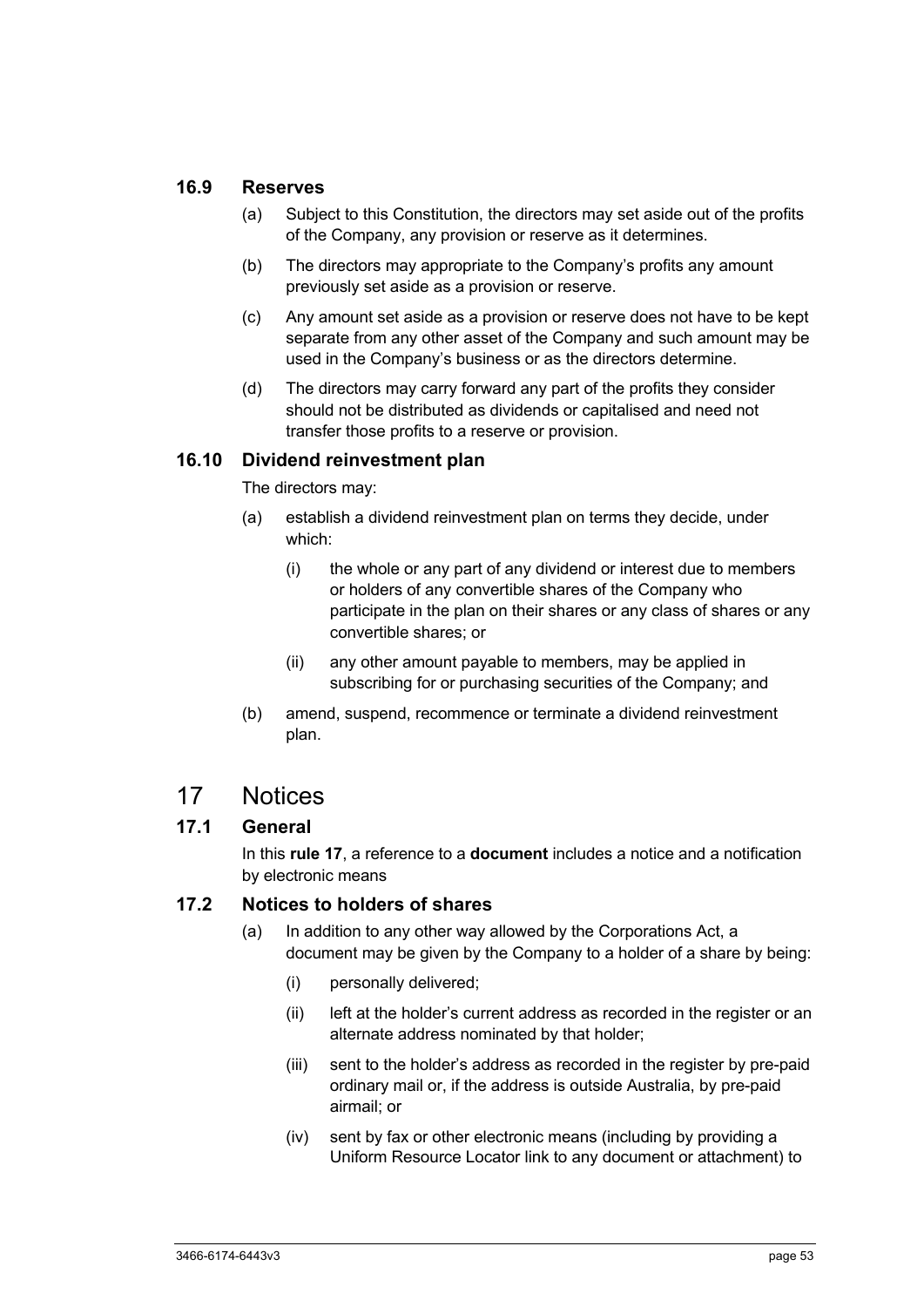the holder's current fax number or electronic address nominated by that holder.

- (b) Documents for overseas share holders must be forwarded by air mail or fax or in another way that ensures it will be received quickly.
- (c) A document may be given by the Company to the joint holders of a share by giving it to the joint holder first named in the register in respect of the share.
- (d) A person who by operation of law, transfer or other means whatsoever becomes entitled to a share is absolutely bound by every document given in accordance with this **rule 17** to the person whom that person derives title prior to registration of that person's title in the register.
- (e) Where a holder of a share does not have a registered address or where the Company believes that holder is not known at the holder's registered address, all notices are taken to be:
	- (i) given to the member if the notice is exhibited in the Company's registered office for a period of 48 hours; and
	- (ii) served at the commencement of that period.

### **17.3 Notices to directors**

A document may be given by the Company to a director or alternate director by being:

- (a) personally delivered to him or her;
- (b) left at, or sent by pre-paid ordinary mail to, his or her usual residential or business address, or any other address he or she has supplied to the Company for giving notices; or
- (c) sent by fax or other electronic means to the fax number or electronic address he or she has supplied to the Company for giving notices.

#### **17.4 Notices by directors to the Company**

A document may be given by a director or alternate director to the Company by being:

- (a) delivered to the Company's registered office;
- (b) sent by pre-paid ordinary mail to the Company's registered office; or
- (c) sent by fax or other electronic means to the principal fax number or electronic address at the Company's registered office.

# **17.5 Notices by post**

(a) Where a document is sent by post (including air mail), service of the notice is deemed to have occurred by properly addressing, prepaying and posting the document and is deemed to have been received at 10:00am on the day after the date of its posting.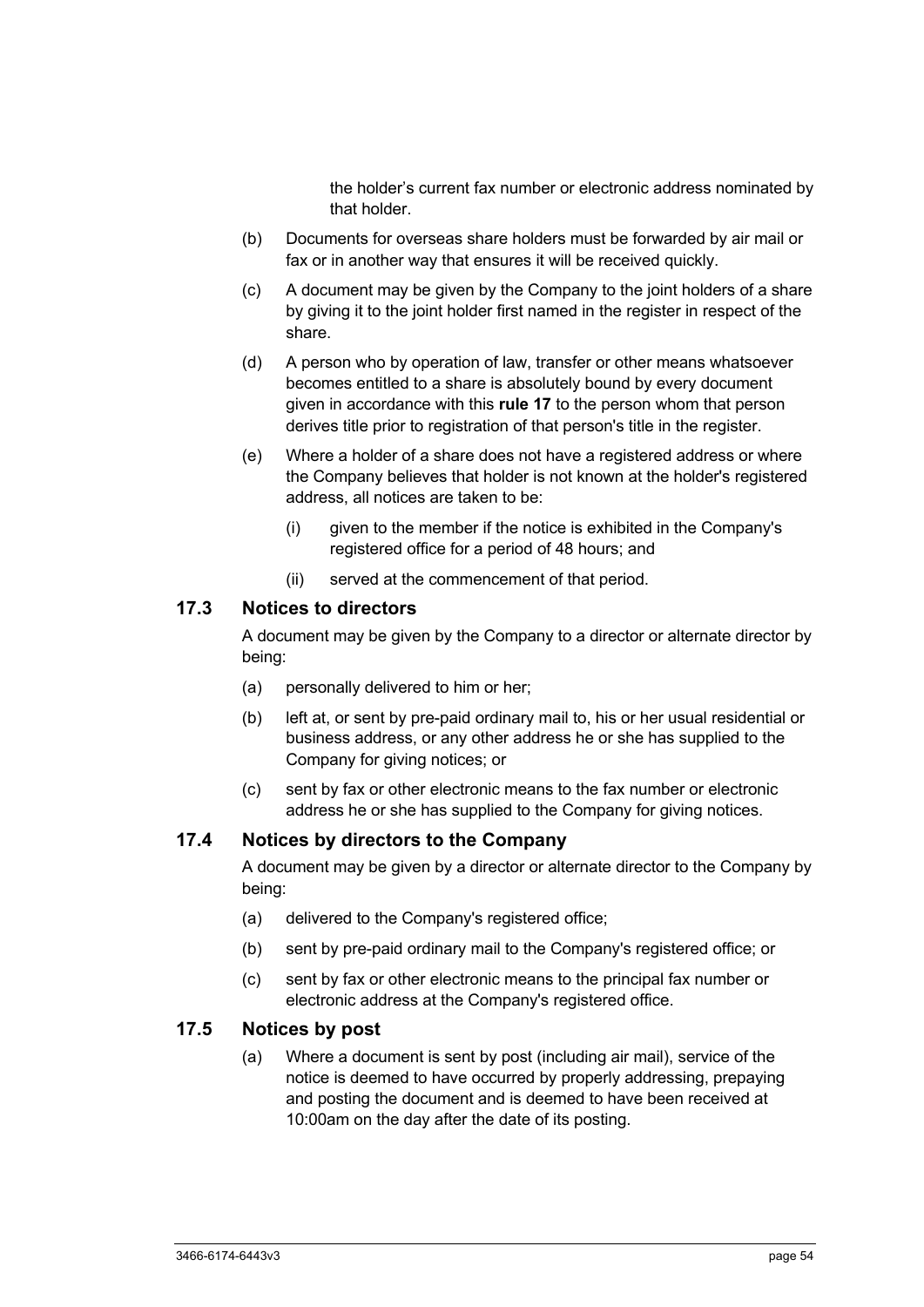(b) A certificate in writing signed by any manager, secretary or other officer of the Company that the envelope containing the document was so addressed, prepaid and posted is conclusive evidence of that fact.

#### **17.6 Notices by fax or other electronic means**

- (a) A document is given:
	- (i) if sent by fax, when the sender's fax machine produces a report that the fax was sent in full to the addressee; and
	- (ii) if sent by email, at the time the email is sent.
- (b) A certificate in writing signed by any manager, secretary or other officer of the Company that the document was sent by fax, email or other electronic means on a particular date is conclusive evidence of that fact.

# **17.7 After hours service**

If a document is given:

- (a) after 5:00 pm in the place of receipt; or
- (b) on a day which is a Saturday, Sunday or bank or public holiday in the place of receipt,

it is taken as having been given at 9:00 am on the next day which is not a Saturday, Sunday or bank or public holiday in that place.

#### **17.8 Electronic signatures**

A signature to any notice given by the Company under this **rule 17** may be printed or affixed by some mechanical or other means.

# 18 Indemnity and insurance

## **18.1 Indemnity**

- (a) To the extent permitted by and subject to the Corporations Act, the Company must indemnify each officer, director and secretary of the Company or subsidiary of the Company in respect of any liability, loss, damage, cost or expense incurred or suffered or to be incurred or suffered by the officer, director or secretary in or arising out of the conduct of any activity of the Company or relevant subsidiary of the Company or the proper performance of any duty of that officer, director or secretary.
- (b) The indemnity in **rule 18.1(a)**:
	- (i) is enforceable without the officer, director, or secretary first having to make a payment or incur an expense;
	- (ii) is enforceable by the officer, director or secretary notwithstanding that the officer, director or secretary has ceased to be an officer, director or secretary of the Company or relevant subsidiary of the Company; and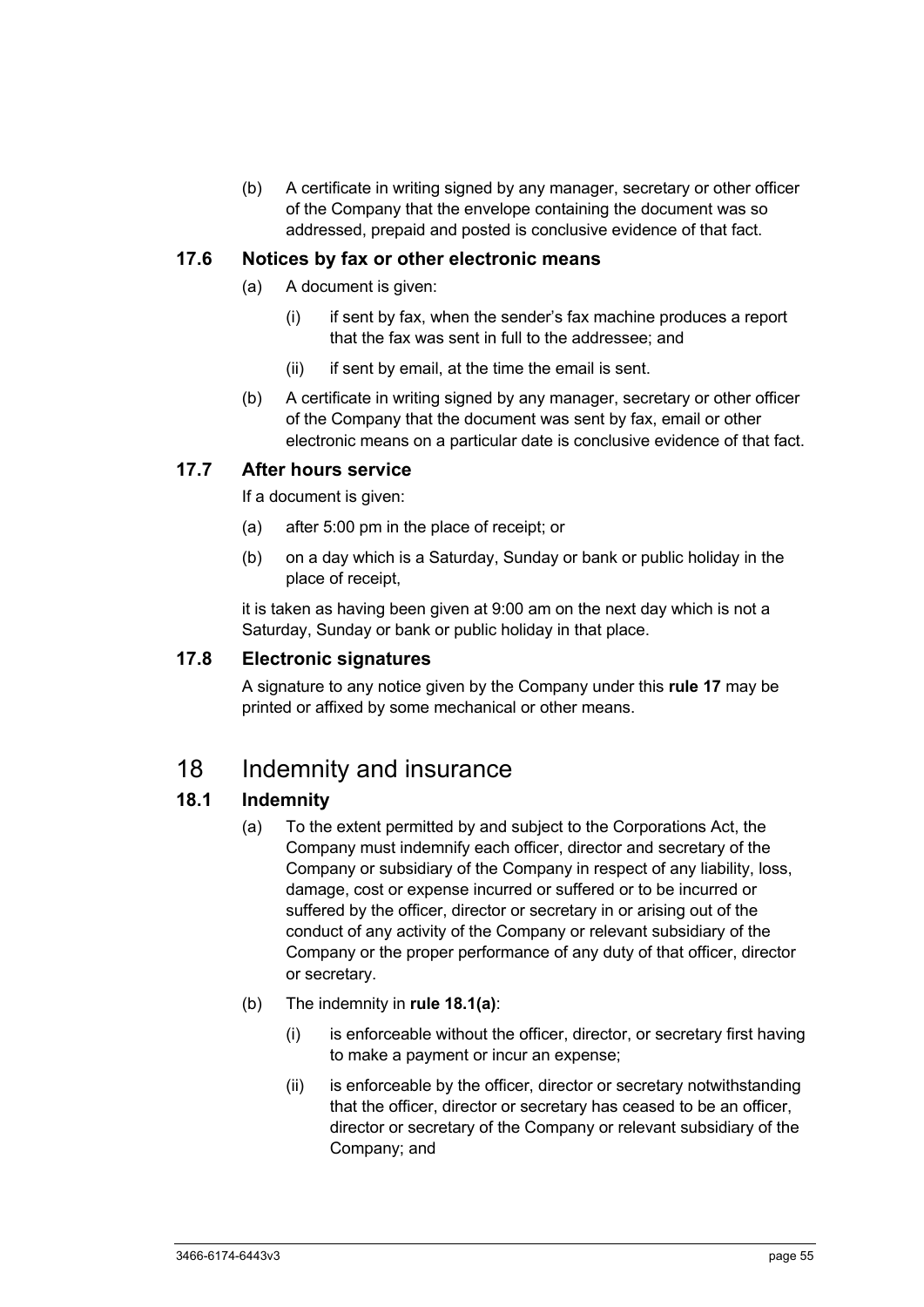(iii) applies to any liability, loss, damage, cost or expense incurred or suffered or to be incurred or suffered by the officer, director, or secretary whether incurred before or after the date of this **Constitution** 

## **18.2 Documenting indemnity**

The Company may enter into an agreement containing an indemnity in favour of any officer, director or secretary on such terms as the directors determine.

#### **18.3 Insurance**

- (a) To the extent permitted by and subject to the Corporations Act, the Company may pay any premium in respect of a contract of insurance between an insurer and an officer, a director or secretary of the Company or subsidiary of the Company or any person who has been an officer, a director or secretary of the Company or subsidiary of the Company in respect of liability suffered or incurred in or arising out of the conduct of any activity of the Company or relevant subsidiary of the Company and the proper performance by the officer, director or secretary of any duty.
- (b) If the directors determine, the Company may execute a document containing rules under which the Company agrees to pay any premium in relation to such a contract of insurance.

## **18.4 Savings**

Nothing in this **rule 18**:

- (a) affects any other right or remedy that a person to whom this **rule 18** applies may have in respect of any liability referred to in this **rule 18**;
- (b) limits the capacity of the company to indemnify or provide or pay for insurance for any person to whom this **rule 18** does not apply; or
- (c) limits or diminishes the terms of any indemnity conferred or agreement to indemnify entered into prior to the adoption of this Constitution.

# 19 Winding up

## **19.1 Distribution of surplus on winding up**

- (a) Subject to this Constitution and the terms on which shares (or any class of shares) are issued, if the Company is wound up, any property that remains after satisfaction of:
	- (i) all debts and liabilities of the Company; and
	- (ii) the payment of the costs, charges and expenses of winding up,

must be distributed among the members in accordance with their respective rights.

(b) Any amount that would otherwise be distributable to the holder of a partly paid share under **rule 19.1(a)** must be reduced by the amount unpaid on